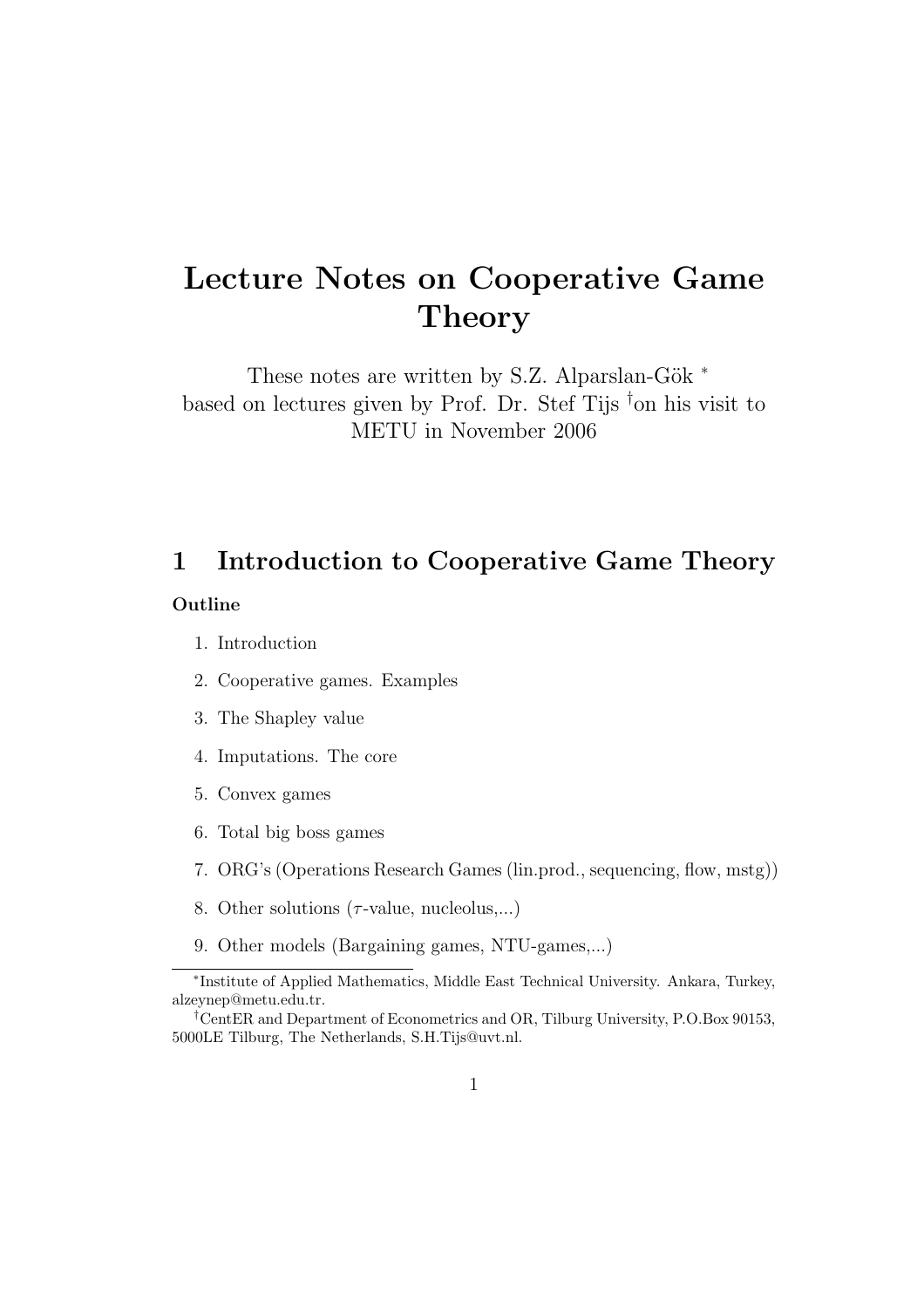## 1.1 Introduction

#### Game Theory:

- Non-cooperative game theory Question: How to behave optimally in an interactive situation?
	- 1. Games in extensive form ((SPNE) sub game perfect Nash equilibria)
	- 2. Games in normal form ((NE) Nash equilibria and refinements and equilibrium selections)

1928 minimax theorem (J. von Neumann), 1944 GEB (J. von Neumann and Morgenstern), 1950 NE (J. Nash), 1965, 1975 SPNE (R.Selten), 1968 BE (J. Harsanyi).

• Cooperative game Theory (binding agreements, side payments) Question: With whom to cooperate? Question: How to share earnings, costs? 1928 J. von Neumann, 1944 stable sets (J. von Neumann and O. Morgernstern), 1953 Shapley value, 1954 Core (Gillies), 1969 Nucleolus(Schmeidler), 1980  $\tau$ -value (Tijs), Kernel, Bargaining set.

# 1.2 Cooperative Games-Examples

 $N = 1, 2, ..., n$  : set of players  $2^N$ : subsets of N coalitions  $v: 2^N \to \mathbb{R}$  with  $v(\phi) = 0$ : characteristic function of game  $\langle N, v \rangle$  $v(S)$ : worth of S (amount which can be obtained when players in S work together).

Game  $\langle N, v \rangle$  or game v.

EXAMPLE 1.1 (glove game)  $N = 1, 2, 3$ . Players 1 and 2 possess a left glove, player 3 a right glove. A pair LR has value 10, singletons value 0. Characteristic function v:  $v(\phi) = 0, v({1}) = v({2}) = v({3}) = 0,$  $v({1, 2}) = 0, v({1, 3}) = 10 = v({2, 3}) = v(N).$ 

EXAMPLE 1.2  $S \subset N$  and  $S \neq \emptyset$ . S-unanimity game.  $\langle N, u_S \rangle$  or  $u_S$ 

$$
u_S(T) = \begin{cases} 1, & S \subset T \\ 0, & otherwise. \end{cases}
$$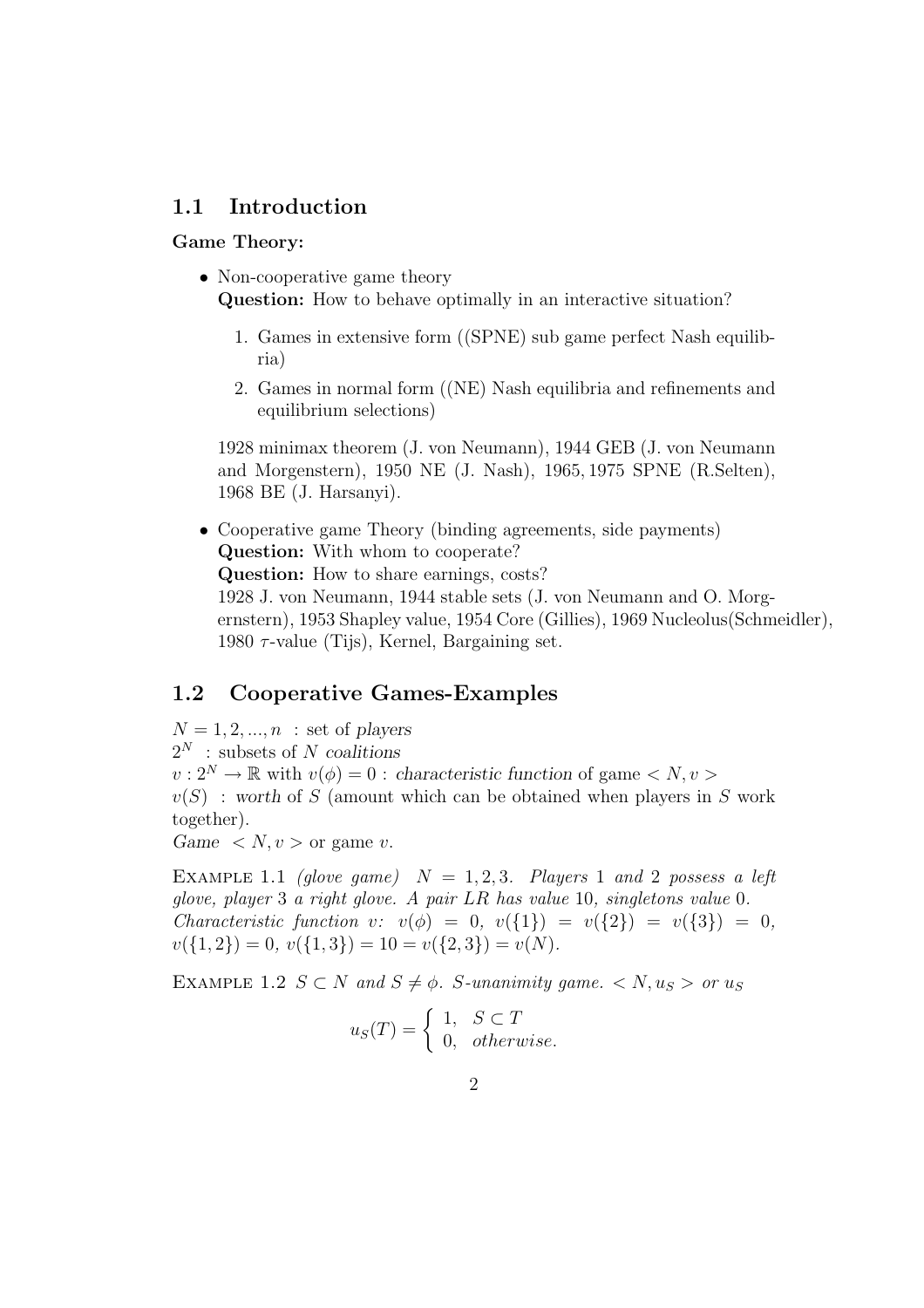Shapley proposes to divide  $u_S(N) = 1$  equally among the members of S.

EXAMPLE 1.3  $\phi \neq S \subset N$ . Dual S-unanimity game  $u_S^*$ 

$$
u_S(T) = \begin{cases} 1, & S \cap T \neq \phi \\ 0, & otherwise. \end{cases}
$$

EXAMPLE 1.4 Cost game  $\langle N, c \rangle$ 

 $c: 2^N \to \mathbb{R}$ .  $c(S)$  costs if members of S work together.

EXAMPLE 1.5 *(lady with bag)* Two players are needed to transport bag to hotel. Reward 20.

 $v({i}) = 0$  for  $i \in N$ ,  $v({i,j}) = 20$  for  $i \neq j$ ,  $v(N) = 20$ .

## 1.3 The Shapley value

#### Facts:

- The games  $v: 2^N \to \mathbb{R}$  with  $N = 1, 2, ..., n$  form a linear space of dimension  $2^n - 1$ . Notation  $G^N$ .
- $\{u_S | S \in 2^N \setminus \{\phi\}\}\$ is a basis.

DEFINITION 1.1 The Shapley value  $\Phi: G^N \to \mathbb{R}$  is the unique linear map with

$$
\Phi_i(u_S) = \begin{cases} \frac{1}{|S|}, & i \in S \\ 0, & otherwise \end{cases}
$$

for each  $S \in 2^N \setminus \{\phi\}.$ 

•  $\Phi_i(v) = \sum_{S:i \notin S}$  $|S|!(n-1-|S|)!$  $\frac{(-1-|S|)!}{n!}(v(S\cup\{i\})-v(S)),$  convex combination.  $\Phi(v) = \frac{1}{n!} \sum_{\sigma}^{\infty} m^{\sigma}(v)$  where  $m^{\sigma}(v)$  is the marginal vector corresponding to ordering  $\sigma(1), \sigma(2), \ldots, \sigma(n)$  of players.

$$
m^{\sigma}_{\sigma(1)}(v) = v(\sigma(1)) - v(\phi)
$$

$$
m^{\sigma}_{\sigma(2)}(v) = v(\sigma(1), \sigma(2)) - v(\sigma(1))
$$

$$
\vdots
$$
  

$$
m^{\sigma}_{\sigma(n)}(v) = v(N) - v(\sigma(1), \sigma(2), \dots, \sigma(n-1))
$$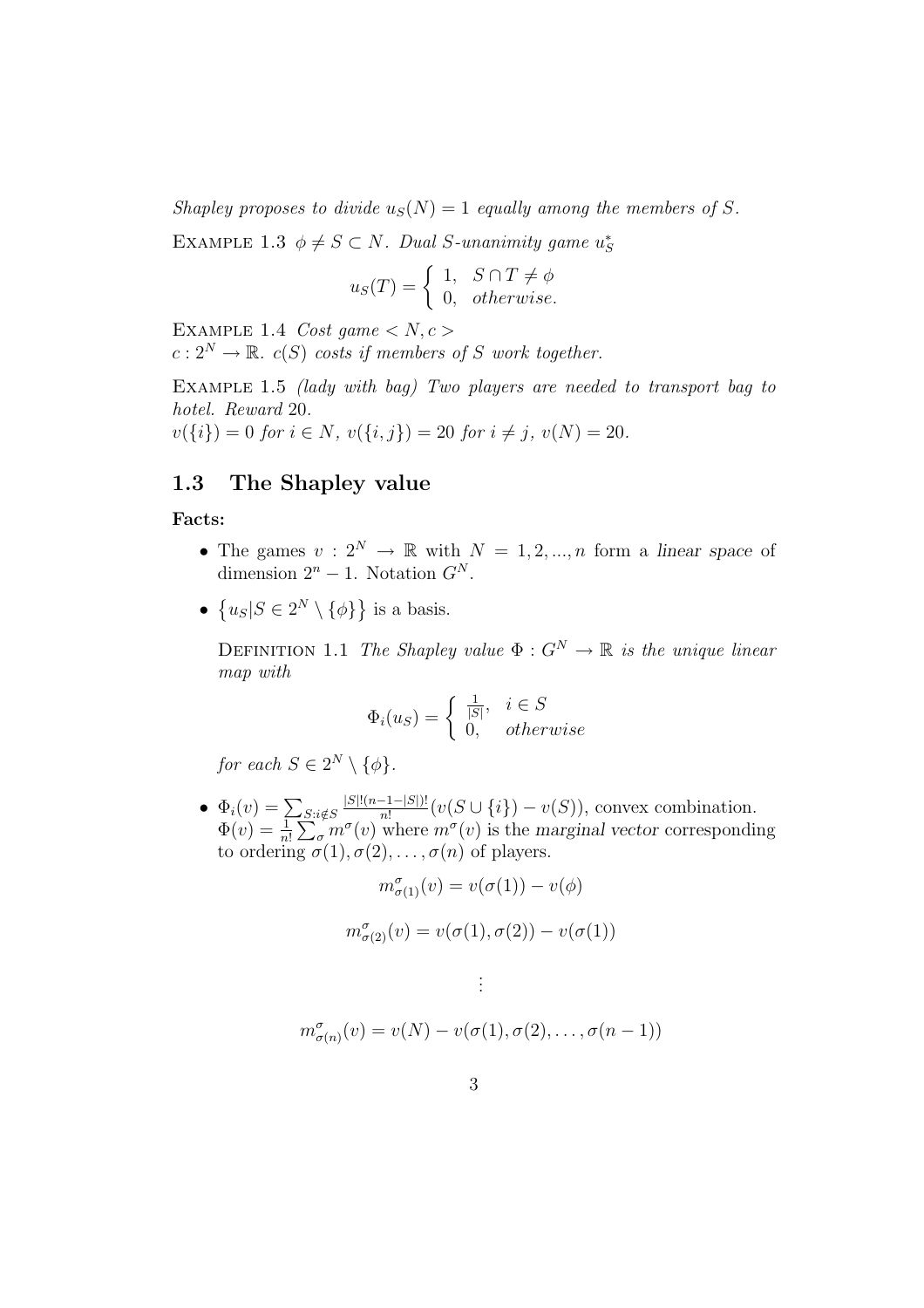- $\Phi(u_S^*) = \Phi(u_S)$
- The unique map  $\psi: G^N \to \mathbb{R}^N$  satisfying
	- 1. efficiency:  $\sum_{i \in N} \psi_i(v) = v(N)$  for all  $v \in G^N$
	- 2. symmetry:  $\psi_i(v) = \psi_j(v)$  if  $v(S \cup i) = v(S \cup j)$  for all S not containing  $i$ , and not containing  $j$
	- 3. dummy player property:  $\psi_i(v) = v(i)$  if  $v(S \cup i) = v(S) + v(i)$  for all  $i \notin S$
	- 4. linearity:  $\psi(\alpha v + \beta \omega) = \alpha \psi(v) + \beta \psi(\omega)$ .  $\forall v, \omega \in G^N$ ,  $\forall \alpha, \beta \in \mathbb{R}$

is the Shapley value Φ.

Other axiomatic characterizations by P. Young (1984), S.Hart-A.Mas-Colell (1989).

• Shapley value for cost game  $\langle N, c \rangle$  is

$$
\Phi(c) = \sum_{S: i \notin S} \frac{|S|!(n-1-|S|)!}{n!} (c(S \cup \{i\}) - c(S)).
$$

- (Airport game)
	- 1. small plane costs  $c_1$
	- 2. larger plane costs  $c_1 + c_2$
	- 3. largest plane costs  $c_1 + c_2 + c_3$

 $< N, c >$  $c(\phi) = 0, c(1) = c_1, c(2) = c(1, 2) = c_1 + c_2,$  $c(3) = c(1, 3) = c(2, 3) = c(1, 2, 3) = c_1 + c_2 + c_3.$ 

$$
c = c_1 u_{\{1,2,3\}}^* + c_2 u_{\{2,3\}}^* + c_3 u_{\{3\}}^*
$$

$$
\Phi(c) = (\frac{1}{3}c_1, \frac{1}{3}c_1 + \frac{1}{2}c_2, \frac{1}{3}c_1 + \frac{1}{2}c_2 + c_3)
$$

The users pay (equally).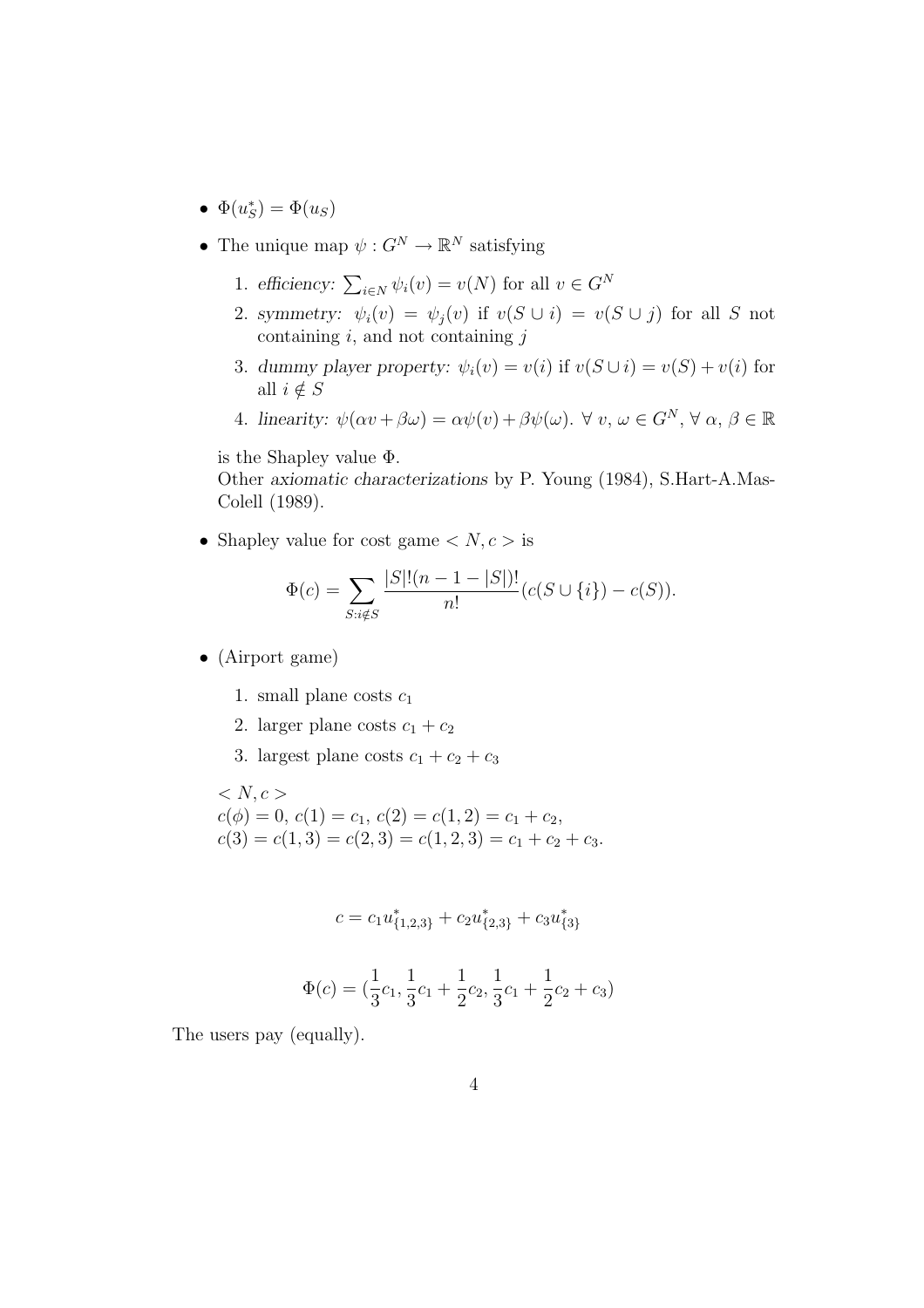# 1.4 Imputations-The core

For  $\langle N, v \rangle$  a vector  $x \in \mathbb{R}^N$  is called an *imputation* if

- $x_i \ge v(i)$  for each  $i \in N$  (individual rationality),
- $\sum_{i=1}^{n} x_i = v(N)$  (efficiency).

EXAMPLE 1.6 The imputation set of the glove game LLR is the triangle with vertices

$$
f1 = (10, 0, 0), f2 = (0, 10, 0), f3 = (0, 0, 10).
$$

EXAMPLE 1.7 The imputation set of the 2-person game  $\langle N, v \rangle$  with  $N =$  ${1, 2}, v(1) = 3, v(2) = 4, v(1, 2) = 9$  is the line segment with vertices

$$
f^1 = (5, 4), f^2 = (3, 6).
$$

The Shapley value  $\Phi(v)$  is equal to  $\frac{1}{2}(f^1 + f^2)$ . Note:  $f^1 = m^{(2,1)}$ ,  $f^2 = m^{(1,2)}$ . Note that,

$$
v = 3u_{\{1\}}^* + 4u_{\{2\}}^* + 2u_{\{1,2\}}^*.
$$

$$
\Phi(v) = 3(1,0) + 4(0,1) + 2(\frac{1}{2}, \frac{1}{2}) = (4,5) = \frac{1}{2}(f^1 + f^2).
$$

The imputation set of an *n*-person game with  $v(N) > \sum_{1}^{n} v_i$  is a simplex with vertices  $f^1, f^2, \ldots, f^n$  where

$$
(f^k)_i = v(i), \text{ if } k \neq i
$$

$$
(f^k)_k = v(N) - \sum_{i \in N \setminus k} (v(i)).
$$

 $I(v)$  contains the core  $C(v)$  of the game.

$$
C(v) = \left\{ x \in \mathbb{R}^N \mid \underbrace{\sum_{i \in S} x_i \geq v(S)}_{split \ of \ stability} \forall S \in 2^N, \underbrace{\sum_{i \in S} x_i = v(N)}_{efficiency}, \right\}
$$

It is a bounded polyhedral set, so a polytope.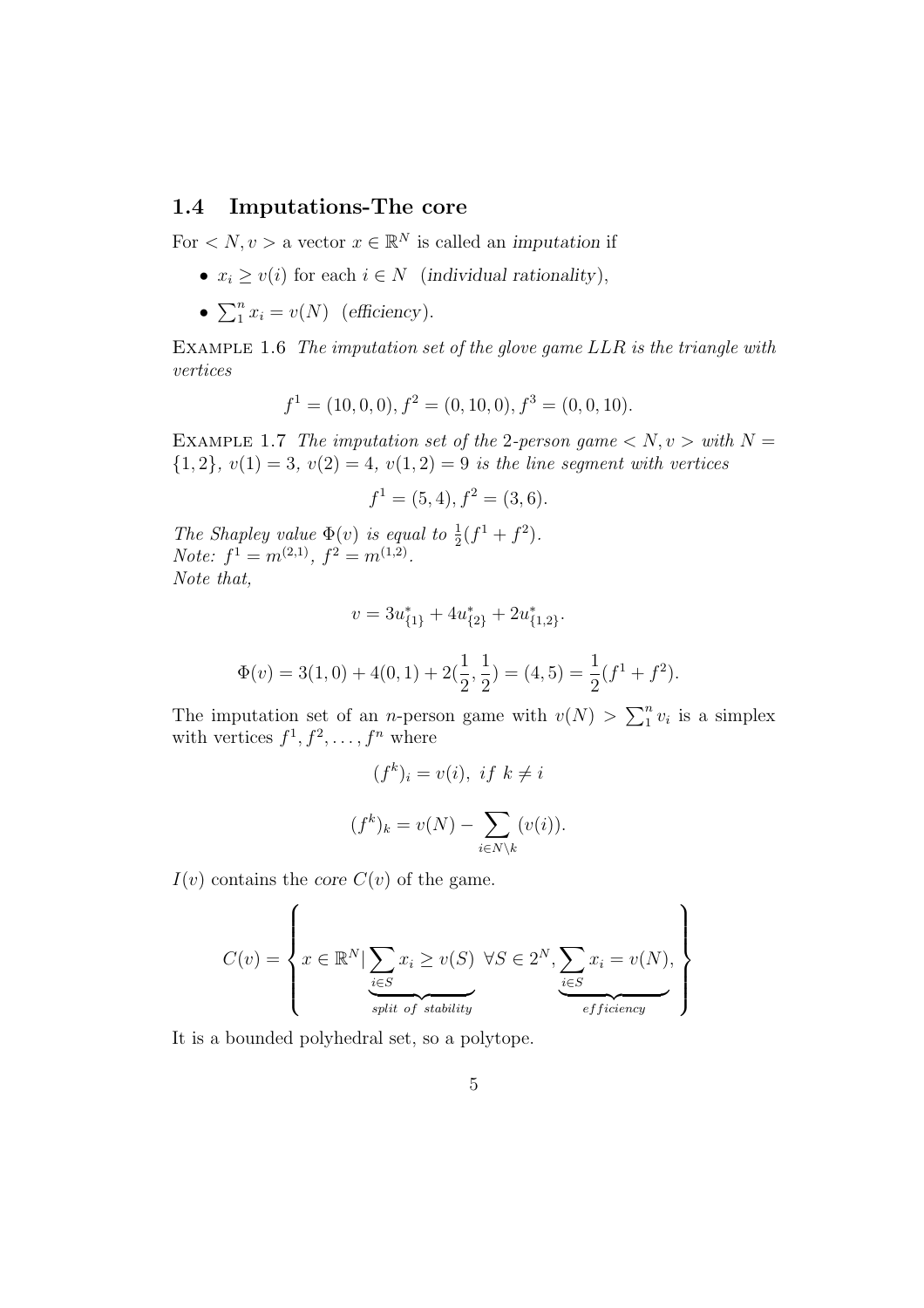EXAMPLE 1.8 The core  $C(v)$  of the LLR-glove game consists of one point  $(0,0,10)$ .  $\Phi(v) = \left(\frac{10}{6}, \frac{10}{6}\right)$  $\frac{10}{6}, \frac{40}{6}$  $\frac{10}{6}$ )  $\notin C(v)$ .

EXAMPLE 1.9 The core of the 3-person unanimity game  $u_{\{1,2\}}$  consists of the face conv  $\{(1,0,0), (0,1,0)\}\;$  of  $I(v)$ . The Shapley value  $\Phi(u_{\{1,2\}}) = (\frac{1}{2}, \frac{1}{2})$  $(\frac{1}{2}, 0)$ is in the center of the core.

EXAMPLE 1.10  $C(v) = \phi$  for the game 'lady with the bag',

$$
\begin{aligned}\nx_1 + x_2 &\ge 20 \\
x_1 + x_3 &\ge 20 \\
x_2 + x_3 &\ge 20\n\end{aligned}\n\Rightarrow x_1 + x_2 + x_3 \ge 30 > v(N).
$$

Bondareva(1963)-Shapley(1967) gave independently a characterization of games with a non-empty core.

Use is made of the characteristic vector  $e^S$  of a coalition  $S: e^S \in \mathbb{R}^N$  and

$$
e_i^S = \begin{cases} 1, & i \in S \\ 0, & otherwise. \end{cases}
$$

Bondareva-Shapley: A game  $\langle N, v \rangle$  has a non-empty core  $\Leftrightarrow \langle N, v \rangle$  is a balanced game. [i.e. for each  $\lambda: 2^N \setminus \{\phi\} \to \mathbb{R}^N_+$  with  $\sum_{S \in 2^N \setminus \{\phi\}} \lambda_S e^S = e^N$ we have  $\sum_{S \in 2^N \setminus \{\phi\}} \lambda_S v(S) \le v(N)$ .

Note that for a 3-person game with a non-empty core we have

$$
\frac{1}{2}v(1,2) + \frac{1}{2}v(1,3) + \frac{1}{2}v(2,3) \le v(1,2,3)
$$
 (\*)

because

$$
\frac{1}{2}e^{\{1,2\}} + \frac{1}{2}e^{\{1,3\}} + \frac{1}{2}e^{\{2,3\}} = e^N
$$

$$
(\frac{1}{2}(1,1,0) + \frac{1}{2}(1,0,1) + \frac{1}{2}(0,1,1) = (1,1,1))
$$

For the game 'lady with the bag' the condition (∗) is not satisfied:

$$
\frac{1}{2}20 + \frac{1}{2}20 + \frac{1}{2}20 > v(1, 2, 3) = 20.
$$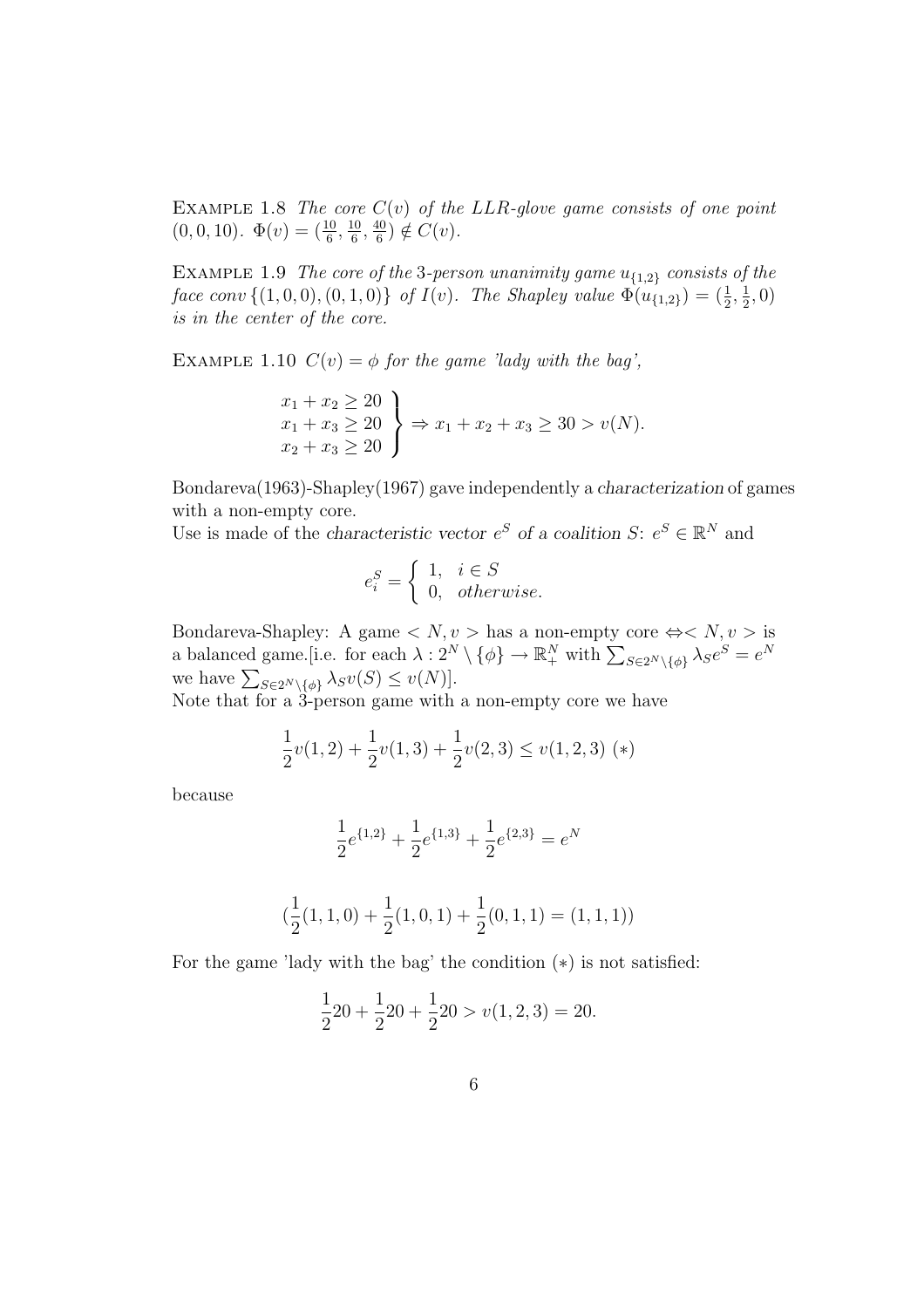A proof of the 'Bondareva-Shapley' theorem can be given using a duality theorem from LP:

[Aumann: minimax theorem]

$$
C(v) \neq \phi \Leftrightarrow v(N) = \min \left\{ e^N x \mid \begin{bmatrix} e^{\{1\}} \\ \vdots \\ e^S \\ \vdots \\ e^N \end{bmatrix} x \geq \begin{bmatrix} v(1) \\ \vdots \\ v(S) \\ \vdots \\ v(N) \end{bmatrix} \right\}
$$

m duality theorem

 $\langle N, v \rangle$  balanced  $\Leftrightarrow v(N) = \max \left\{ \sum \lambda_S v(S) | \lambda_S \geq 0 \ \forall S, \lambda_S e^S = e^N \right\}.$ For  $\langle N, v \rangle$  and  $S \subset N$  the game  $\langle S, v \rangle$  with players set S and  $v: 2<sup>S</sup> \to \mathbb{R}$  the restriction of v w.r.t.  $2<sup>S</sup>$  is called the subgame of  $\langle N, v \rangle$ corresponding to S.

DEFINITION 1.2 A game is called totally balanced if each subgame is balanced.

Equivalently, a game is totally balanced, if (the game and) all subgames have a nonempty core.

Examples: linear production games, flow games, market games.

Interesting for totally balanced games are population monotonic allocation schemes (pmas) introduced by Sprumont (GEB 1990). They do not exist for all totally balanced games, but they exist e.g. for the subcone of convex games.

DEFINITION 1.3 A scheme  $[a_{S,i}]_{S \in 2^N \setminus \{\phi\}}, i \in S$  is called a pmas if

- $(a_{S,i})_{i\in S} \in C(S, v)$  for all  $S \in 2^N \setminus \{\phi\}$ , and
- If  $i \in S \subset T$ , then  $a_{S,i} \le a_{T,i}$  (monotonicity).

EXAMPLE 1.11 Let  $\langle N, v \rangle$  be the 3-person game with  $v(1) = 10$ ,  $v(2) = 20, v(3) = 30, v(1, 2) = v(1, 3) = v(2, 3) = 50, v(1, 2, 3) = 102$ . Then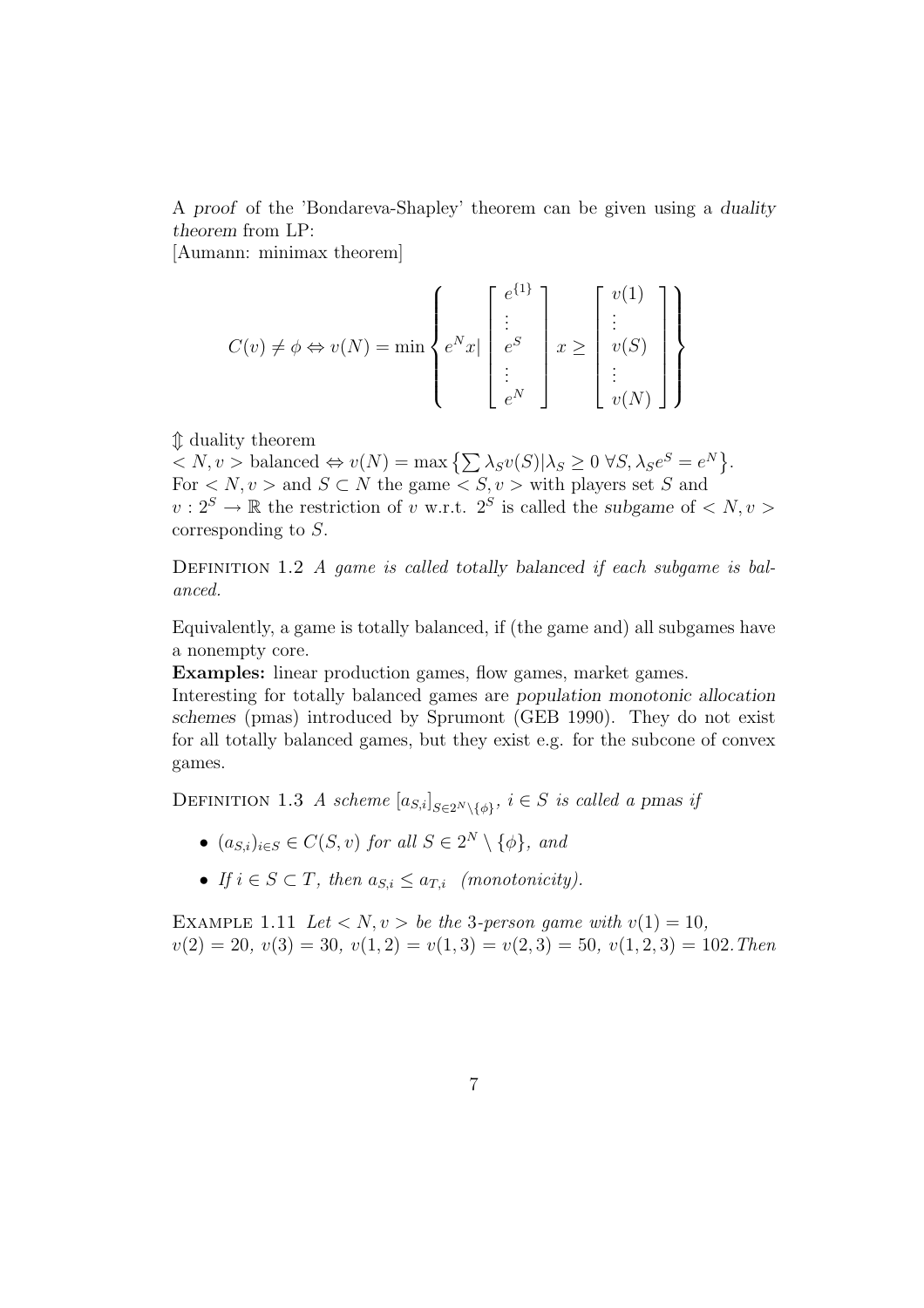a pmas is the total Shapley value.

$$
\Phi(\{1,3\}, v) \rightarrow \begin{Bmatrix} 1 & 2 & 3 \\ 1, 2 & 3 & 39 \\ 29 & 34 & 39 \\ 20 & 30 & * \\ 2 & 30 & * \\ 1 & 15 & * & 35 \\ * & 20 & 30 \\ * & * & 20 & * \\ * & * & * & 30 \end{Bmatrix}.
$$

 $\overline{a}$ 

 $v = 10u_1 + 20u_2 + 30u_3 + 20u_{12} + 10u_{13} + 12u_{123}.$ 

This is a convex game.

# 1.5 Other Solutions

• The  $\tau$ -value (Tijs 1981). The  $\tau$ -value is the feasible compromise between the minimum right vector  $m(v)$  (disagreement point) and the marginal vector  $M(v)$  (utopia point) for quasibalanced games. Here,

$$
M_i(v) = v(N) - v(N \setminus \{i\})
$$

$$
m_i(v) = \max(v(S) - \sum_{j \in S \setminus \{i\}} M_j(v))
$$
  
remainder for i \in S

REMARK 1.1 1. If  $x \in C(v)$ , then  $m(v) \le x \le M(v)$ .

- 2. If v is convex, then  $m_i(v) = v(i)$  for all  $i \in N$ .
- 3. For big boss games  $\tau(v)$  is in the center of the core.
- 4. For total big boss games the total  $\tau$ -value is a bi-mass.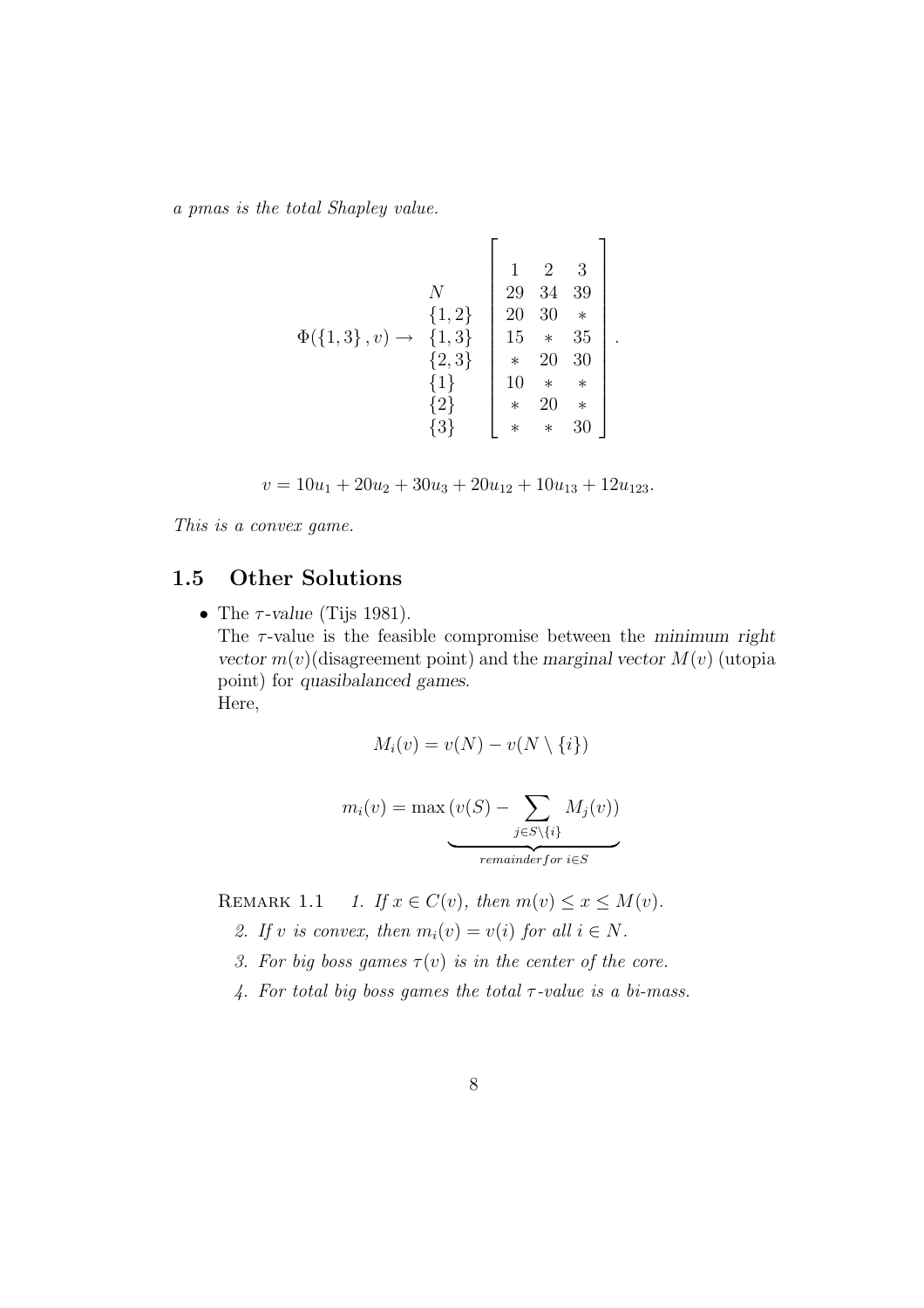• The nucleolus

For each  $x \in I(v)$  and  $S \in 2^N \setminus \{\phi\}$ 

$$
e(S, x) = v(S) - \sum_{i \in S} x_i \text{ excess, complaint.}
$$

 $\theta(x)$  is the vector of  $2^{n} - 1$  excesses written down in decreasing order.

 $Nu(v) = \arg lex \min \{\theta(x) | x \in I(v)\}\text{ nucleolus.}$ 

THEOREM 1.1 For balanced games the nucleolus is a core element.

- Kernel, bargaining set (See book of G. Owen).
- Stable sets or von Neumann-Morgernstern solutions (See vNM (1944), Lucas).

# 1.6 Bargaining games, NTU-games

- $(F, d)$  bargaining problem.  $F \subset \mathbb{R}^2$  set of feasible utility pairs (conditions on F).d disagreement point. Most well-known solutions
	- Nash bargaining solution:

$$
N(F, d) = \arg \max_{x \in F_d} (x_1 - d_1)(x_2 - d_2)
$$

where,

$$
F_d = \{ x \in F | x_1 \ge d_1, x_2 \ge d_2 \}
$$

– Raiffa-Kalai-Smorodinsky solution: Feasible Pareto point which is compromise between disagreement point  $d$  and utopia point  $u = (u_1, u_2)$  where,

$$
u_i = \max\left\{x_i | x \in F_d\right\}
$$

• NTU-games  $N, V >$  $V(S) \in \mathbb{R}^S$  for each  $S \in 2^N \setminus \{\phi\}$  Aumann-Peleg  $Core(V), SH(V), HARSANYI-value, NTU-value, compromise values.$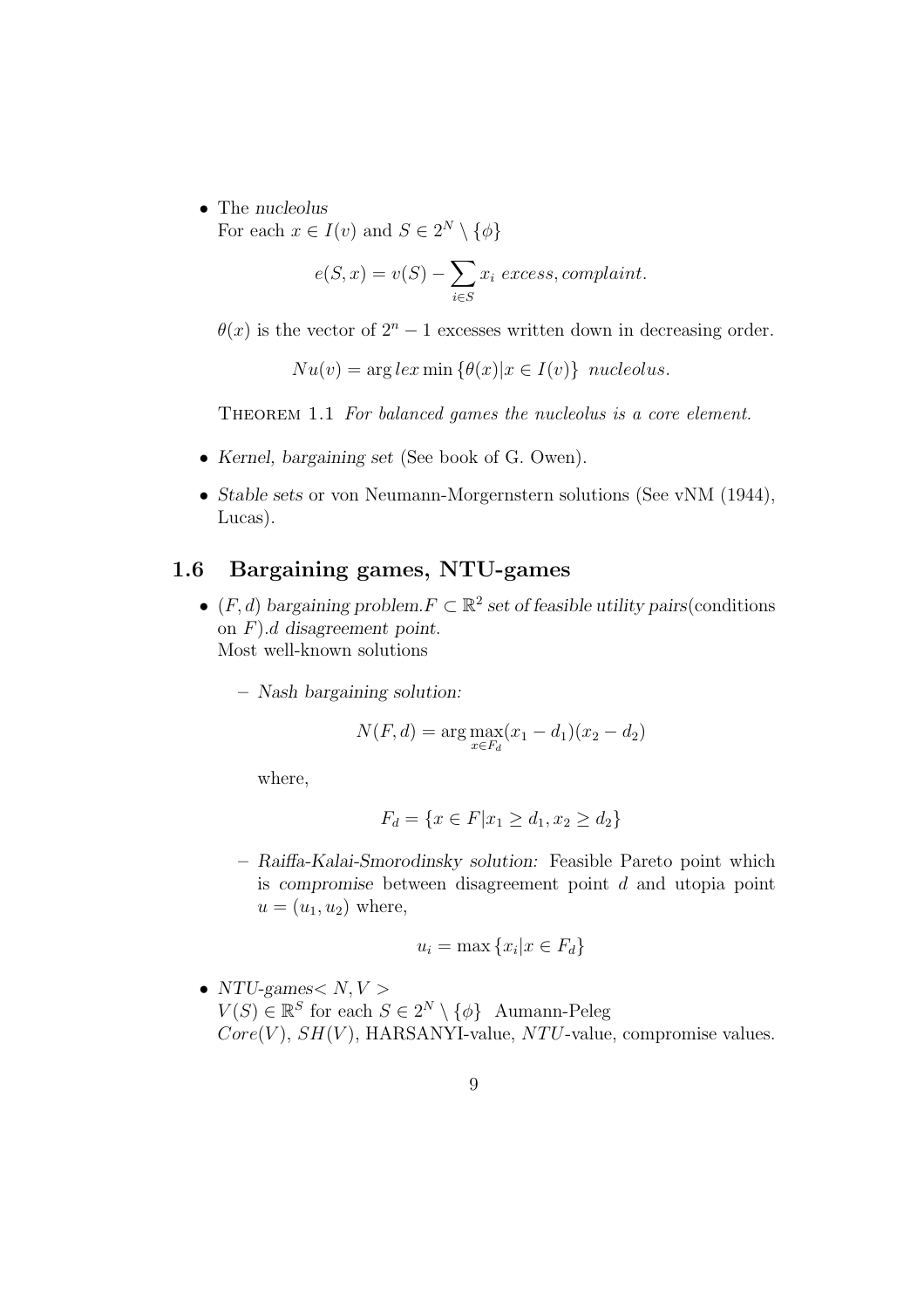# 1.7 Conclusions

 $\text{Models: } \langle N, v \rangle, \langle F, d \rangle, \langle N, V \rangle$ Cones of games: Balanced games, Totally balanced games, Convex games, Total big boss games, Info collecting games (Monotone veto games) ORG's: Linear production games, Flow games, Sequencing games, Minimum spanning tree games, Holding games,... Solution concepts: Shapley value, nucleolus,  $\tau$ -value, core, pmas, bi-monotonic allocation schemes, Nash bargaining solution, RKS-solution, ... Journals: International Journal of Game Theory (IJGT), Games and Economic Behavior (GEB), Math. Soc. Sciences (MaSS), J. Public Economic Theory (JPET), International Game Theory Review (IGTR). Books: G. Owen, T. Driessen, I. Curiel PhD dissertations

# 2 Operations Research Games

- Non-cooperative game theory  $\leftrightarrow$  OR
- OR games
	- optimization
	- sharing
- Cooperative game theory  $\leftrightarrow$  OR
- OR games Some historical cases (LP, MCST, flow, TS)
- Sequencing games
- Linear production situations with  $n$  owners

#### 2.1 Non-cooperative Game Theory  $\leftrightarrow$  OR

• LP  $\leftrightarrow$  matrix games 1947 visit Dantzig to von Neumann minimax theorems  $\leftrightarrow$  duality theorems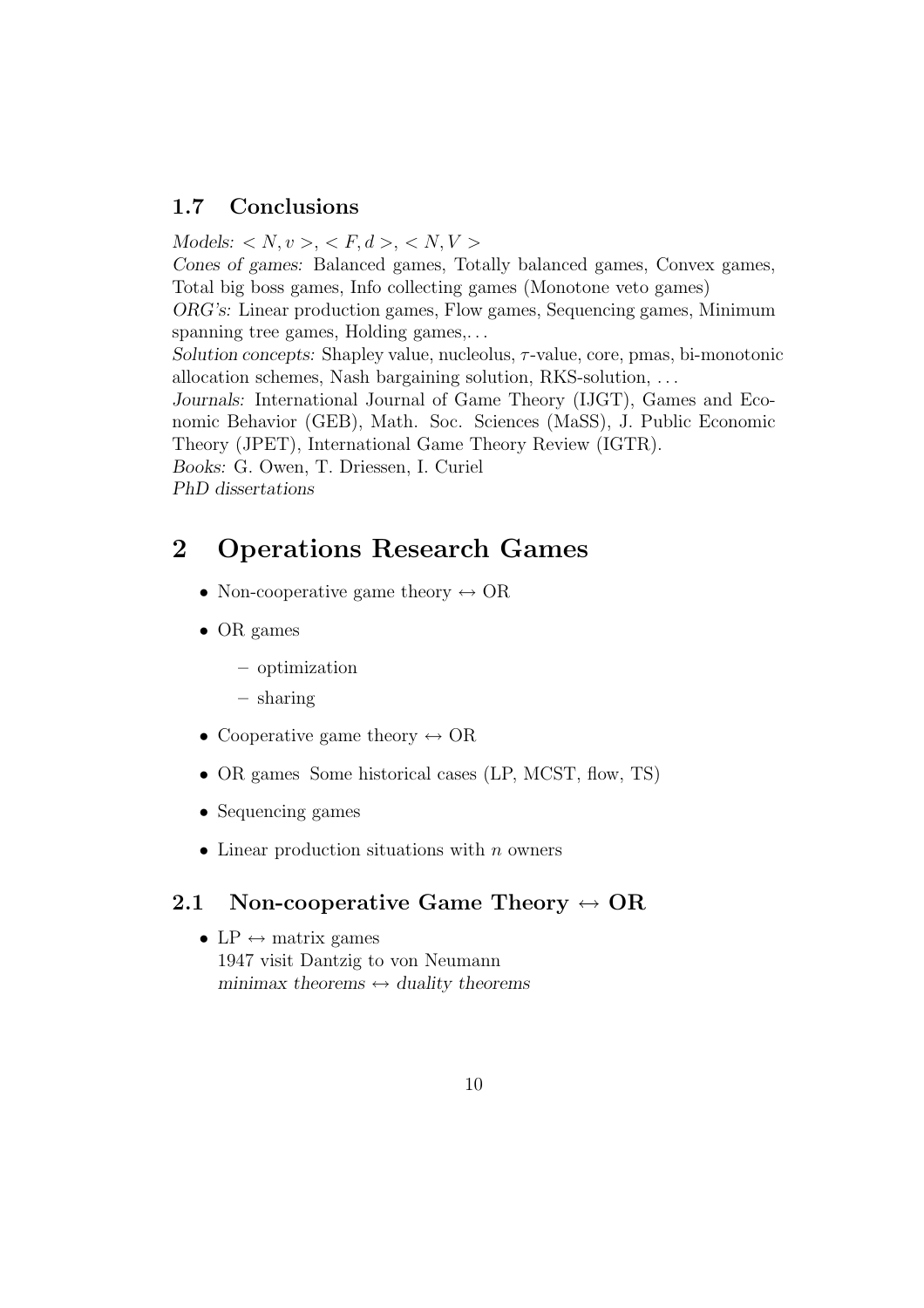• LCP  $\leftrightarrow$  bi-matrix games Lemke Howson

$$
f:\mathbb{R}^n_+\to\mathbb{R}^n_+
$$

 $\hat{x} \perp f(\hat{x})$ 

- Markov decision problems  $\leftrightarrow$  Stochastic games L. Shapley 1953
- Control theory  $\leftrightarrow$  Differential games R.Isaacs 1952

# 2.2 Operations Research Games

#### Optimization and Sharing

- Playground for TU-games
	- Linear production games, flow games G.Owen (1975), Kalai and Zemel (1982), Dubey and Shapley (1984), Granot (1986),Curiel, Derks and Tijs (1989), Reijnierse, Maschler, Potters, Tijs (1996 GEB), Gellekom, Potters, Reijnierse, Tijs and Engel (2000, GEB), Timmer, Llorca and Tijs (2000, IGTR).
	- Minimum spanning tree games Claus and Kleitman (1973), C. Bird (1976), Granot and Huberman (1981 − 1982), Aarts (1994), Granot, Maschler, Owen, Zhu (1996), Moretti et al (2001), Norde, Moretti and Tijs (2001), Gallekom and Potters (1999).
	- Permutation games, sequencing games Tijs, Parthasarathy, Potters, Rajendra Prasal (1984), Curiel, Pederzoli and Tijs (1989), Curiel, Potters, Rajendra Prasadl, Tijs, Veltman (1994,1995).
	- Travelling salesman games, delivery games Potters, Curiel and Tijs (1992, MP), Hamers, Borm, van de Leensel and Tijs (1999, EJOR), Granot, Hamers, Tijs (1999, MP)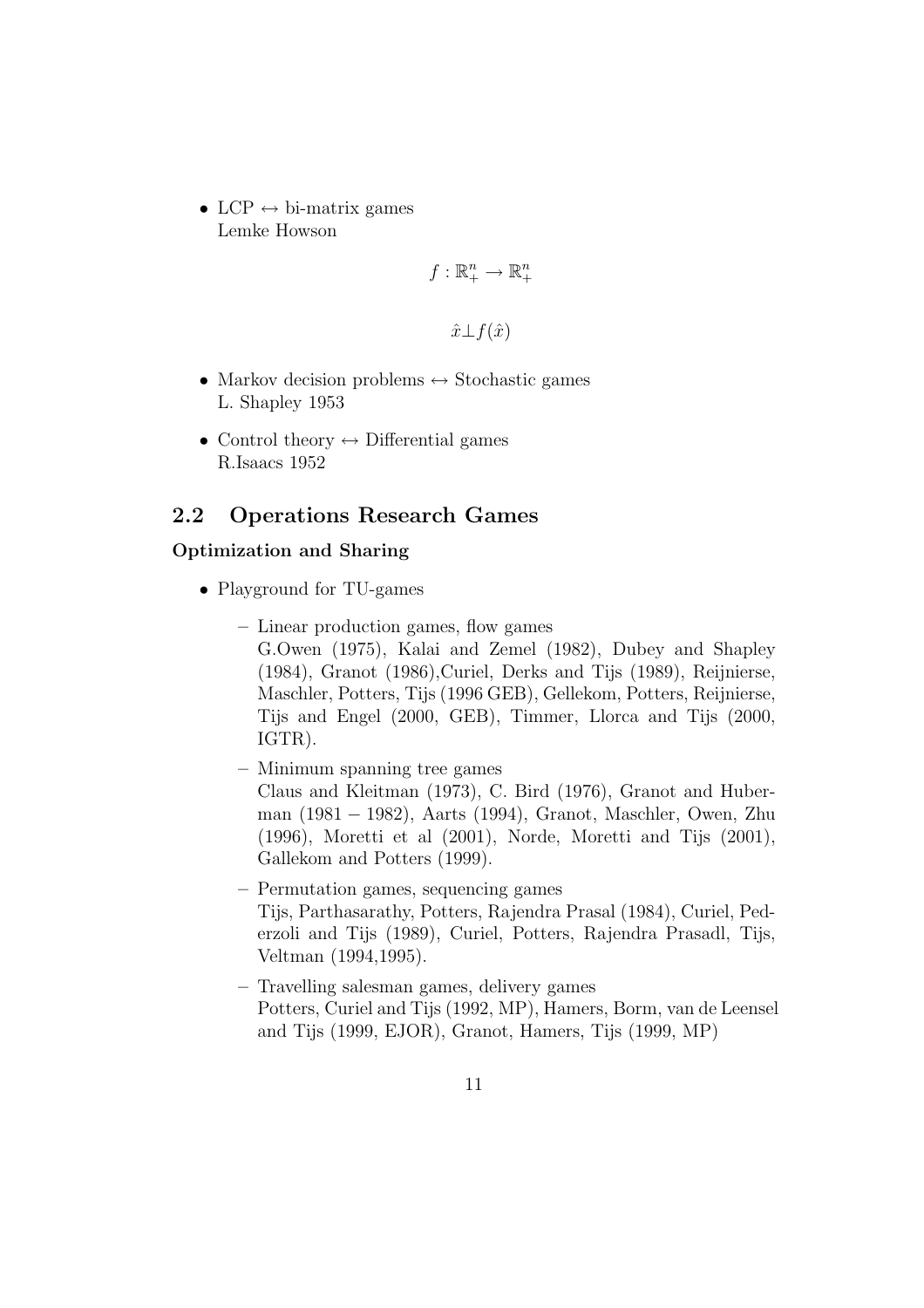- Holding games Tijs, Meca and Lopez (2000)
- Assignment, pooling Shapley and Shubik (1971), Potters and Tijs (1987).
- Surveys
	- 1987 Potters, Linear Optimization Games. CWI Tract 39.
	- 1997 Curiel, Cooperative Game Theory and Applications. TDLC Kluwer.
	- 2001 Borm, Hamers and Hendricks, Operation Research Games: A Survey.

# 2.3 Cooperative Game Theory

ORG's: Operations Research Games

Games arising from cooperation in situations where the worths  $v(S)$  are obtained by solving an OR-problem.

Two problems

- OR-problem
- Sharing problem

Examples: minimum spanning tree games, fixed tree games, flow games, assignment games, transportation games, inventory games, holding games, TS-games, linear production games, sequencing games, delivery games ...

# 2.4 OR-games, Some historical notes

ORG's

- An optimization problem for the grand coalition
- A sharing problem

Some historical cases

1. Linear produciton games (pooling resources)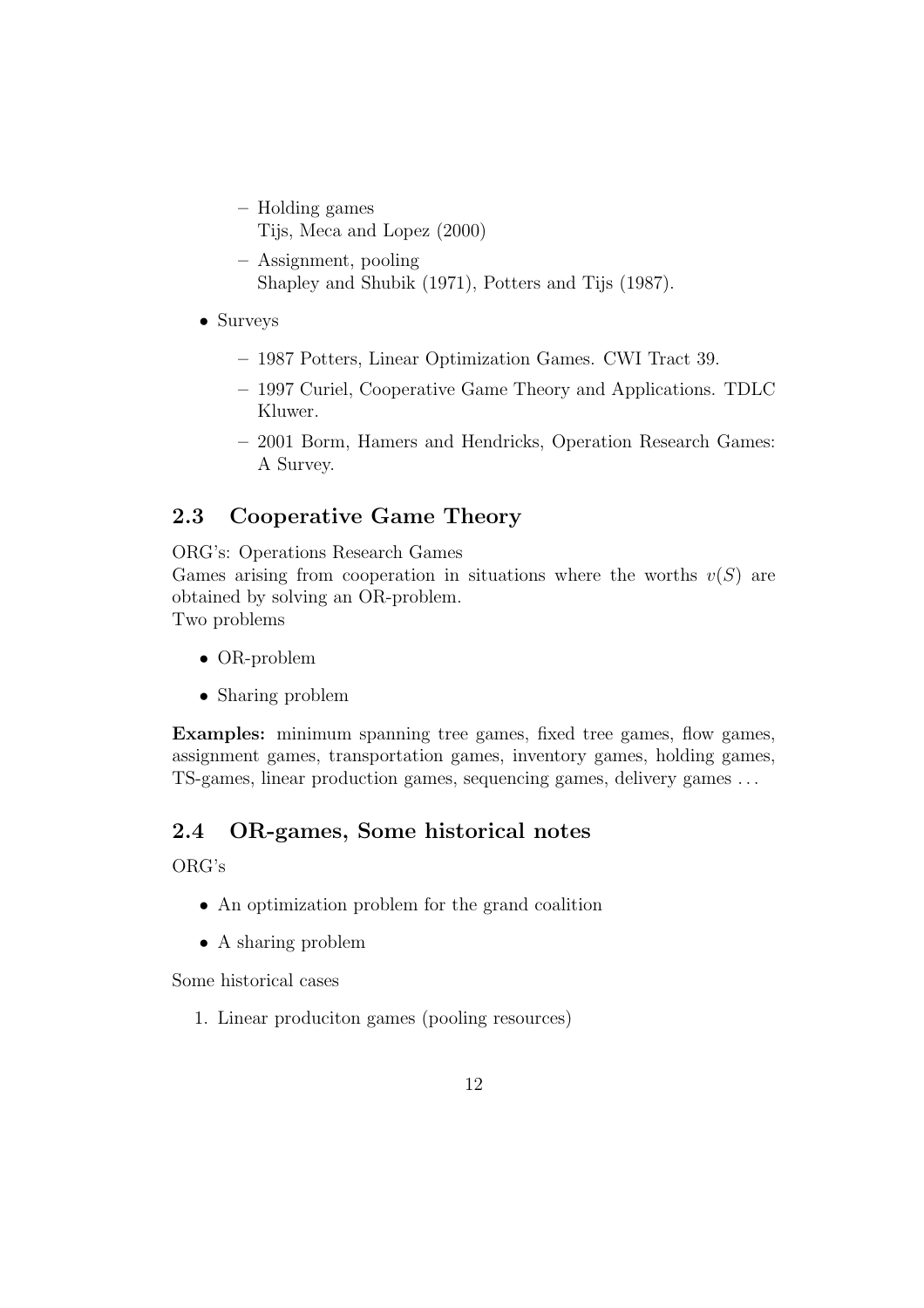- $TOBA^n_+$
- 'Plan and pay'

$$
v(N) = \max \left\{ x^T c | x^T A \le \sum_{i \in N} b^i, x \ge 0 \right\}
$$

$$
= \min \left\{ (\sum_{i \in N} b^i) y | y \ge 0, Ay \ge 0 \right\}
$$

$$
z = (b^1 \hat{y}, \dots, b^n \hat{y}) \in C(v)
$$

- Owen set ⊂ core
- 2. Minimum spanning tree games (joint use of connections)
	- PMAS
	- Construct and charge
- 3. Max flow game

Theorem 2.1 Kalai-Zemel(1982) All max flow games have a non-empty core.

Ford-Fulkerson algorithm can generate one core element easily.

4. Travelling salesman game For cost game  $\langle N, c \rangle$  the core is defined by

$$
Core(N,c) = \left\{ x \in \mathbb{R}^N \mid \underbrace{\sum_{i=1}^n x_i = c(N), \forall S \sum_{i \in S} x_i \leq c(S)}_{efficiency} \right\}
$$

REMARK 2.1 Not all TS-games have a non-empty core. Speaker far away,universities clustered, yes.

Refer to: J.Potters, I.Curiel and Stef Tijs, Traveling salesman games, Math. Prog.53, 199-211, 1992.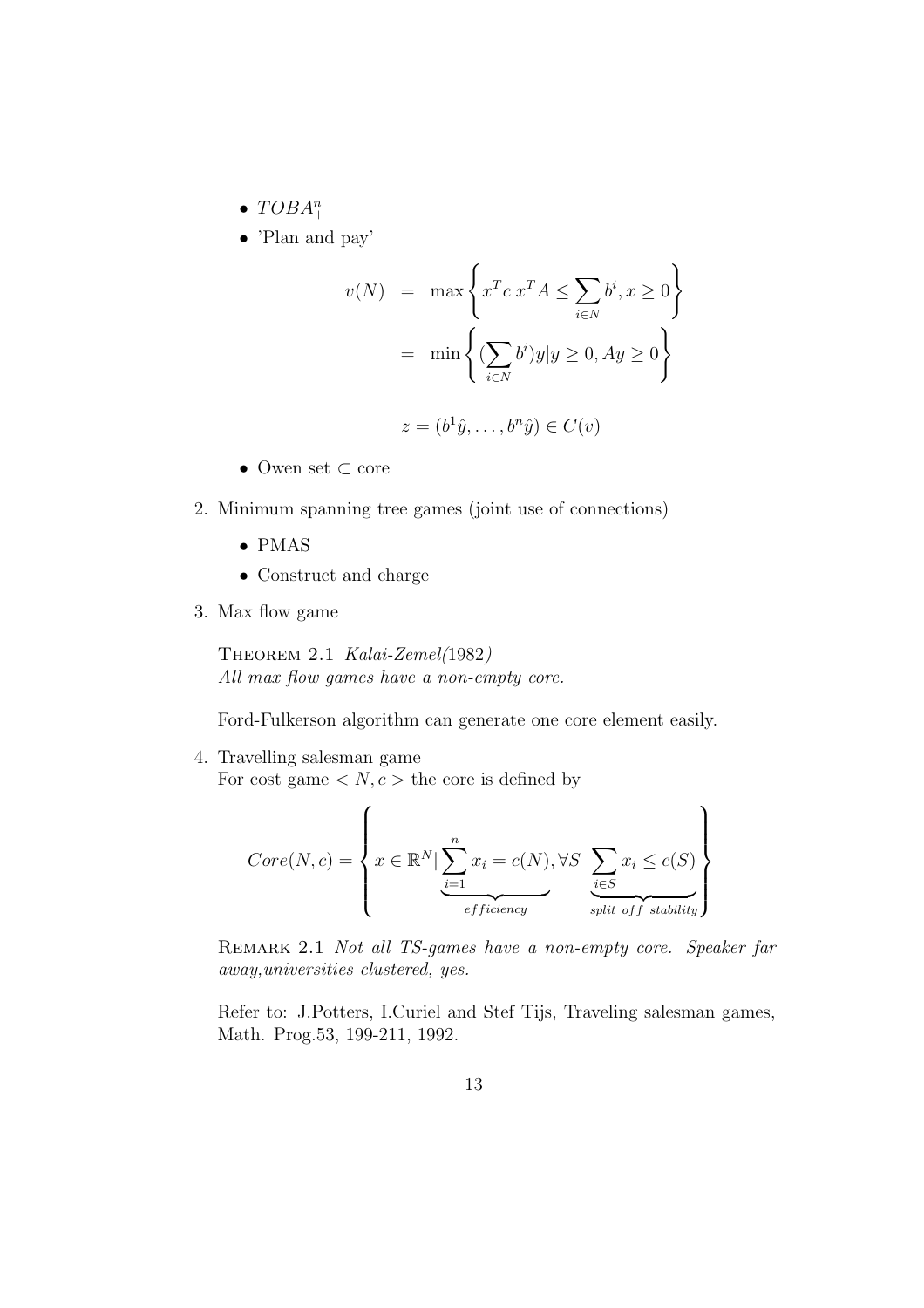# 2.5 Sequencing games

#### Introduction:

- Long tradition in OR: sequencing and scheduling, problems (det. and stoch.)
- Important for industrial production processes
- Important for math  $(NP, \ldots, B \text{ and } B, \text{dyn.prog.}, \ldots)$
- Difficult field: one decision maker (Heuristics)
- Many decision makers ('rights to be served' can be interchanged)
	- Optimal schedules
	- Cost sharing problem
- Many possible criteria

$$
\sum \alpha_i C_i(\pi)
$$
, addition

 $\max C_i(\pi)$ , due dates

Ready times give extra problems. One machine  $\sum \alpha_i C_i(\pi)$ , Smith rule Some results with more machines

• H. Hamers dissertation. idea maker: Baker, Lenstra, Rinnooy Kan 1995, French

#### Literature Sequencing:

...

- I. Curiel, G. Pederzoli, S. Tijs, Sequencing games, Eur J. of Operational Research 40, 344-351, 1989.
- I. Curiel, J. Potters, V. Rajendra Prasad, S. Tijs and B. Veltman, Sequencing and cooperation, Operations Research 42, 566-568, 1994.
- I. Curiel, J. Potters, V. Rajendra Prasad, S. Tijs and B. Veltman, Cooperation in one machine, ZOR (MMOR)38, 113-129, 1993.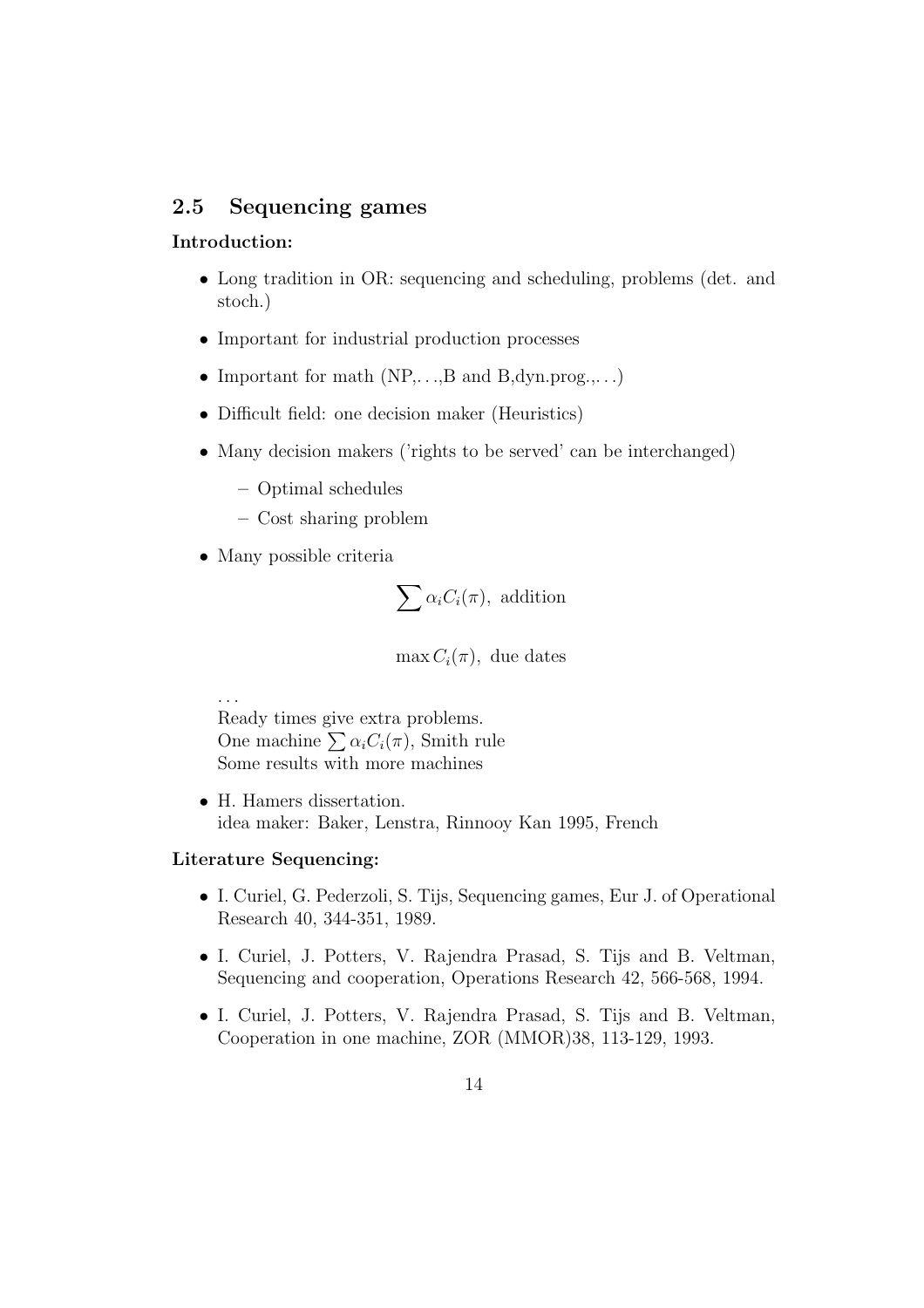- 1995 PhD Dissertation Herbert Hamers.
- 1997  $\pm \epsilon$  TDL-C book I. Curiel

..............................

Sequencing situations and Sequencing games: 1982 Visit India, start interest in ORG's (NorthWestern 1980 KZ)

$$

$$

- The agents in  $N = \{1, 2, ..., n\}$  are waiting for service. N: players.
- Without cooperation (rearrangement of position) the agents are served in the order  $\sigma_0: 1, 2, \ldots, n$ .  $\sigma_0$ : initial order.
- The processing time  $p_i$  for player i is deterministic.  $p = (p_1, \ldots, p_n)$ : processing time vector.  $p_i$ : time needed to finish the job of player *i*.
- Cost for player i is  $\alpha_i t$  if t is waiting time + service time.  $\alpha = (\alpha_1, \alpha_2, \ldots, \alpha_n)$ : cost vector.

#### Questions:

- 1. What is the optimal order for N?
- 2. How to share the gains from cooperation?

#### Answers:

1. W. Smith (1956)

Order agents with respect to urgency index: the most urgent first.

 $\alpha_1 \alpha_2 \alpha_3 \ldots \alpha_n$  : cost factors

 $p_1$   $p_2$   $p_3$   $\ldots$   $p_n$  : processing times

 $u_1 u_2 u_3 \ldots u_n$  : urgency indices

$$
u_i = \frac{\alpha_i}{p_i}
$$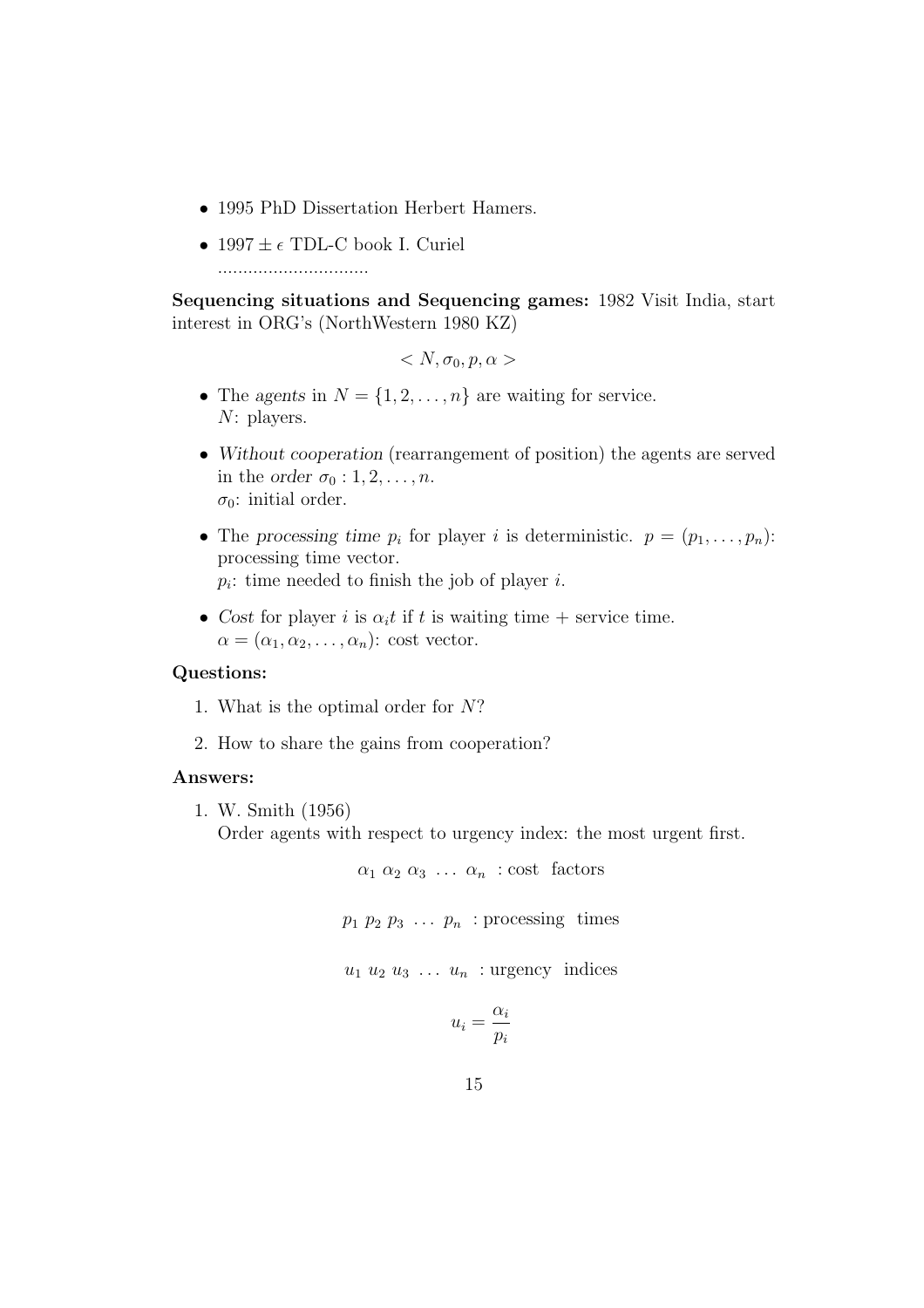EXAMPLE 2.1  $p_1 = 2, \alpha_1 = 20 \Rightarrow u_1 = 10, p_2 = 3, \alpha_2 = 60 \Rightarrow u_2 = 20,$  $p_3 = 4, \alpha_3 = 100 \Rightarrow u_3 = 25$ Optimal order of service: 3, 2, 1.

2. CPT (1989) Go from  $\sigma_0$  to optimal order.

EXAMPLE 2.2  $p_1 = 1, \alpha_1 = 20, u_1 = 20, p_2 = 1, \alpha_2 = 10, u_2 = 10,$  $p_3 = 1, \alpha_3 = 30, u_3 = 30$ Optimal order of service: 3 1 2 (W. Smith: optimal,1956). Obtainable from initial order by 2 neighbour switches.  $1\ 2\ 3 \implies 1\ 3\ 2\ (gain: 20).$  $2 \mbox{ \leftrightarrow } 3$  $1\ 3\ 2 \implies 3\ 1\ 2\ (gain: 10).$  $1 \leftrightarrow 3$ EGS-allocation:  $(*, 10, 10) + (5, *, 5) = (5, 10, 15)$  (Switch and Share). This EGS-allocation lies in the core of the Sequencing game  $\langle N, v \rangle$  with

 $N = \{1, 2, 3\}, v(1) = v(2) = v(3) = v(\phi) = 0$ 

 $v(1, 2) = 0$  (1 is more urgent than 2)

 $v(1, 3) = 0$  (switch not allowed because 2 in between)

$$
v(2,3) = 0, v(1,2,3) = 30 = 20 + 10
$$

Note:

1.  $v = 20u_{2,3} + 10u_{1,2,3}$  convex.

$$
(5, 10, 15) = \frac{1}{2}m^{(1,2,3)}(v) + \frac{1}{2}m^{(3,2,1)}(v)
$$

$$
= \frac{1}{2}(0, 0, 30) + \frac{1}{2}(10, 20, 0)
$$

2. Sidepayments: (25, 20, −45)

THEOREM 2.2 • Sequencing games are convex games.

 $\bullet \phi(v) \in C(v).$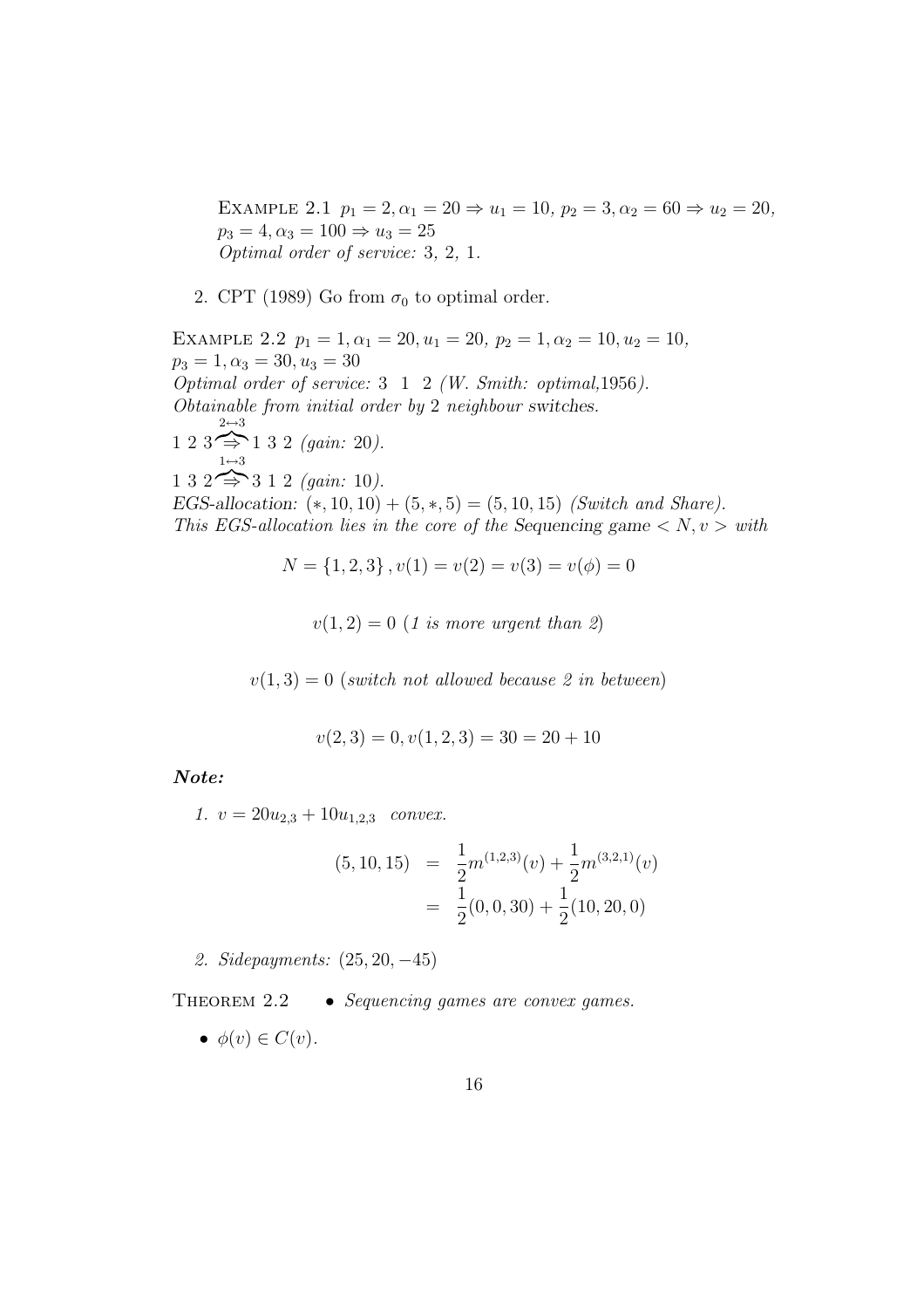• EGS-allocation in core of game (marginals of convex games are core elements).

 $v = 20u_{2,3} + 10u_{1,2,3}$  $m^{(1,2,3)} = (v(1), v(1,2) - v(1), v(N) - v(1,2)) = (0,0,30)$  $m^{(3,2,1)} = (10, 20, 0)$  $\phi(v) = (3\frac{1}{2})$ 3 , 13 1 3 , 13 1 3 )  $EGS(v) = (5, 10, 15)$ 

Axiomatic characterizations for the EGS-rule is available. EGS-rule (extended to subgroups) gives a population monotonic allocation scheme

 $\upsilon$ 

| $\{1, 2, 3\}$     |                     | $\frac{1}{2}g_{12} + \frac{1}{2}g_{13}$ $\frac{1}{2}g_{12} + \frac{1}{2}g_{23}$ $\frac{1}{2}g_{13} + \frac{1}{2}g_{23}$ |                     |
|-------------------|---------------------|-------------------------------------------------------------------------------------------------------------------------|---------------------|
| ${1,2}$           | $\frac{1}{2}g_{12}$ | $\frac{1}{2}g_{12}$                                                                                                     |                     |
| $\{1,3\}$         |                     |                                                                                                                         |                     |
| $\{2,3\}$         | $^\ast$             | $\frac{1}{2}g_{23}$                                                                                                     | $\frac{1}{2}g_{23}$ |
| $\{1\}$           |                     | $\ast$                                                                                                                  | $\ast$              |
| $\{2\}$           | $^\ast$             |                                                                                                                         | $\ast$              |
| $+3$ <sup>t</sup> | $^\ast$             | $^\ast$                                                                                                                 |                     |

- In larger coalitions higher rewards
- In a convex game all core elements are pmas-extendable.

 $\mathcal{C}$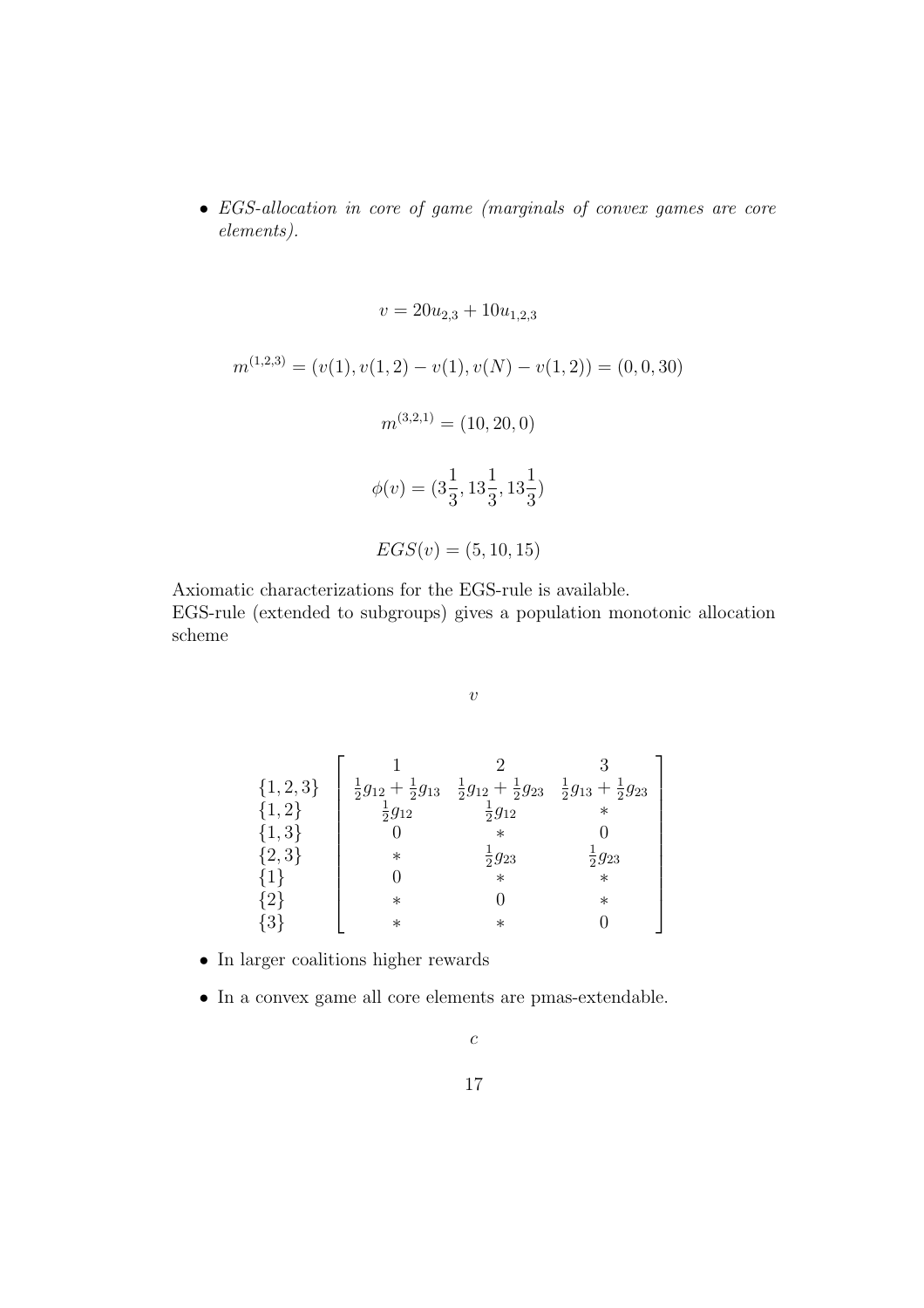{1, 2, 3} {1, 2} {1, 3} {2, 3} {1} {2} {3} 1 2 3 c(1) − 1 2 (g<sup>12</sup> + g13) c(2) − 1 2 (g<sup>12</sup> + g23) c(3) − 1 2 (g<sup>13</sup> + g23) c(1) − 1 2 g<sup>12</sup> c(2) − 1 2 g<sup>12</sup> ∗ c(1) ∗ c(3) ∗ c(2) − 1 2 g<sup>23</sup> c(3) − 1 2 g<sup>23</sup> c(1) ∗ ∗ ∗ c(2) ∗ ∗ ∗ c(3) 

In larger coalitions lower costs

$$
c(S) = \sum_{i \in S} c(i) - \underbrace{\sum_{[i,j] \subset S} g_{ij}}_{v(S)}
$$

 $[\mu_{S,i}]$ 

| $\alpha_2(p_1+p_2)-g_{12}\ \ \alpha_3(p_1+p_2+p_3)-g_{13}-g_{23})$ |                            | $\alpha_1 p_1$ | $\{1, 2, 3\}$ |
|--------------------------------------------------------------------|----------------------------|----------------|---------------|
|                                                                    | $\alpha_2(p_1+p_2)-g_{12}$ | $\alpha_1 p_1$ | $\{1,2\}$     |
| $\alpha_3(p_1+p_3)-g_{13}$                                         |                            | $\alpha_1 p_1$ | $\{1,3\}$     |
| $\alpha_3(p_2+p_3)-g_{13}-g_{23})$                                 | $\alpha_2 p_2$             |                | $\{2,3\}$     |
|                                                                    |                            | $\alpha_1 p_1$ | $\{1\}$       |
|                                                                    | $\alpha_2 p_2$             |                | ${2}$         |
| $\alpha_3 p_3$                                                     |                            |                |               |
|                                                                    |                            |                | ${3}$         |

$$
[EGS_{S,i}]
$$

$$
\begin{array}{c}\n\{1,2,3\} \\
\{1,2\} \\
\{1,3\} \\
\{2,3\} \\
\{1\} \\
\{\begin{array}{ccc}\n1 & 2 \\
\alpha_1 p_1 - \frac{1}{2}g_{12} - \frac{1}{2}g_{13} & \alpha_2(p_1 + p_2) - \frac{1}{2}g_{12} - \frac{1}{2}g_{23} & \alpha_3(p_1 + p_2 + p_3) - \frac{1}{2}g_{13} - \frac{1}{2}g_{23} \\\n\alpha_1 p_1 - \frac{1}{2}g_{13} & - & \alpha_2(p_1 + p_2) - \frac{1}{2}g_{12} & - & \alpha_3(p_1 + p_3) - \frac{1}{2}g_{13} \\\n\alpha_1 p_1 - \frac{1}{2}g_{13} & - & \alpha_3(p_2 + p_3) - \frac{1}{2}g_{13} \\\n\alpha_1 p_1 & - & - & - & - & - \\
\{2\} & - & \alpha_2 p_2 & - & - & \alpha_3 p_3\n\end{array}\n\end{array}
$$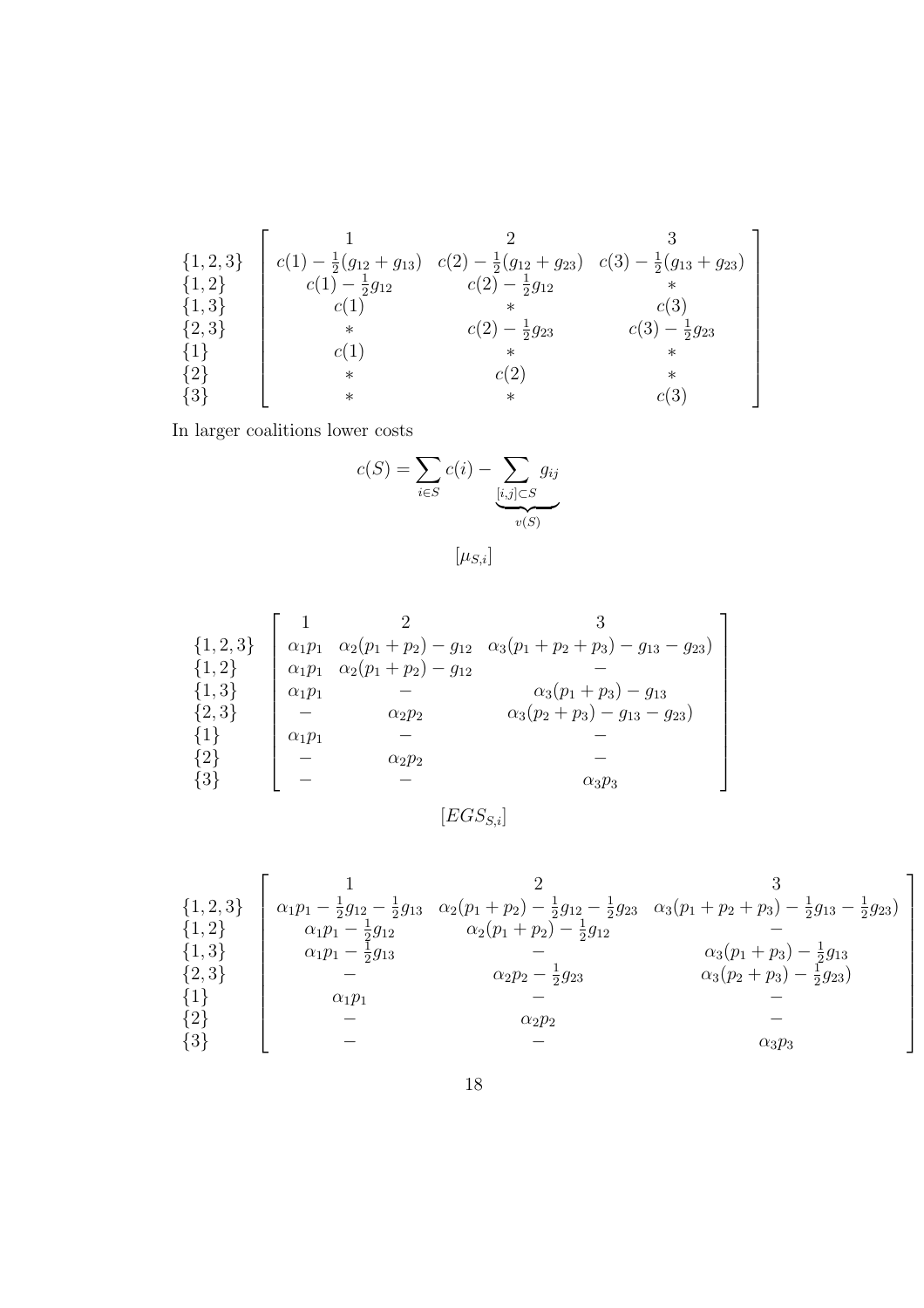'Leave monotonic scheme' follows from :

$$
g_{ij} = \max\left\{0, \alpha_j p_i - \alpha_i p_j\right\} \le \alpha_j p_i
$$

E.g.

$$
\mu_{N,3} = \alpha_3(p_1 + p_2 + p_3)g_{13} - g_{23} \ge \alpha_3(p_1 + p_3) - g_{23} = \mu_{\{1,3\},3}
$$

THEOREM 2.3  $\mu$  is the unique stable and leave monotonic rule.

EXERCISE 2.1 (Permutation game) Let  $\langle N, c \rangle$  be the 3-person permutation game with cost matrix

$$
K = \left[ \begin{array}{rrr} 10 & 5 & 1 \\ 4 & 11 & 6 \\ 7 & 2 & 12 \end{array} \right].
$$

- Calculate  $c(S)$  for each  $S \in 2^N$
- Give a core element of this game.
- Let  $\langle N, c_0 \rangle$  be the zero-normalization of  $\langle N, c \rangle$ , so

$$
c_0(S) = c(S) - \sum_{i \in S} c(i)
$$

for each S.

Prove that  $\langle N,c_0 \rangle$  is also a permutation game by giving a suitable cost matrix  $K_0$ .

EXERCISE 2.2 *(Sequencing game)* Let the four-person sequencing situation  $(\sigma, p, \alpha)$  be given by  $\sigma = (1, 2, 3, 4), p = (2, 1, 2, 1)$  and  $\alpha = (40, 10, 60, 5).$ 

- What is the optimal order?
- Write the corresponding sequencing game as a linear combination of unanimity games.
- Calculate the EGS-allocation and the Shapley value.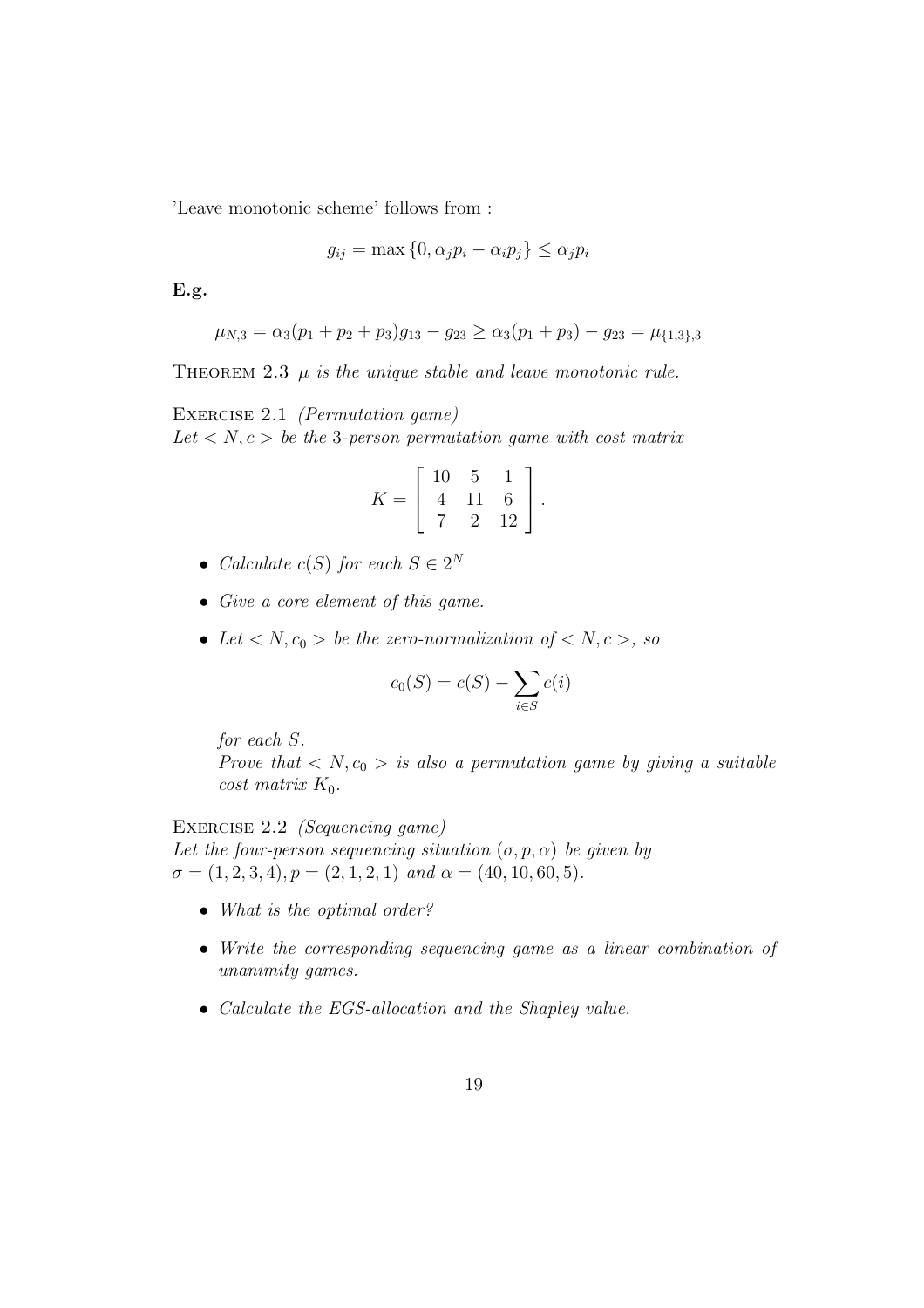## 2.6 Linear Production Situations with n-owners

Agents  $1, 2, \ldots, n$  own bundles of resources given by owner ship matrix B.

$$
B = \begin{bmatrix} b_{11} & \dots & b_{1r} \\ \vdots & & \vdots \\ b_{i1} & \dots & b_{ir} \\ \vdots & & \vdots \\ b_{n1} & \dots & b_{nr} \end{bmatrix}.
$$

rows:products

columns: resources

The *i*-th row of the matrix  $B$ ,  $b_i$  is the bundle owned by agent (player) *i* The columns of the matrix B named as  $R_1, \ldots, R_r$  respectively are the resources. These resources can be used to make products. The possibilities are described by the technology matrixA.

$$
A: \begin{bmatrix} p_1 \\ p_2 \\ \vdots \\ p_m \end{bmatrix} \begin{bmatrix} R_1 & R_2 & \dots & R_r \\ a_{11} & a_{12} & \dots & a_{1r} \\ a_{21} & a_{22} & \dots & a_{2r} \\ \vdots & \vdots & & \vdots \\ a_{m1} & a_{m2} & \dots & a_{mr} \end{bmatrix}
$$

The first row represents the resource bundle needed for one unit of product  $p_1$ .

The market prices of the product are given by the price vector

$$
c = \left[ \begin{array}{c} c_1 \\ c_2 \\ \vdots \\ c_m \end{array} \right]
$$

The second row represents the price for one unit of  $p_2$ .

The agents in a linear production situation  $\langle A, B, c \rangle$  can pool their resource bundles to perform better. Also subgroups of owners can do so. Questions:

1. Optimal production plan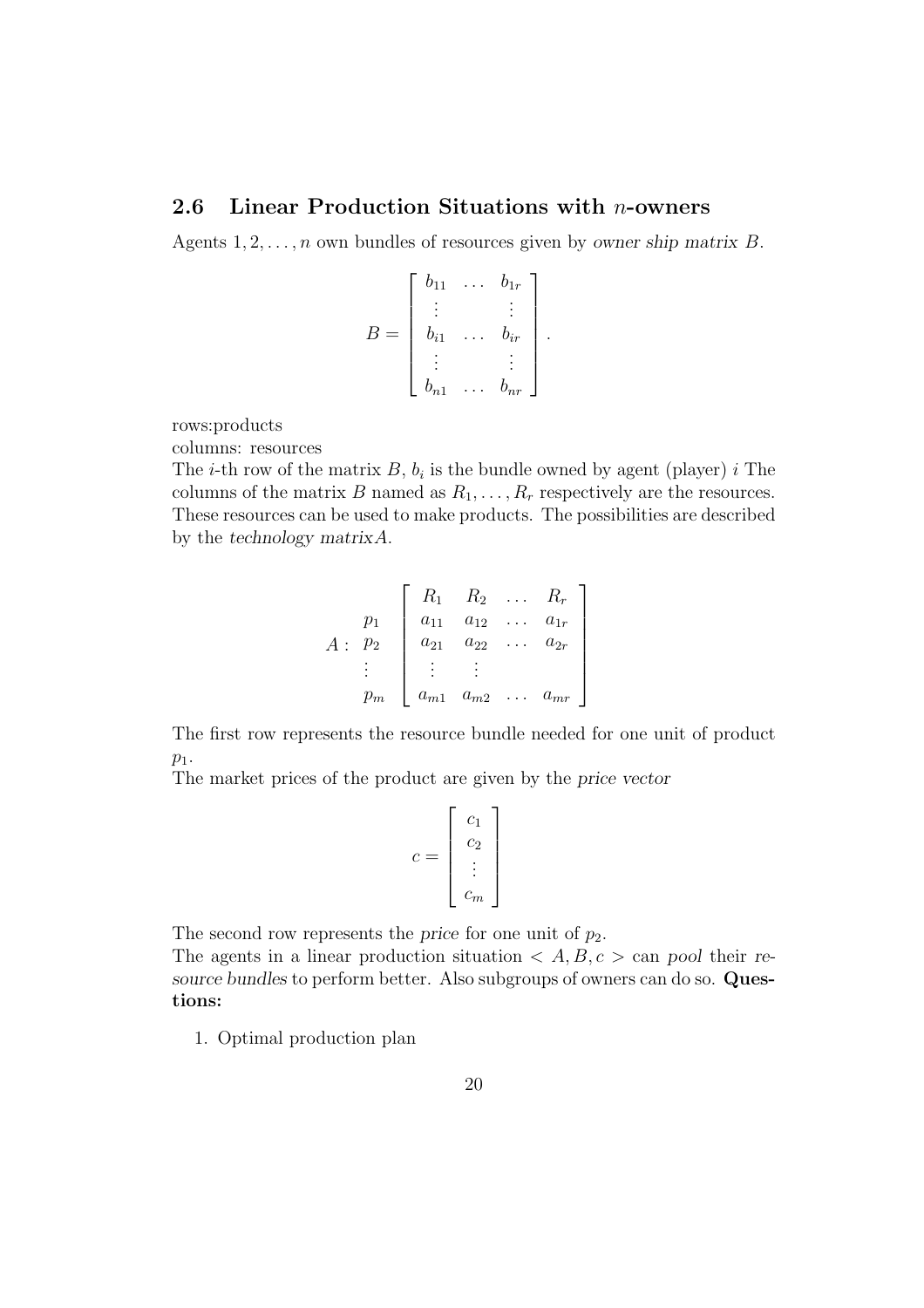#### 2. If all agents cooperate how to divide the reward?

 $\langle A, B, c \rangle$  (linear production situation)  $\rightarrow$   $\langle N, v \rangle$  (LP-game) Ques**tion:** $v(S) = ?$  Is the core nonempty?  $x_i$  make  $x_i$  units of  $p_i$ 

Feasible production plans for S are vectors  $x^T = (x_1, x_2, \dots, x_m)$  with

$$
x \ge 0, \ x^T A \le \sum_{i \in S} b_i
$$

 $x^T A$ : resources needed to execute production plan  $\sum_{i \in S} b_i$ : resource bundle available for coalition S.

So

$$
v(S) = \max\left\{x^T c | x \ge 0, x^T A \le \sum_{i \in S} b_i\right\}
$$

We suppose that (we are not in heaven or) $v(N) < \infty$ . Then the duality theorem of LP implies

$$
v(N) = \max \left\{ x^T c | x \ge 0, x^T A \le \sum_{i \in N} b_i \right\}
$$

$$
= \min \left\{ (\sum_{i \in N} b^i) y | y \ge 0, Ay \ge c \right\}
$$

y is the shadow price vector for resources.

Take  $\hat{y} \in O(D_N)$ , the set of optimal vectors in the dual problem for N. Pay owner *i* the amount  $z_i = b_i - \hat{y}$ . Then  $z \in C(v)$  (Owen 1975).

$$
\begin{array}{ccc}\nx_1 & y_1 & y_2 & c \\
x_2 & 2 & 1 & 6 \\
1 & 4 & 8\n\end{array}
$$
\n
$$
\begin{array}{ccc}\nb^1 & 6 & 0 \\
b^2 & 0 & 5 \\
b^3 & 0 & 1\n\end{array}
$$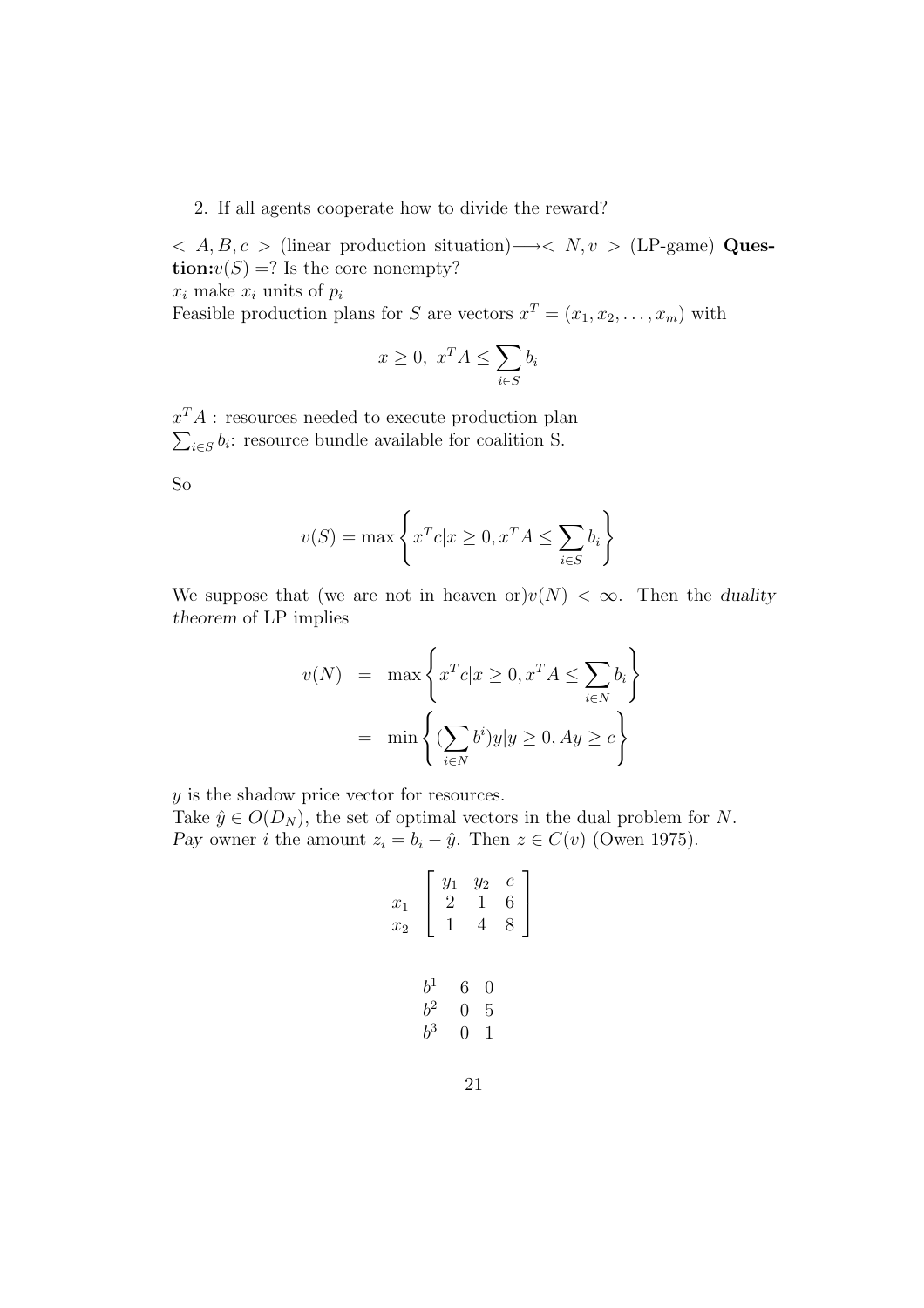$$
b^S:=\sum_{i\in S}b^i.
$$

Main problem

$$
6x_1 + 8x_2 - \max \, \cdot \, u.t. r. \; x \ge 0 \begin{cases} \; 2x_1 + x_2 \le b_1^S \\ \; x_1 + 4x_2 \ge b_2^S \end{cases}
$$

Dual problem

$$
b_1^S y_1 + b_2^S y_2 - \min \mid u.t.r. \ y \ge 0 \begin{cases} 2y_1 + y_2 \ge 6 \\ y_1 + 4y_2 \ge 8 \end{cases}
$$

The feasible region of the dual problem does not depend on  $S!$ 

$$
b^N = (6, 6), \hat{y} = (2\frac{2}{7}, 1\frac{3}{7}), v(N) = 22\frac{2}{7}
$$
  

$$
x_1 = b^1 \hat{y} = 6 \cdot 2\frac{2}{7} = 13\frac{5}{7}
$$
  

$$
x_2 = b^2 \hat{y} = 5 \cdot 1\frac{3}{7} = 7\frac{1}{7}
$$
  

$$
x_3 = b^3 \hat{y} = 1 \cdot 1\frac{3}{7} = 1\frac{3}{7}
$$

 $x \in C(v)$ .

So we have, linear production games are totally balanced games. i.e. all subgames have a non-empty core.

Further it is easy to find an optimal plan and a core element in one blow by looking at the primal and dual program for the grand coalition N which can be summarized by PRODUCE AND PAY.

REMARK 2.2 The set of core elements obtained by shadow prices is called nowadays the Owen set of th LP-situation.

"Characterization of the Owen set of linear production processes", Games and Economic Behavior, 2000, J. van Gellekom, J.Potters, J. Reijnierse, S.Tijs, M. Engel.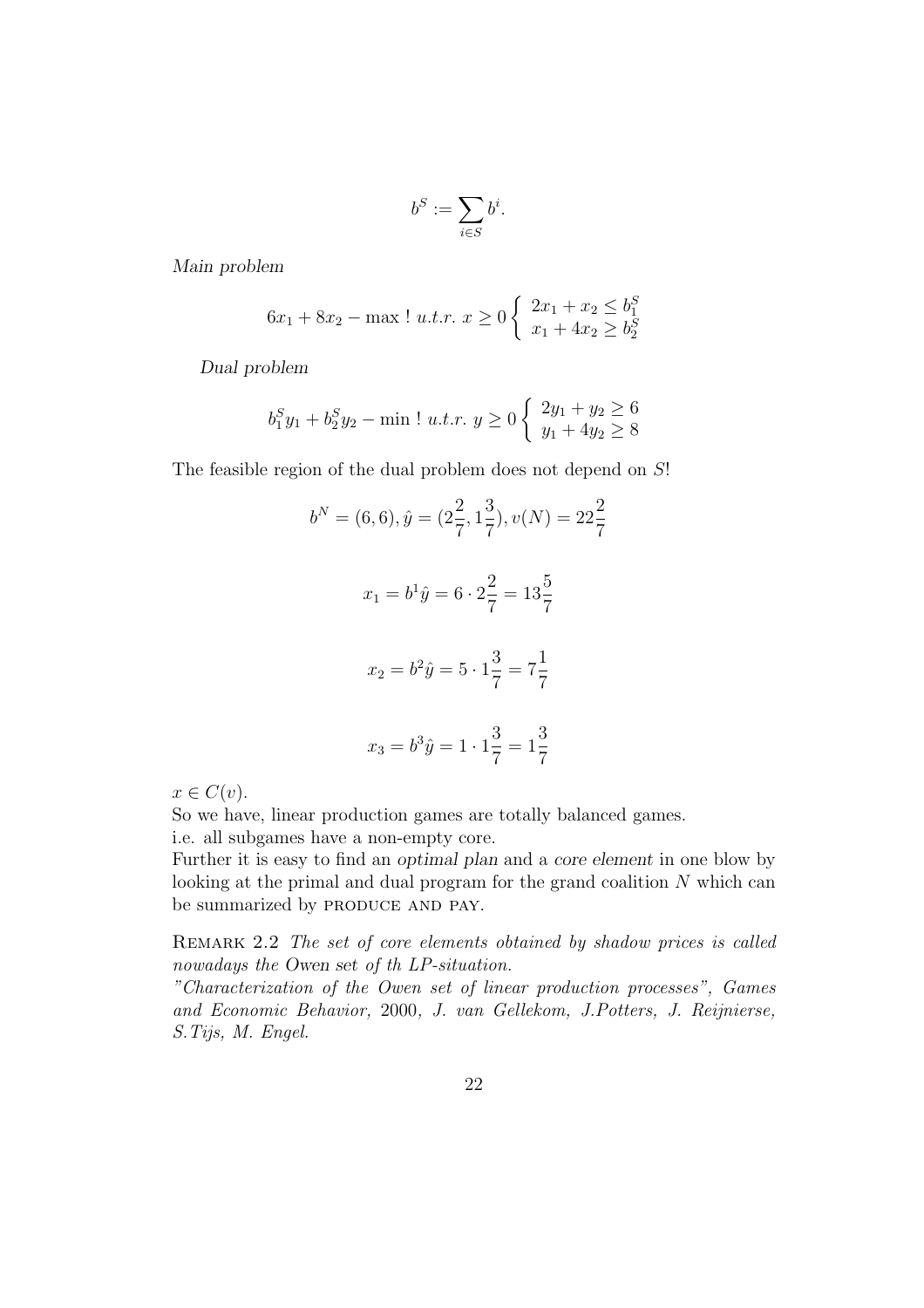REMARK 2.3 Linear production situations with 'veto control' over the bundles lead to all balanced games.

"On balanced games and games with committee control", Operations Research Spectrum 11, 83 − 88, 1989, I. Curiel, J. Derks, S.Tijs.

REMARK 2.4 Recently, extensions to infinite production situations (products).

- "Balanced games arising from infinite linear modals", Mathematical Methods of Operations Research 50, 385 − 397, 1999,V. Fragnelli, F. Patrone, E. Sideri, S.Tijs.
- "Games arising from infinite production situations", International Game Theory Review 2, 97 – 105, 2000, J. Timmer, N. Llorca, S. Tijs.
- "The Owen set and the core of semi-infinite linear production situations", SIP-conference volume (Eds. M.A.López and M.A. Goberna), 2001, S.Tijs, J. Timmer, N. Llorca, J. Sánchez-Soriano.

Mathematical Programming Games : G.Owen 1975, Dubey-Shapley, Curiel-Derks-Tijs, Kalai-Zemel.

Deposit problems (integer programs)

Investment Problems, semi-infinite assignment / transport (integer programs, infinite programs)

Duality gaps possible: primal game  $\neq$  dual game.

At first sight: Owen method does not work.

At second sight:  $\alpha$ -core elements.

Concave programs - holding situations (Tijs-Meca-Lopez 2000)

Capital deposits (cutting problems, integer programs)

 $\alpha$ -core (work in progress with Anja de Waegenaere and Jeroen Suijs).

# 3 Cases in Cooperation and Cutting the Cake

Interdisciplinary conference 'Procedural Approaches and Solutions', ZIF, August 15 − 17, 2002.

1. Introduction:

Cases in Cooperation and Cutting the Cake, Stef Tijs, Tilburg University at present ZIF.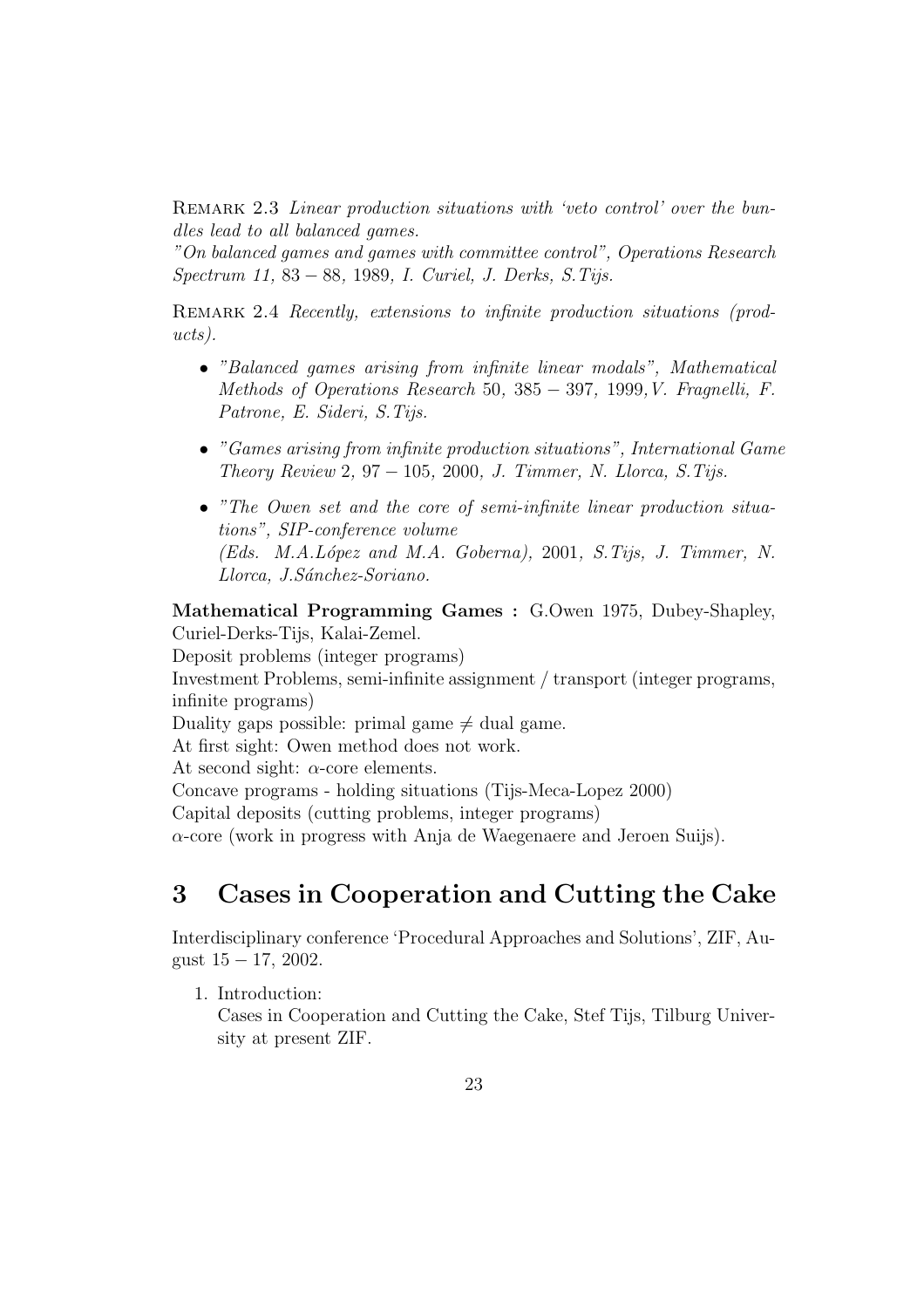- 2. Cooperation in container transport: A harbour problem (trucks), Middle Rhine Problem (boats); Rotterdam
- 3. Telecom Problems and Game Theory: phoning in planes, indirect phone calls (Cambridge)
- 4. Concluding Remarks

# 3.1 Introduction

GP II Invitation by e-mail: december 1999. Tasks:

- Review of interesting historical cases and recent cases.
- Touch: What is the game practice?

GP? (provocative name)

- Kluwer TDLC 23: Preface, M. Maschler, A. Roth (GPI).
- $GT \rightleftharpoons$  Outside World

Interaction important to improve theory.

Goal: Nothing so practical as a good theory (Experiments, observations of behaviour,...)

# Game Theory:

- Economics
- Law
- Politics
- Engineering
- Operations research
- Mathematics
- Evolutionary biology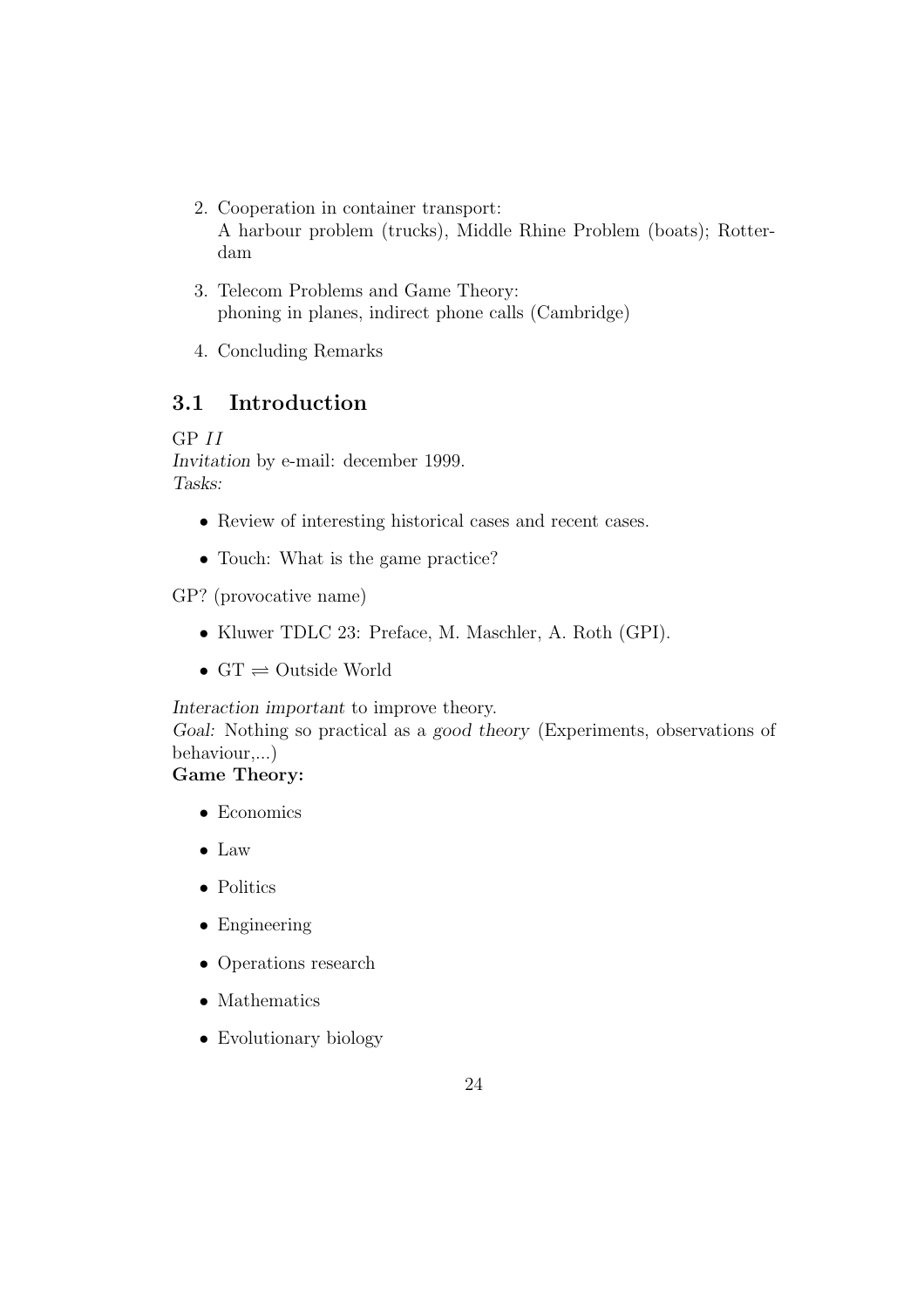- Social sciences
- Finance
- Environmental science

For this lecture:

 $GP \equiv GT$  with an open eye outside.

#### Cost allocation problems  $\leftrightarrow$  cooperative games:

Cooperate?

No/ Yes?

If yes, with whom? In which form? In which intensity? How to allocate cost savings?

Model: Cooperative game  $( $N, c >$ )  $\rightarrow$  Solution concepts  $\rightarrow$  Advice: allo$ cation proposal  $\overbrace{interaction}$  $\overbrace{\hspace{1cm}\textit{interaction}}^{\textit{customers}}$ Model: Cooperative game.

N: players,  $S \subset N$ : potential coalition,  $c(S)$ :costs for coalition S in cooperation.

Workshop Game Theory and Engineering: Politecnico, Milano, June 9, 2005.

Stef Tijs, Dima Genova, CentER, Tilburg.

Cases in Cooperation and Cutting the Cake, CentER DP, October 2004−108, Stef Tijs and Rodica Branzei, to appear in 'Procedural Approaches in Conflict Resolution', (Ed. M. Raith), Springer Verlag, 2007. Outline:

- 1. Introduction
- 2. Classical Cases (The past?)
- 3. Cooperation in container transport
- 4. Telecom problems and game theory
- 5. Concluding remarks

#### Gap Between Theory and Practice?

Supply side: sophisticated models solutions Demand side: Transparant advice solutions Game Practice Conferences  $(1998, 2000, 2002(2x))$ ZIF Bielefeld (Oct. 2001-Aug. 2002) Interdisciplinar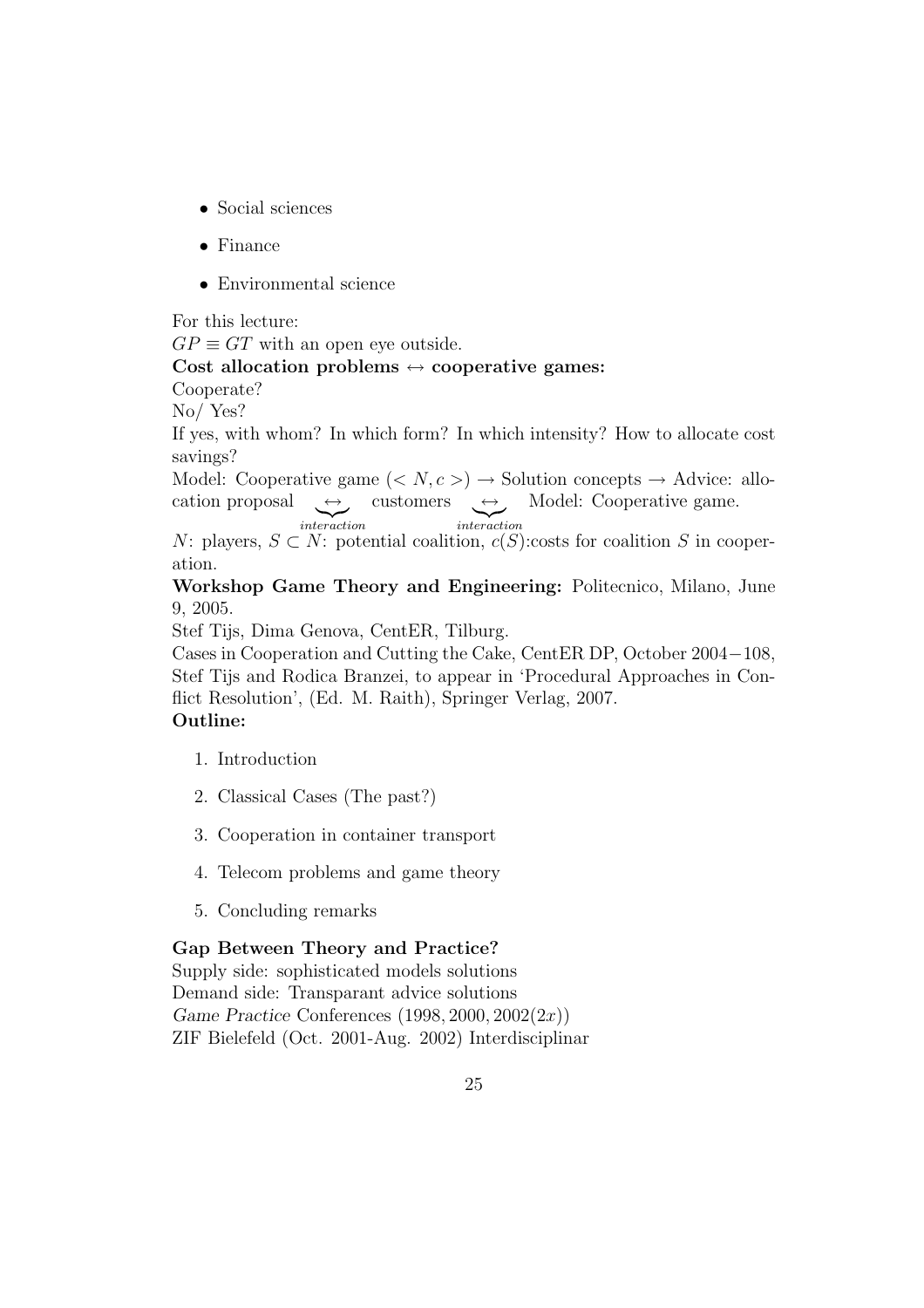Procedural Approaches to Conflict Resolution Experimental Game Theory (Vernon Smith) DILEMMAS: Theoretical insights - classical solutions  $\longleftrightarrow$  Easy transparant advices - To the spot solutions The Past?

In the next scheme some 'historical cases'. On the left side indication of case and a relevant question. on the right side game theoretical notions related to the case.

- 1. Babylonian Talmud (Kethuboth, Fol. 932): nucleolus Who suffers what from bankruptcy? consistency
- 2. The Tennessee Valley :  $\tau$ -value What costs electricity...? core
- 3. The Birmingham airport: Shapley value What to pay for a landing?
- 4. Cornell Univ. telephone bills: Aumann-Shapley pricing How much to pay for long distance calls?
- 5. Xerox: Serial cost sharing What pay the different users of one facility?
- 6. Dutch Telecom, British Telecom: Cones  $K_2 K_3$  $\phi = nu = \tau, \phi = nu$  (merge) How to split gains in 'phoning in planes' 'indirect phone calls'?
- 7. Container transport: big boss games sequence of TU-game What to pay the owner of routing program?
- 8. Montana farmers: Weighted Shapley values, Constrained egalitarian rules What to contribute to maintainance of irrigation system?
- 9. Italian railways project: Generalized airport games How to share railways infra structure costs?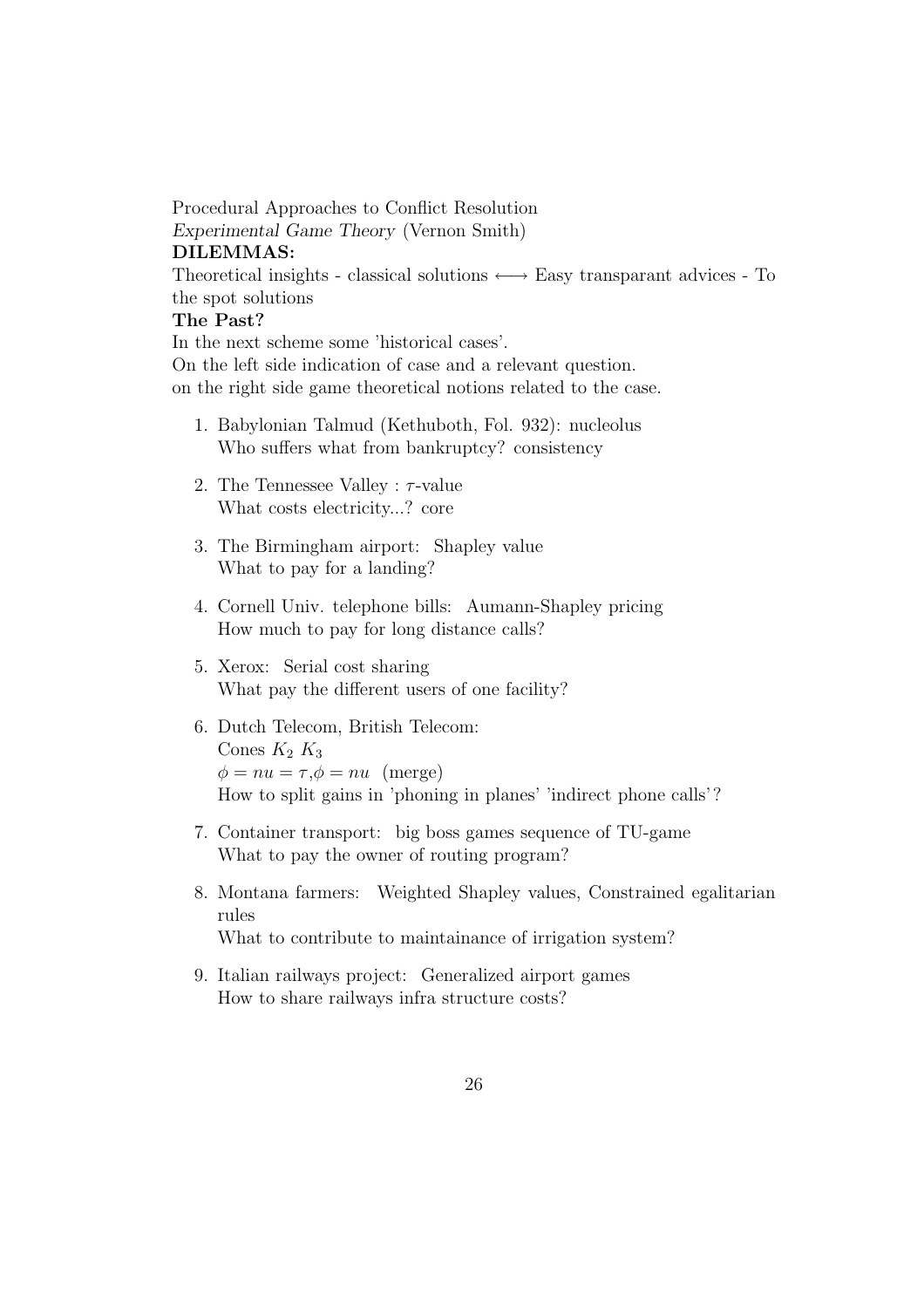10. ORG's (Operation Research Games): Tailor made solutions, Subclasses of games Optimize for N and share?

#### Objectives of GT-group TU

Nijmegen (Dept. of Math.) (master thesis)  $\stackrel{1991}{\rightarrow}$  Tilburg (Dept. of Econometrics and OR) (stage) Peter Borm - Anne van den Nouweland - Gert Jan Otten - Stef Tijs

#### Firms approached us

- Objectives
	- Contribution to final phase of students
	- Gain respect from economic colleagues
	- Learn advising
- Resulted in
	- new insights (transparancy, axioms)
	- new GT results
	- Papers

#### MAIN QUESTION

How to cut the cake if it comes to cooperation? CAKE: cost savings, extra gains M.Shubik in the fifties: Cooperative game theory can be helpful Cooperative game:  $\langle N, v \rangle, N = \{1, 2, ..., n\}$ : players set, participants  $v: 2^N \to \mathbb{R}$ : worth function  $v(S)$ : value (worth) of coalition S.  $v(N)$ : value of the grand coalition. Solution concepts: Shapley value,  $\tau$ -value, nucleolus, core, ...

EXAMPLE 3.1  $N = \{1, 2\}$ ,  $v(\{1\}) = 10$ ,  $v(\{2\}) = 15$ ,  $v(\{1, 2\}) = 65$ . Extra cake  $65 - (10 + 15) = 40$ , equal split 20 and 20.  $(10 + 20, 15 + 20) = \phi(v) = Nu(v) = \tau(v) \in C(v).$ 

### problems (Cases):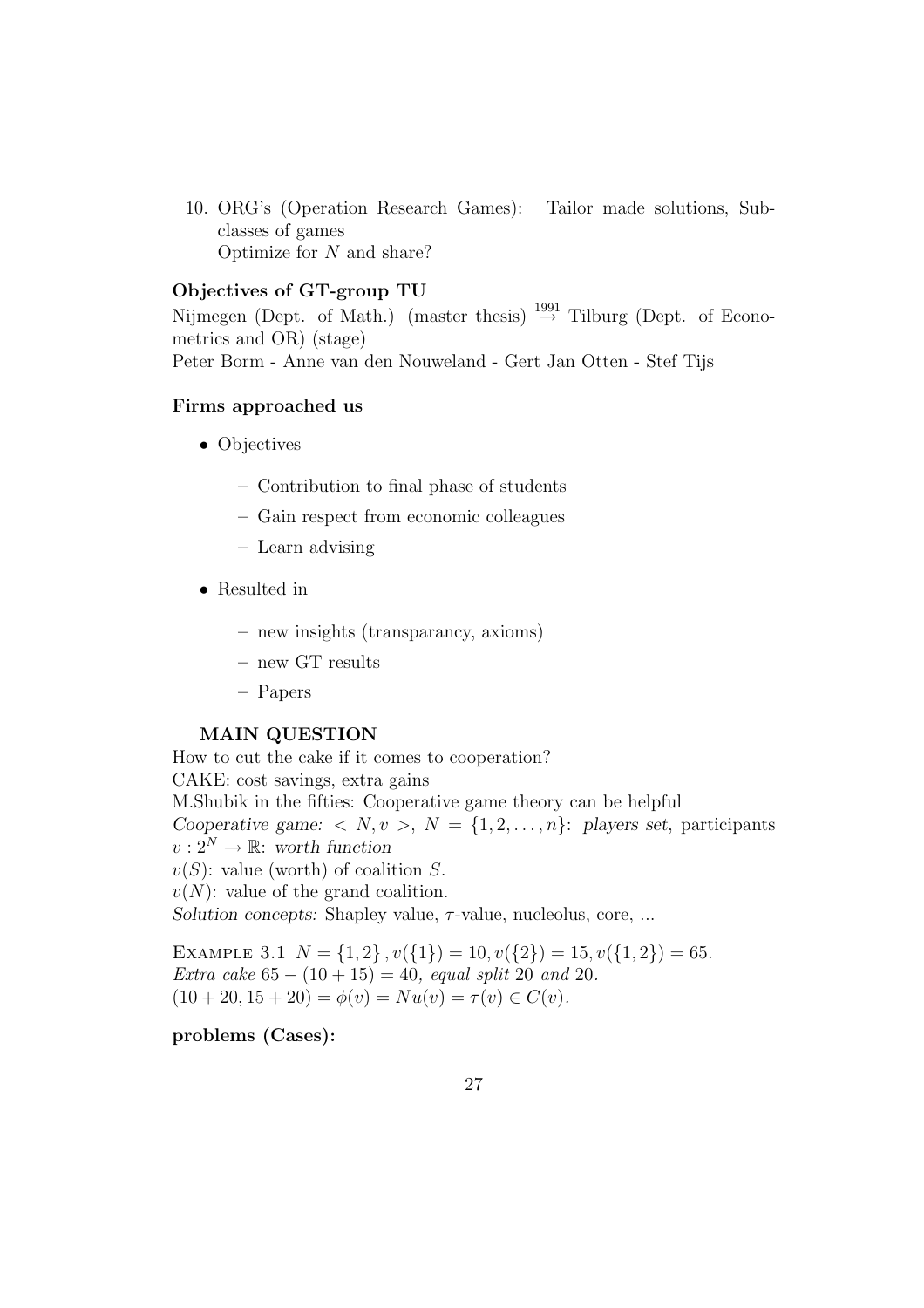- 1. Firms in Rotterdam harbour: Container transport by trucks to Germany
- 2. Middle Rhine region: Container transport by ships
- 3. Phoning in planes

# 3.2 Cooperation in container transport

- 1. A HARBOUR PROBLEM (very preliminary) Advising was 'succesfull'. empty trucks Involved: 3 firms (1, 2 and 3) who wanted to cooperate in truck transport. Advantages: Extra gains
	- good planning
	- less (partially empty) trucks

Problem 1: 1 had developed excellent routing program. Question (Quarrel): What have 2, 3 to pay for the developing costs? We: proposal which gave only indirect answer to the question. Model: Sequence of TU-games which reflects the unequality in equipment.

| $t = 1 \t 2 \t 3 \t 4 \t 5 \t 6 \t $ |  |  |                         |  |
|--------------------------------------|--|--|-------------------------|--|
|                                      |  |  | $v$ $v$ $v$ $w$ $w$ $w$ |  |
| or $v$ v $w$ $w$ $w$ $w$ $$          |  |  |                         |  |

 $v(2, 3) < w(2, 3)$  (Big boss games). After two, three years 2 and 3 can have also a good program. Then,

$$
\begin{array}{llll}\n\phi(v) & \phi(v) & \phi(v) & \phi(w) & \phi(w) & \dots \\
Nu(v) & Nu(v) & Nu(v) & Nu(w) & Nu(w) & Nu(w) \\
\tau(v) & \tau(v)\n\end{array}
$$

Result: After a month they cooperated on this basis. (Average of  $\phi, Nu, \tau$ ! Barbarians!) Later: After two years split off  $\{1\}$ ,  $\{2, 3\}$ . Homework:(still to be done) Sequences of cooperative games.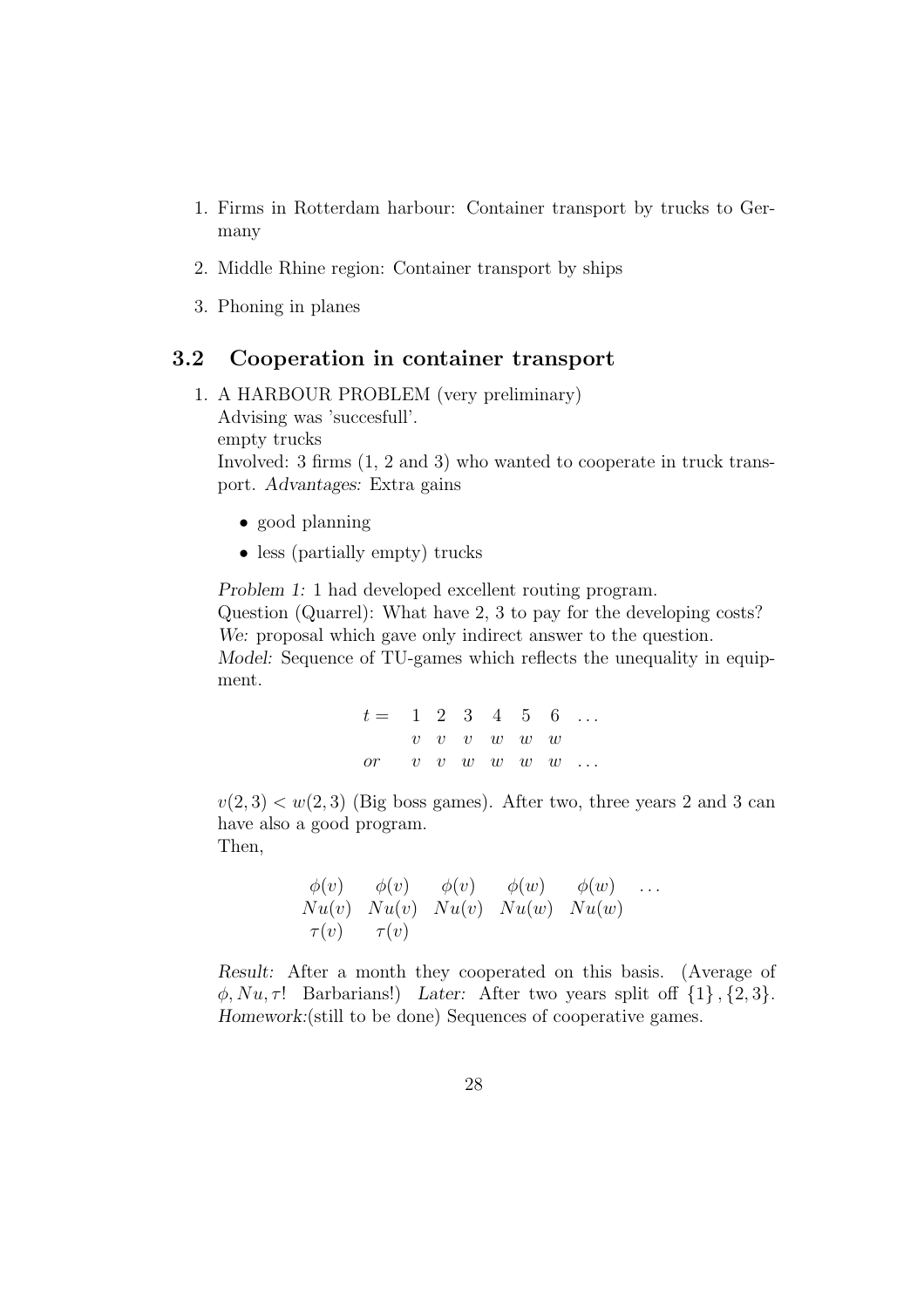#### 2. MIDDLE RHINE PROBLEM

Observation of GHR (Rotterdam Harbour Office) No cooperation in container transport on Middle Rhine; cooperation on upper Rhine or lower Rhine.

 $\text{GHR} \longleftrightarrow \text{GTTU}$ Same problem as with trucks. Here boats. Study of problem:  $\langle N, v \rangle$ , ..., report. report  $\longrightarrow$  possible cooperators: Passive behavior. Q: Why disappeared our report in the drawers? (No success) A: ?

- Different cultures of firms? (Royal, five year old,...)
- Indirect advising via GHR?

Literature:'Goed, beter, binnenvaart' (Game theoretic research for possibilities of cooperation in container transport on the river Rhine), Angeline Nielen, April 1994.

# 3.3 Telecom Problems and Game Theory

In this section rough treatment of 2 problems

Problem 2: Reward sharing in applying ' in direct phone calls '. Operators can serve more customers in busy hours using the 'sleeping part' of the world (Cambridge group).

France  $\stackrel{direct \, call}{\rightarrow}$  USA ← Japan

indirect call from France to USA.

Problem 3: Reward sharing and cost sharing in 'phoning in planes'. Calling in plane to home e.g. via ground station. Cooperation of many countries important.

#### Literature:

- R.Gibbens, F.Kelly, G.Kope and M. Whitehead, "Coalitions in the international network", in A. Jensen and V. Iversen (Editors), Teletraffic and Datatraffic in a Period of Change, ITC 13, 93−98, 1991. (Indirect phone calls)
- A van den Nouweland, P. Borm, W. van Golstein Brouwers, R. Groot Bruinderink and S. Tijs, "A Game Theoretic Approach to Problems in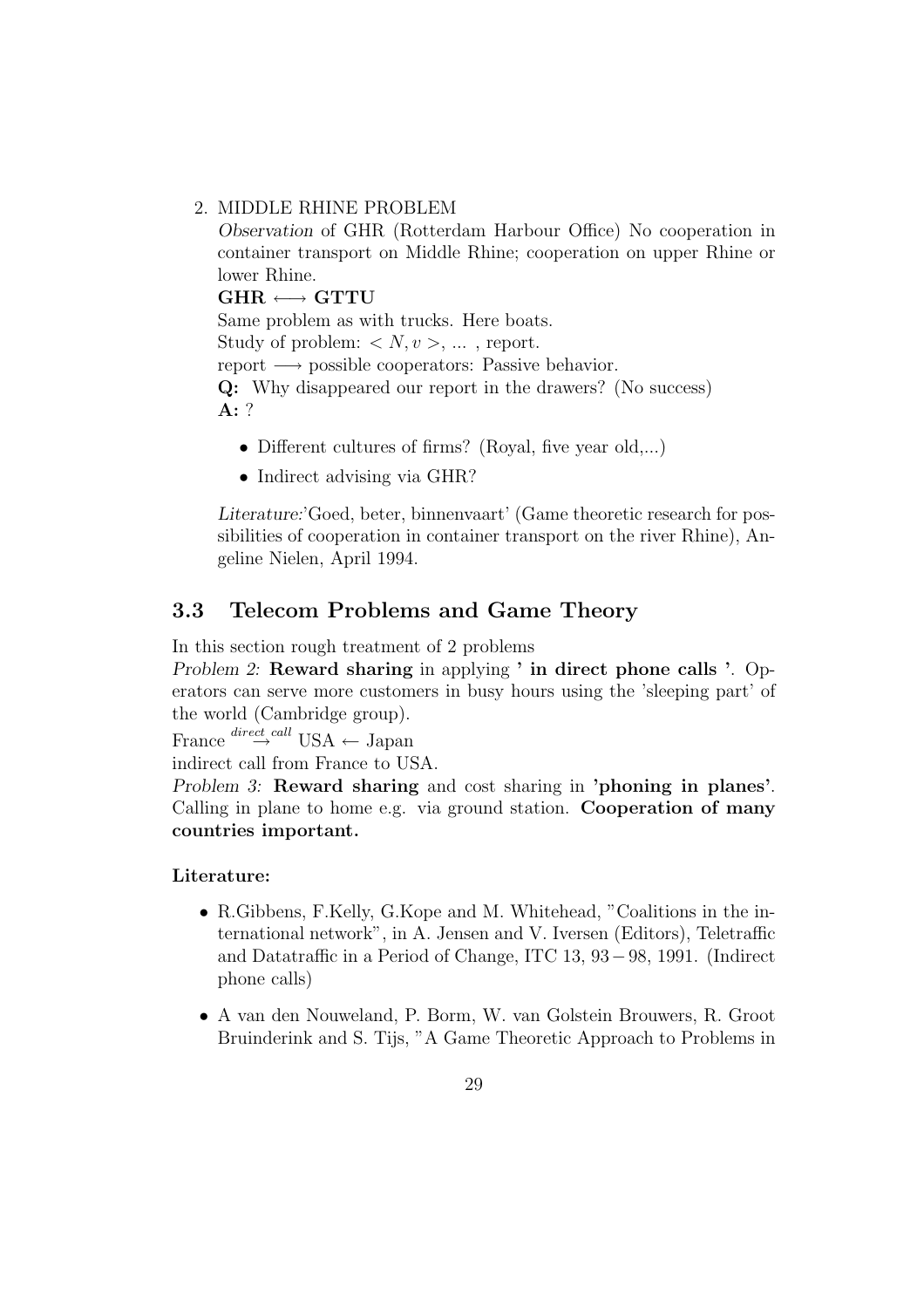Telecomunication", Management Science, 42, 1996, 294 − 303. (Phoning in planes)

Leads to special cones of TU-games: k-games, where some solutions coincide and are in the core.

Crucial role: 'basis of unanimity games.'

- Indirect phone calls Carriers in the countries are the players. Profit generated through a rerouting of a call: 3 international carriers involved
	- 1. carrier in original country
	- 2. a transit carrier
	- 3. carrier in destination country

$$
v(S) = \sum_{T \subset S, |T| = 3} v(T) \quad (*) \quad \forall S
$$

In study of Gibbens et al. 3 zones

- American
- European
- Asian

From  $(*)$ 

$$
v = \sum_{T:|T|=3} v(T)u_T.
$$

So  $v \in K_3$  which implies

– Core is non-empty

$$
- \Phi(v) = \tau(v) \in C(v)
$$

 $K_3$ : cone generated by unanimity games  $u_T$ 

$$
u_T(S) = \begin{cases} 1, & T \subset S \\ 0, & otherwise. \end{cases}
$$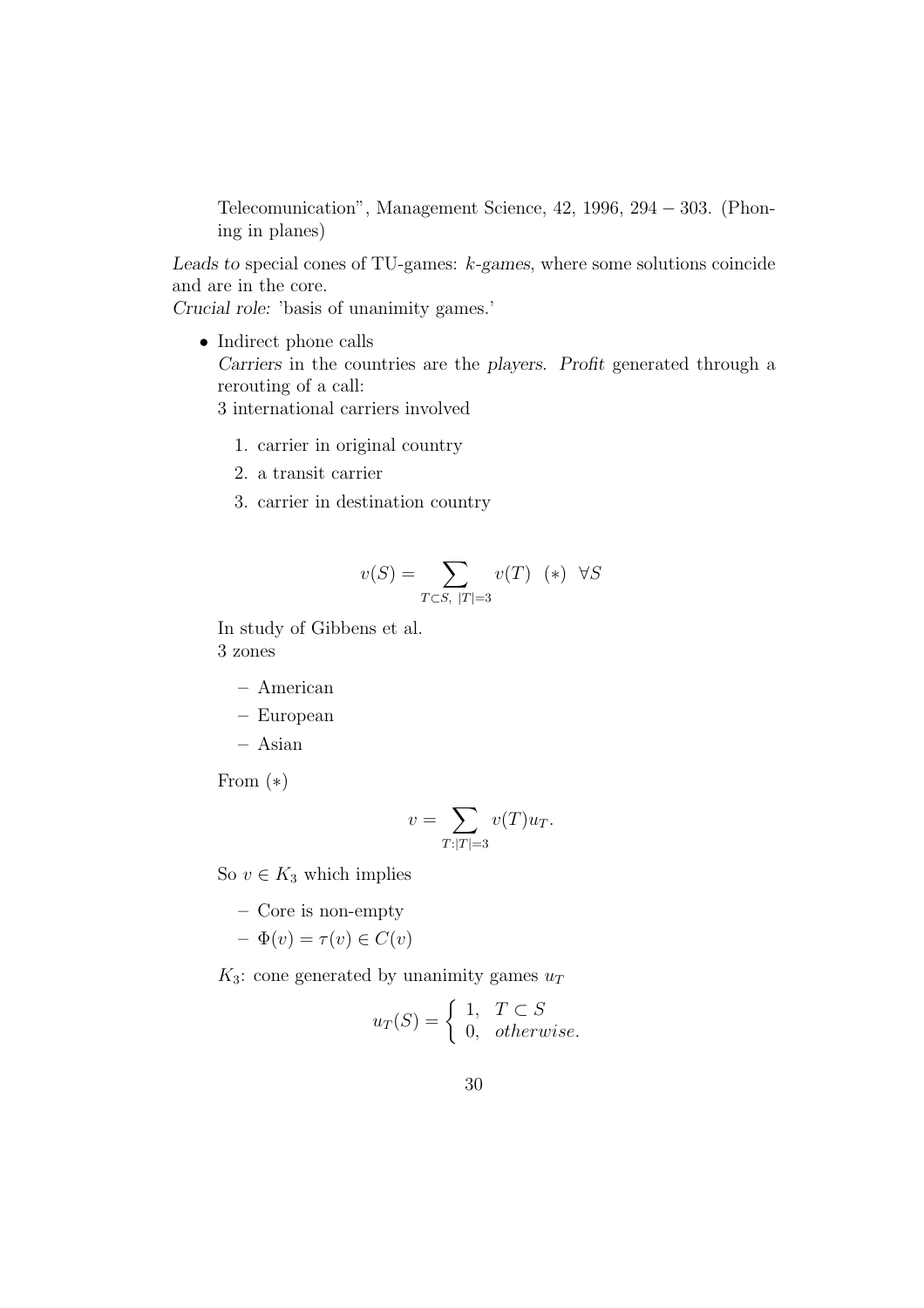- Phoning in planes TFTS (a terrestrial flight telephone system) is a public telephone service for pessengers in airplanes in which the telephone connections are established by radio communication to a near ground station, from where the connections are provided to the destination subscriber using the existing network. Need for
	- Ground stations
	- Communications apparatus in planes

Q: How to share costs and rewards?

Rejected proposals:

1. gains proportional to investment costs of ground stations (Germany planned a lot of ground stations) Each operator keeps the revenues of their ground station. Protests (not stable).

Our proposal: based on solution of a cooperative game.

Cooperative (phoning) game  $\langle N, v \rangle$ . Players are the countries  $1, 2, \ldots 12.$ 

- 1. Netherlands (PTT and KL)
- 2. Germany (Bundespost and LH)
- 3. etc.. (Iberia, Spanish telecom)

Costs in countries paid by country.  $(c_i)$ . Gains  $a_{ij}$  (12 × 12): planes of country j above country i.

$$
\bar{a}_i = a_{ii} - c_i.
$$

Gives a matrix of size  $12x12$ .

$$
\begin{bmatrix} \bar{a}_1 & a_{12} & a_{13} & \bar{a}_{1,12} \\ a_{21} & \bar{a}_2 & \dots & \\ \vdots & \vdots & \\ a_{ij} & \\ a_{12,1} & & a_{12} \end{bmatrix}.
$$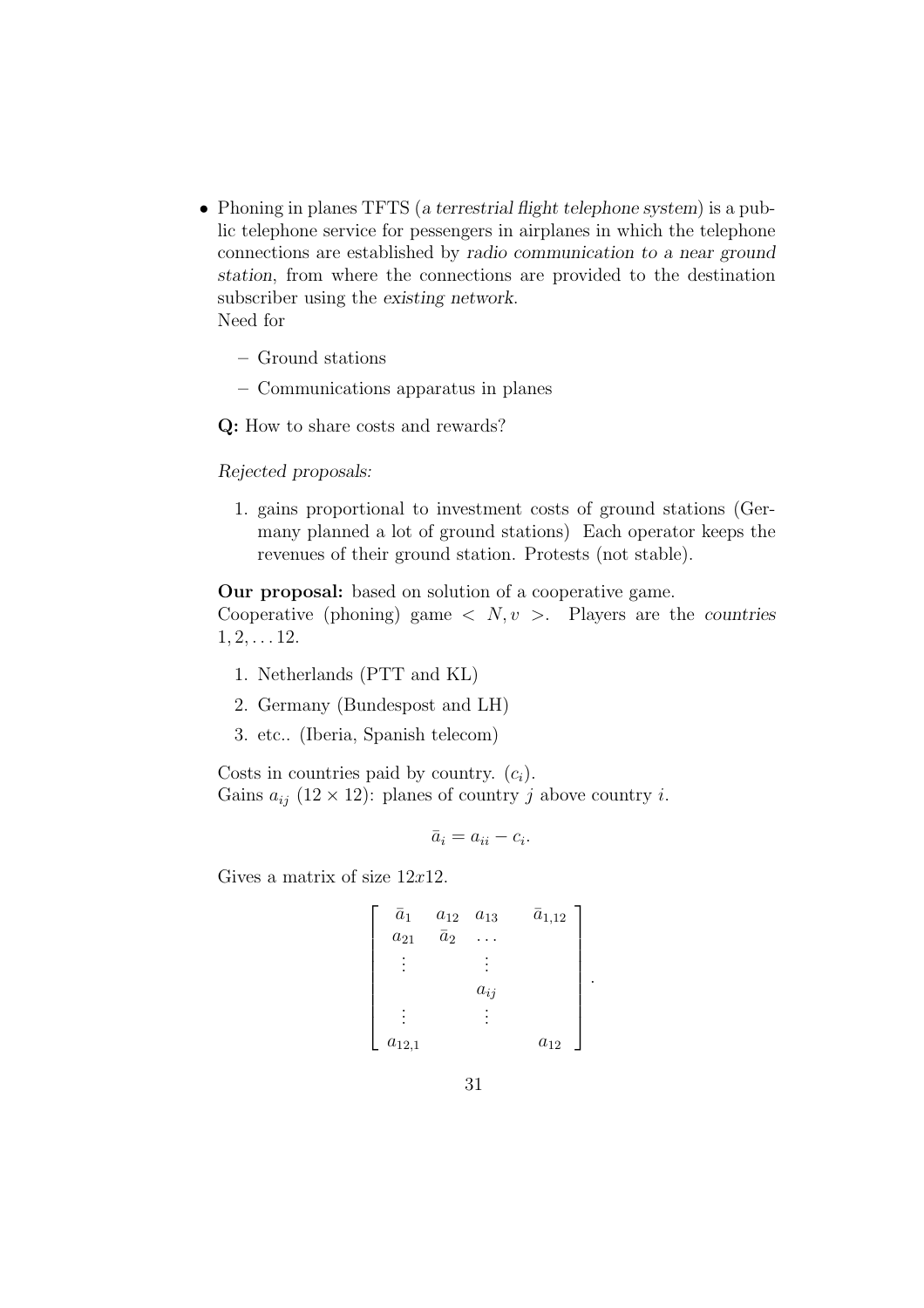rows:ground station columns: planes.

$$
v(S) = \underbrace{\sum_{i,j \in S, \ i \neq j} a_{ij}}_{v_2(S)} + \underbrace{\sum_{i \in S} \bar{a}_i}_{v_1(S)}
$$

**Claim:**  $v = v_1 + v_2$  where  $v_1$  is additive game and  $v_2 \in K_2$ .

$$
v_2 = \sum_{i,j \in N, i \neq j} a_{ij} u_{\{i,j\}}
$$

 $a_{ij}$ 's determined by Deutsche Bundespost using traffic intensities, capacities and load factors.

### Proposal:

$$
x_i = \overbrace{\bar{a}_i}^{\text{home}} + \overbrace{\frac{1}{2} \sum_{j \neq i} a_{ij}}^{\text{planes above } i} + \overbrace{\frac{1}{2} \sum_{j \neq i} a_{ji}}^{\text{planes of } i \text{ elsewhere}}
$$

 $(=(\frac{1}{2} \text{ of row sum of row } i + \text{column sum of column } i \text{ of matrix}))$ Then

- 1.  $x \in C(v)$  and v is convex.
- 2.  $x = \Phi(v) = \tau(v) = Nu(v)$

$$
v \in K_1 + K_2.
$$

#### Proof:

- 1.  $\bar{a} + \Phi(v) \in C(v)$ . An additive game is convex and the sum of convex games is convex. So  $v$  is convex.
- 2. Since  $v = v_1 + v_2$  with  $v_1$  additive and  $v_2 \in K_2$  we obtain  $\Phi(v_2) = \tau(v_2) = Nu(v_2)$  and since  $f(v_1 + v_2) = \overline{a} + f(v_2)$  if  $f \in {\emptyset, \tau, Nu}$  we obtain 2.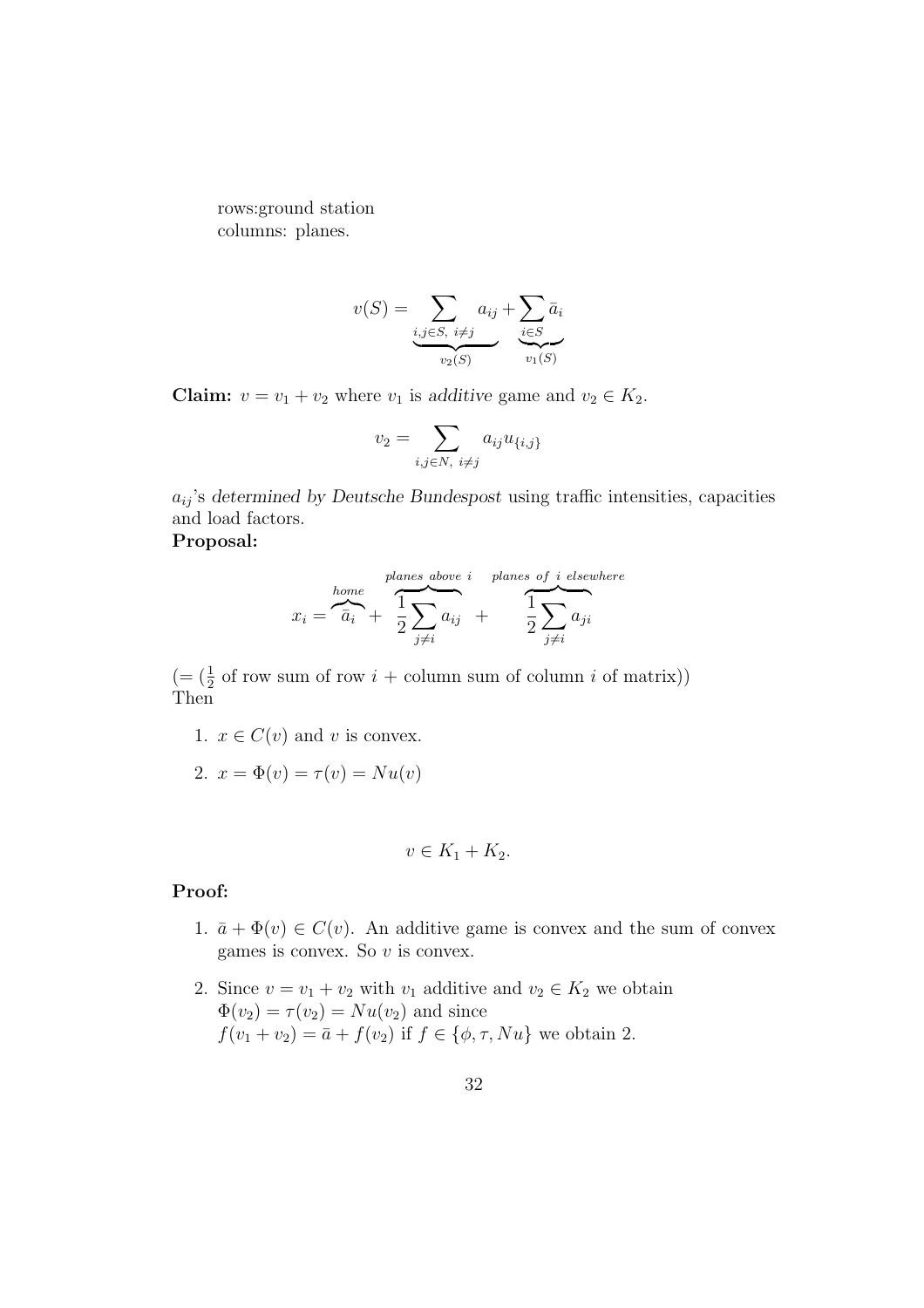# 3.4 Concluding Remarks

1. Know each other

advisor  $\longleftrightarrow$  clients.

For six months, econometrics student full time, PhD-student one day a week, weekly meetings in Tilburg, seminar halfway.

- 2. Know the problem thoroughly.
- 3. The influence of the way of interaction.
- 4. Success?
- 5. Publication rights problem
- 6. Spin off

Q: The influence of the way of interaction Advisors  $\longleftrightarrow$  Potential group of cooperators. Is there an ideal form of interaction? Are some ways (uniformly) better than others? Our experience

- Harbour problem. Interaction with problem owner.
- Phoning in planes.
- Middle Rhine. Indirect advising. Harbour office, city Rotterdam.  $GTTU \longleftrightarrow GHK$ .

No experience with

- Group advising
- Internal advising

Our experience: A 'problem owner' in the group of cooperators is an interesting method.

Success?

• Follow up often secret. Problem owner should be content; cooperation starts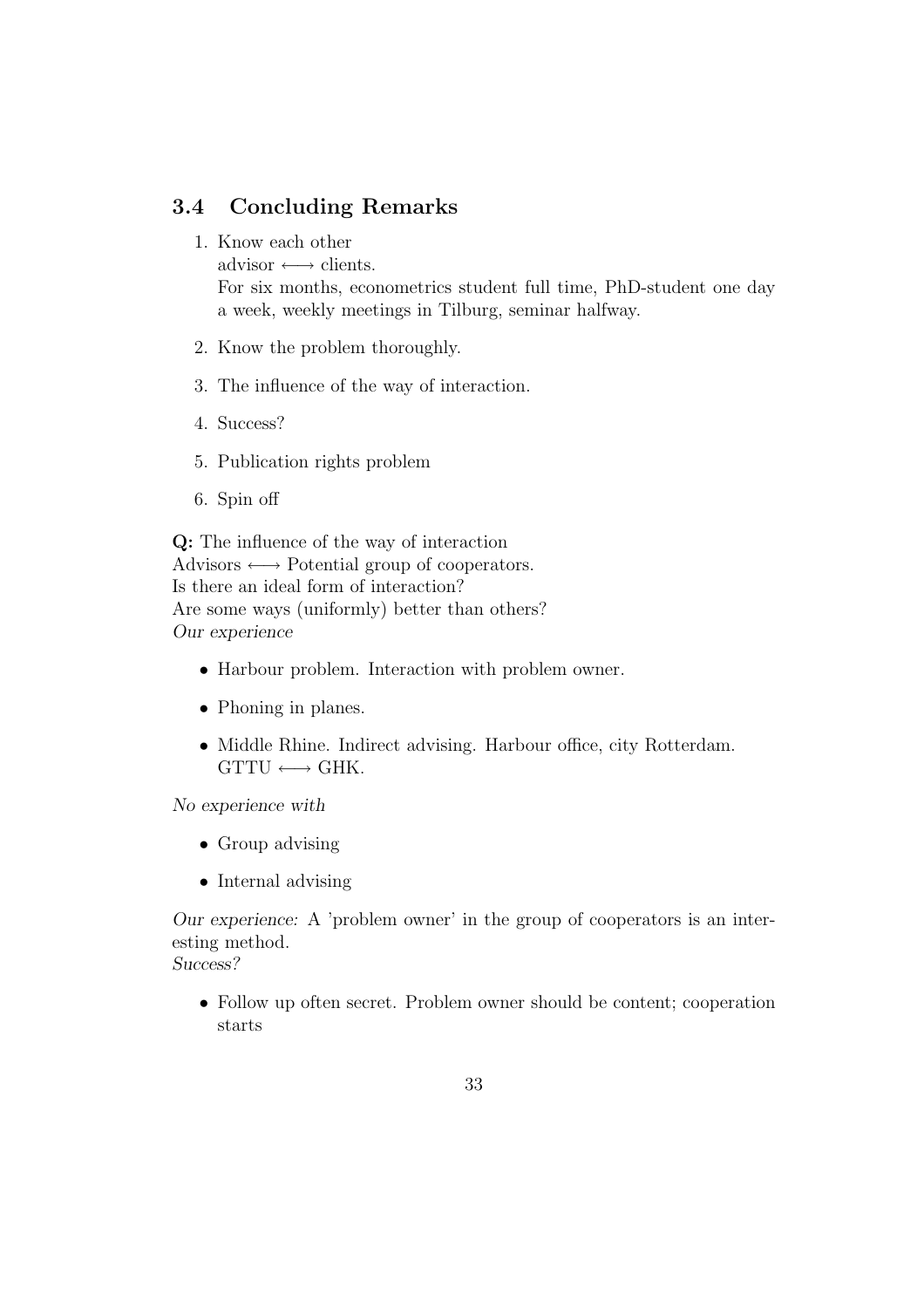• The researcher should be happy (Ethics, scientific impact).

Problem: Publication right! Spin off:

- Advising experience Way of interaction, transparant solutions, decomposition, solutions on subclasses, 'Hide' advanced game theory: 'bounded rational solutions' for 'b.r.' clients.
- Game practice
- Italian Railways
- Toolbox
	- $K_2, K_3, \ldots, K_p = cone \{ u_S | |S| = p \}$ Adiitivity  $\tau$ , merge properties  $\phi$
	- Need for dynamic cooperative game theory
	- Development of 'bounded rational' solutions
	- Ad hoc solutions

# PROBLEM

Editor management science want real data. PTT research (KPN now) want secrecy (also after two years).

Authors  $\stackrel{think}{\rightarrow}$ <sup>3x</sup> COMPROMISE

Condensation of data: Benelux  $\{B, N, L\}$  became one player Scandinavia ... etc..

Is this acceptable ...? Does our rule, applied on condensation, g,ve a 'related' reward distribution?

#### Is the rule 'merge proof'?

Jean Derks and Stef Tijs, On merge properties of the Shapley values, International Game Theory Review, 2, 249 − 257, 2000.

# 4 The First Steps with Alexia, the average lexicographic value (CentER DP 2005−123)

Outline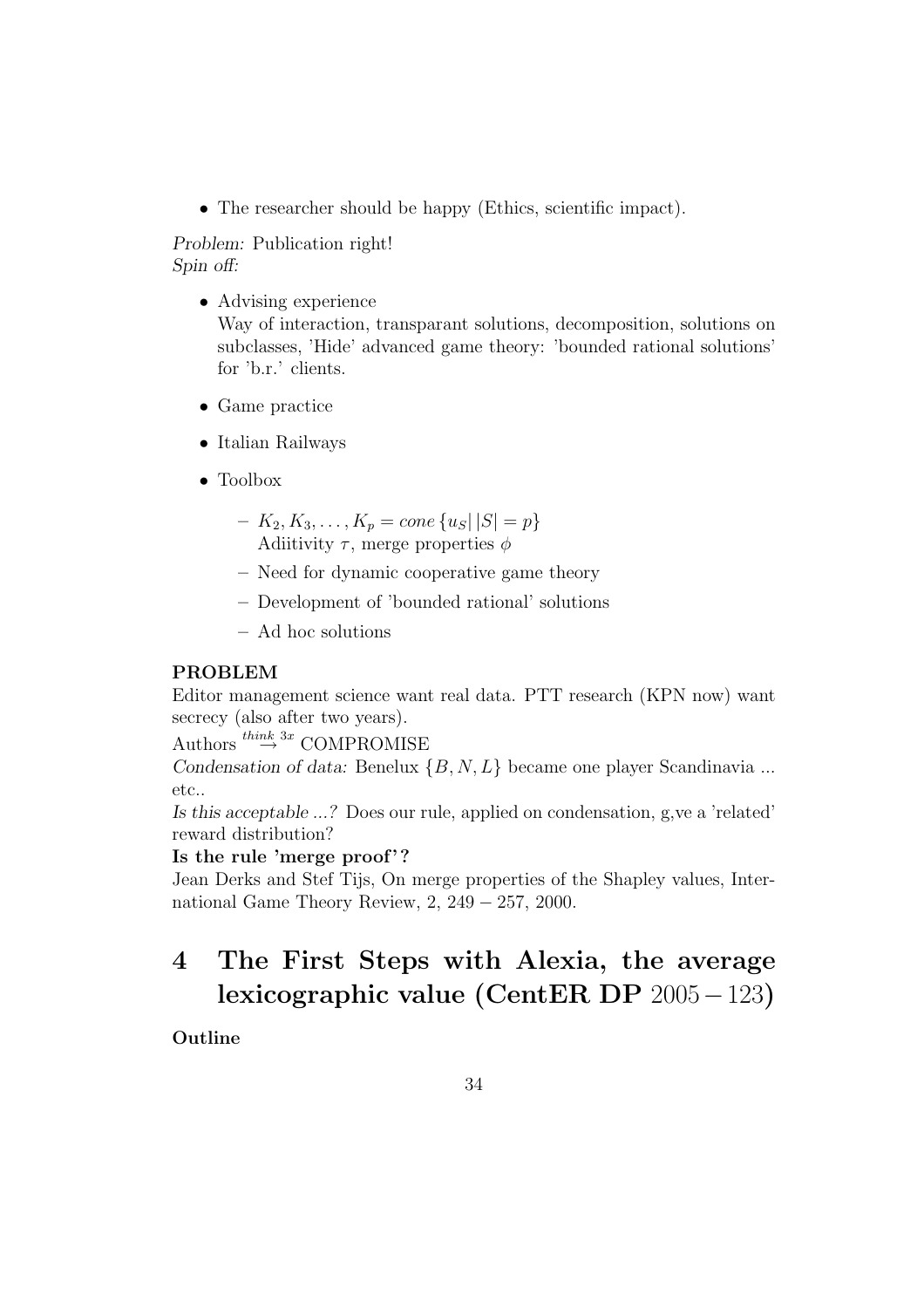- 1. Introduction (Game Theory, NE  $\longleftrightarrow$  Core, classes of games)
- 2. The average lexicographic value
- 3. AL for convex games, big boss games, ...
- 4. Properties of AL
- 5. Exact games and exactifications
	- The exactification of a big boss game
- 6. Partially defined games
- 7. Further research
- 8. Summary

Beatrix  $\leftrightarrow$  W.A. $\leftrightarrow$  MAXIMA Maxima

- AMalia average marginal vectors, Future Queen (no core business), Shapley value, Weber set.
- ALexia average lexicographic vectors, core business, Lexcore.

# 4.1 Introduction

Game Theory

- Math. Models of Conflict and Cooperation
- Toolbox for social sciences

Game Theory

- Non-cooperative Game Theory
	- Dominant solution concepts: Nash Equilibrium
	- Stability: J.F. Nash (1950), A. Cournot (1838)
	- Existence: J.F. Nash (fixed point theorems)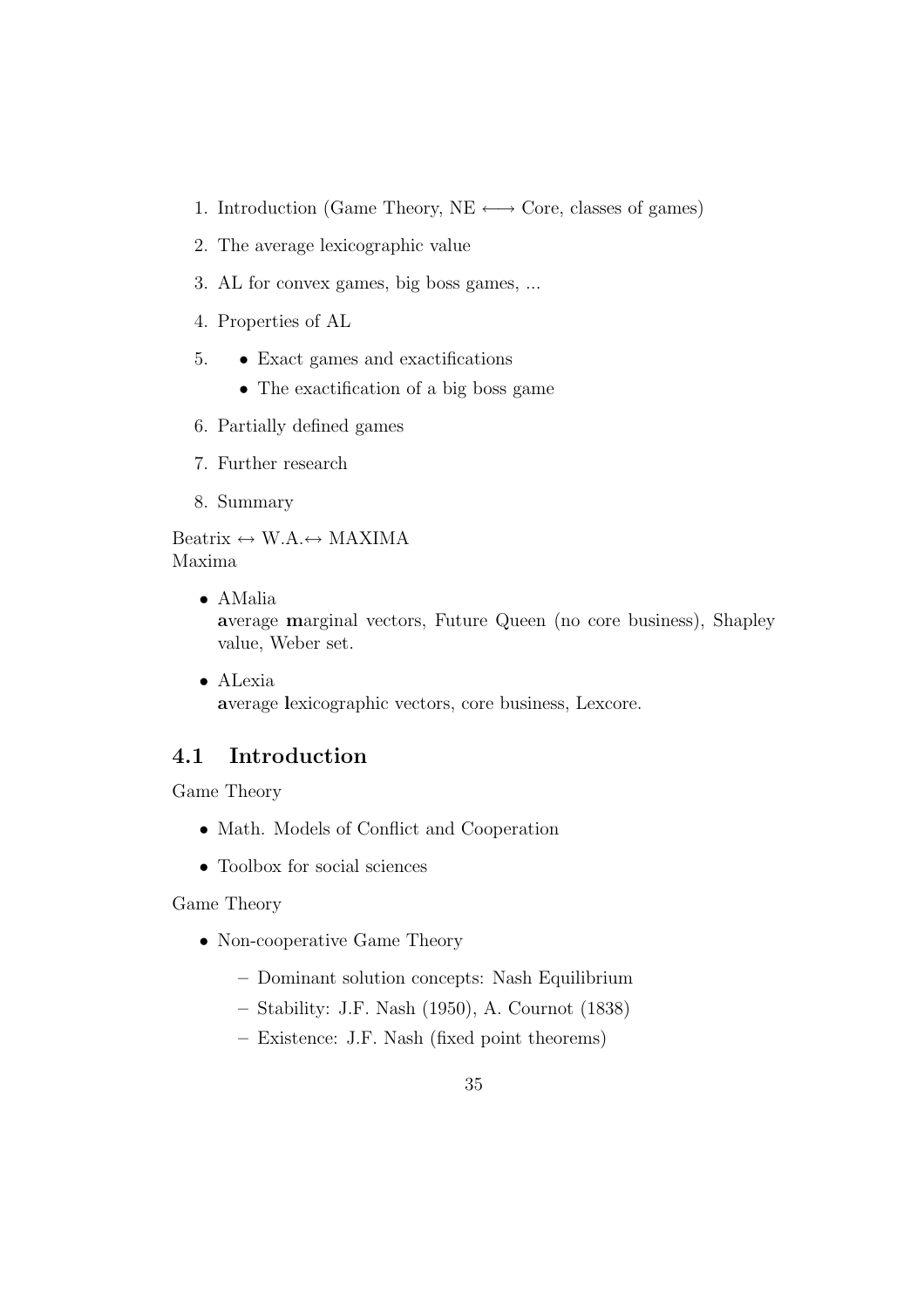- Approximate solutions
- Selections and refinements
- Axiomatizations
- Cooperative Game Theory
	- Dominant solution concepts: Core
	- Stability: D.B. Gillies (1953), F.Y. Edgeworth (1881)
	- Existence: Bondareva (duality)
	- Approximate solutions
	- Selections and refinements
	- Axiomatizations

TODAY:A new core selection for balanced games

REMARK 4.1 The famous Shapley value is not a core selection.

#### Classical Notions:

• Cooperative game:  $\langle N, v \rangle$  or v.  $N = \{1, 2, \ldots, n\}$ : set of players  $2^N$ : subsets of N (coalitions)

$$
v: 2^N \to \mathbb{R}, \ v(\phi) = 0
$$

 $v(S)$  worth (value) of coalition S.

• Core of game  $\langle N, v \rangle$ :  $C(v)$ 

$$
C(v) = \left\{ (x_1, x_2, \dots, x_n) \in \mathbb{R}^n \mid \sum_{\substack{i \in S \\ \text{stability conditions or coal. rationality cond.}\}} x_i \geq v(S) \text{ for each } S \in 2^N, \sum_{\substack{i \in S \\ \text{efficiency condition}}} x_i = v(N) \right\}
$$

stability conditions or coal. rationality cond. efficiency condition

polytope

• Balanced Games: games with a non-empty core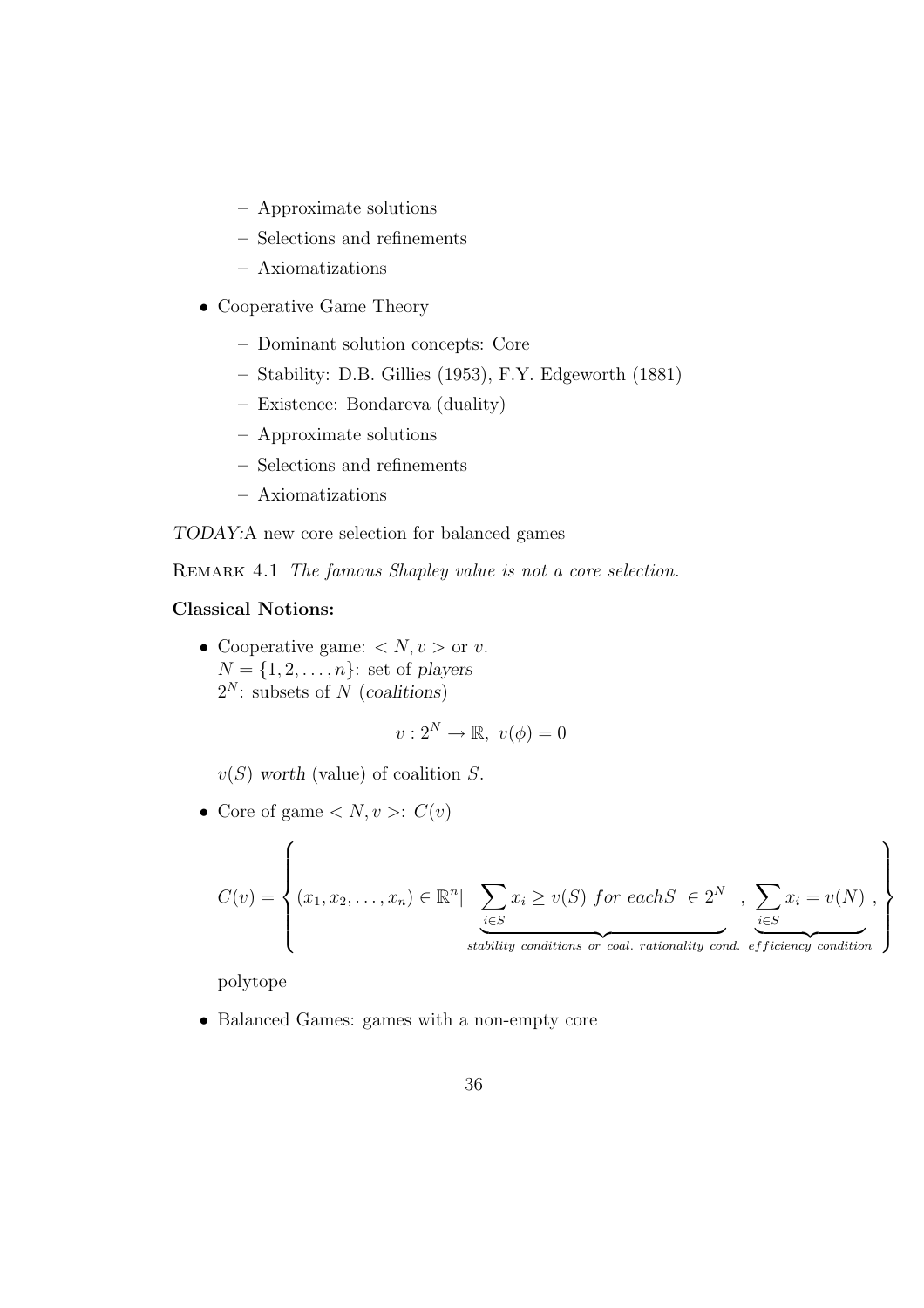EXAMPLE 4.1 Convex games  $\subset$  Balanced games  $\langle N, v \rangle$  is convex if

$$
v(S \cup \{i\}) - v(S) \le v(T \cup \{i\}) - v(T) \text{ for all } S \subset T \subset N \setminus \{i\}.
$$

Example 4.2 Big boss games

 $\langle N, v \rangle$  is a (total) big boss game with n as big boss if

- 1. big boss property:  $v(S) = 0$  if  $n \notin S$ .
- 2. monotonicity property:

$$
S \subset T \Rightarrow v(S) \le v(T)
$$

3. concavity property:

$$
n \in S \subset T \subset N \setminus \{i\} \Rightarrow v(S \cup \{i\}) - v(S) \ge v(T \cup \{i\}) - v(T).
$$

 $\tau$ -value, nucleolus.

# 4.2 The AL-value

Alexia:

- for games
- for MOP

May 11, 2005 Barcelona (Princess: June 26, 2005) Q: Looking for interesting core selections

- Nucleolus (Schmeidler)
- Per capita nucleolus (Grotte)
- Core center (Gonzalez-Diaz and Sánchez-Rodriguez) . . .
- Shapley value for convex games (Shapley (1971))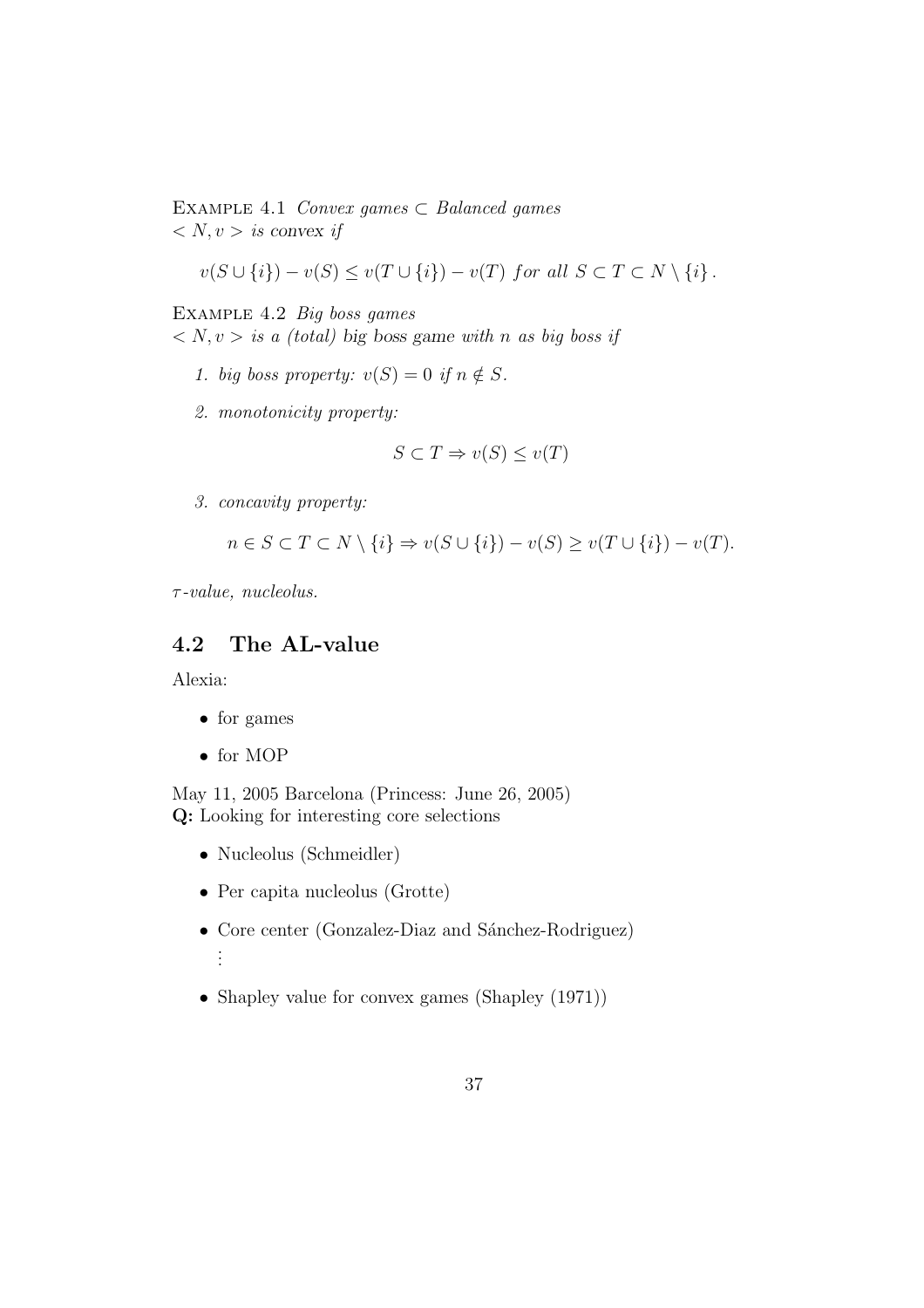- 1. Lexicographic optimization(s) play(s) a role. History (Debreu:utility functions do not exist; Schmeidler:nucleolus, Multiobjective programming)
- 2. Averaging plays a role to avoid discrimination.

$$
\phi(v) = \frac{1}{n!} \sum_{\sigma} m^{\sigma}(v) \ (Shapley)
$$

3. Also interesting for MOP.

#### Lexicographic maxima and the lexicographic center

• Let  $\sigma = \sigma(1), \sigma(2), \ldots, \sigma(n)$  be an ordering of  $1, 2, \ldots, n$ . Then  $\geq_{\sigma}$  is the linear ordering on  $\mathbb{R}^N$  defined by

$$
x \geq_{\sigma} if \begin{cases} x = y \text{ or } x_{\sigma(1)} > y_{\sigma(1)} \text{ or} \\ x_{\sigma(1)} = y_{\sigma(1)} \text{ and } x_{\sigma(2)} > y_{\sigma(2)} \text{ or} \\ \vdots \\ \text{or} \\ x_{\sigma(k)} = y_{\sigma(k)} \text{ for } k \in \{1, 2, \dots, n-1\} \text{ and } x_{\sigma(n)} > y_{\sigma(n)} \end{cases}
$$

for all  $x, y \in \mathbb{R}^{\mathbb{N}}$ .

- Let X be a compact, convex, non-empty subset of  $\mathbb{R}^{\mathbb{N}}$  (e.g.  $I(v), C(v), W(v)$ ). Then the  $\sigma$ -lexicographic maximum (the unique largest element of X w.r.t. the ordering  $\geq_{\sigma} (\sigma \text{ selector})$  is denoted by  $S^{\sigma}(X)$ .
- The lexicographic center of  $X$ :

$$
\frac{1}{n!} \sum_{\sigma \in \Pi(N)} S^{\sigma}(X)
$$

is denoted by  $AL(X)$ .

• For balanced games  $AL(C(v))$  is a core selection denoted by  $AL(v)$ .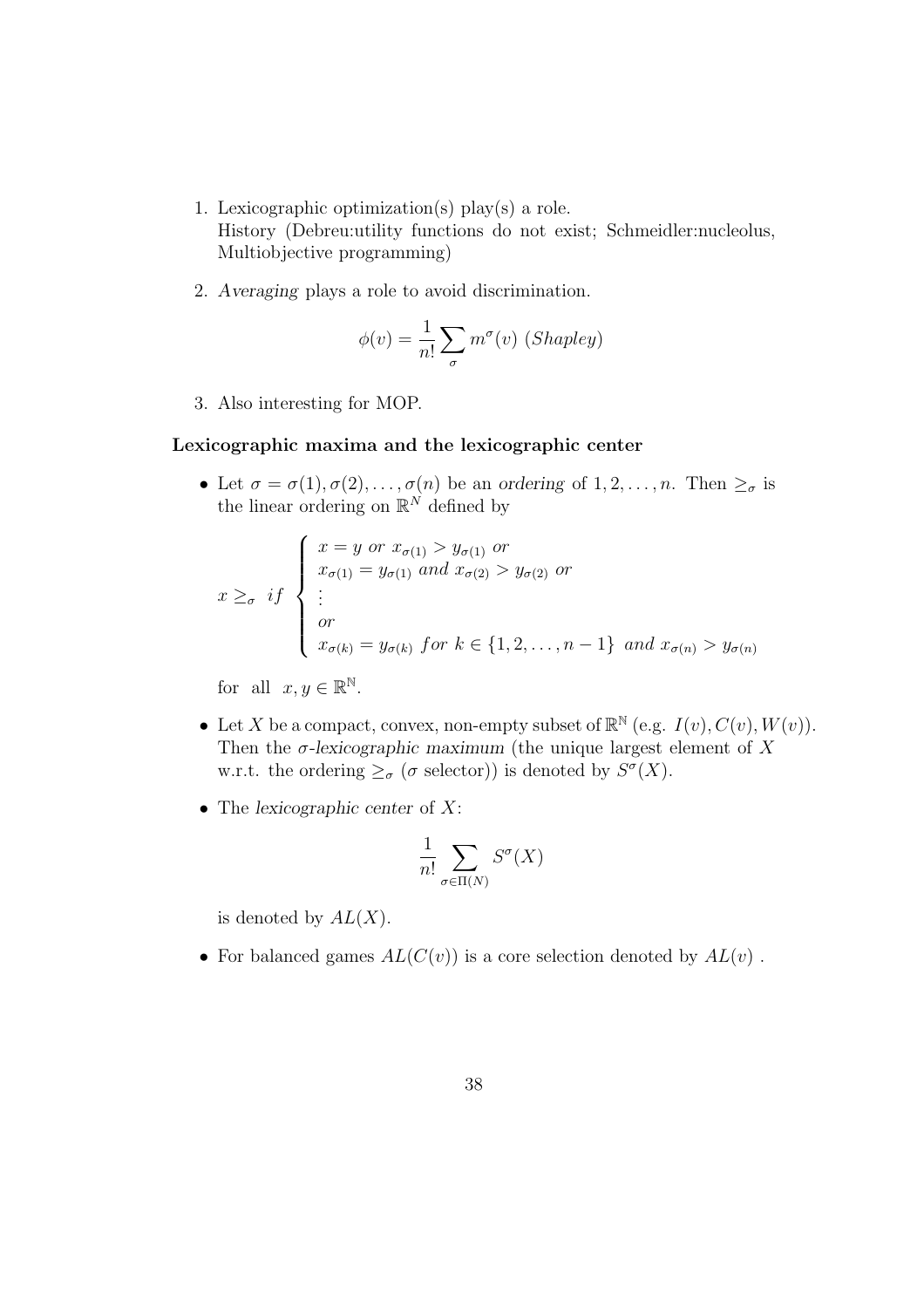#### 4.3 AL for convex games, big boss games, ...

EXAMPLE  $4.3 < N, v > N = \{1, 2, 3\}, v(1) = v(2) = v(3) = 0,$  $v(1, 2) = \ldots, v(1, 3) = \ldots, v(2, 3) = \ldots, v(1, 2, 3) = 9.$ 

 $S^{(3,1,2)}(I(v)) = S^{(3,2,1)}(I(v)) = (0,0,9),$  $S^{(2,1,3)}(I(v)) = S^{(2,3,1)}(I(v)) = (0,9,0),$  $S^{(1,2,3)}(I(v)) = S^{(1,3,2)}(I(v)) = (9,0,0).$ 

So  $AL(I(v)) = \frac{1}{6}((9,0,0) + \ldots + (0,0,9)) = (3,3,3) = CIS(v).$ CIS: Center of imputation set.

EXAMPLE 4.4 *(Convex game)*  $v(i) = 0, v(1, 2, 3) = 9, v(i, j) = 2$  for all  $i, j \in N, i \neq j$ .  $S^{(1,2,3)}(C(v)) = m^{(3,2,1)}(v) = (7,2,0), S^{(2,1,3)}(C(v)) = m^{(3,1,2)}(v) = (2,7,0)$ 

$$
C(v) = conv \{ (7, 2, 0), \dots, (7, 0, 2) \}
$$
  
= conv \{ m<sup>σ</sup>(v) | σ ∈ Π(N) \}  
= conv \{ S<sup>σ</sup>(C(v)) \}.

 $AL(C(v)) =) AL(v) = \frac{1}{n!} \sum S^{\sigma}(C(v)) = \phi(v).$ 

THEOREM 4.1 For convex games,  $v : AL(v) = \phi(v)$ .

EXAMPLE 4.5 *(Big boss game)*  $N = \{1, 2, 3\}, v(1) = v(2) = v(3) = 0, v(1, 2, 3) = 9,$  $v(1, 2) = 0, v(1, 3) = 6, v(2, 3) = 5$  $\tau(v) = (2, 1\frac{1}{2}), 5\frac{1}{2}$  $S^{(3,1,2)}(C(v)) = S^{(3,2,1)}(C(v)) = (0,0,9)$  (big boss point B),  $S^{(2,1,3)}(C(v)) = S^{(1,2,3)}(C(v)) = (4,3,2)$  (union point U),  $S^{(1,3,2)}(C(v)) = (4,0,5), S^{(2,3,1)}(C(v)) = (0,3,6).$ 

 $C(v) = conv \{(0, 0, 9), (4, 3, 2), (4, 0, 5), (0, 3, 6)\}$ 

$$
AL(v) = \frac{1}{6} \sum_{\sigma} S^{\sigma}(C(v)) = (2, 1\frac{1}{2}, 5\frac{1}{2}) = \tau(v).
$$

Theorem 4.2 For big boss games the lexicographic value coincides with the  $\tau$ -value.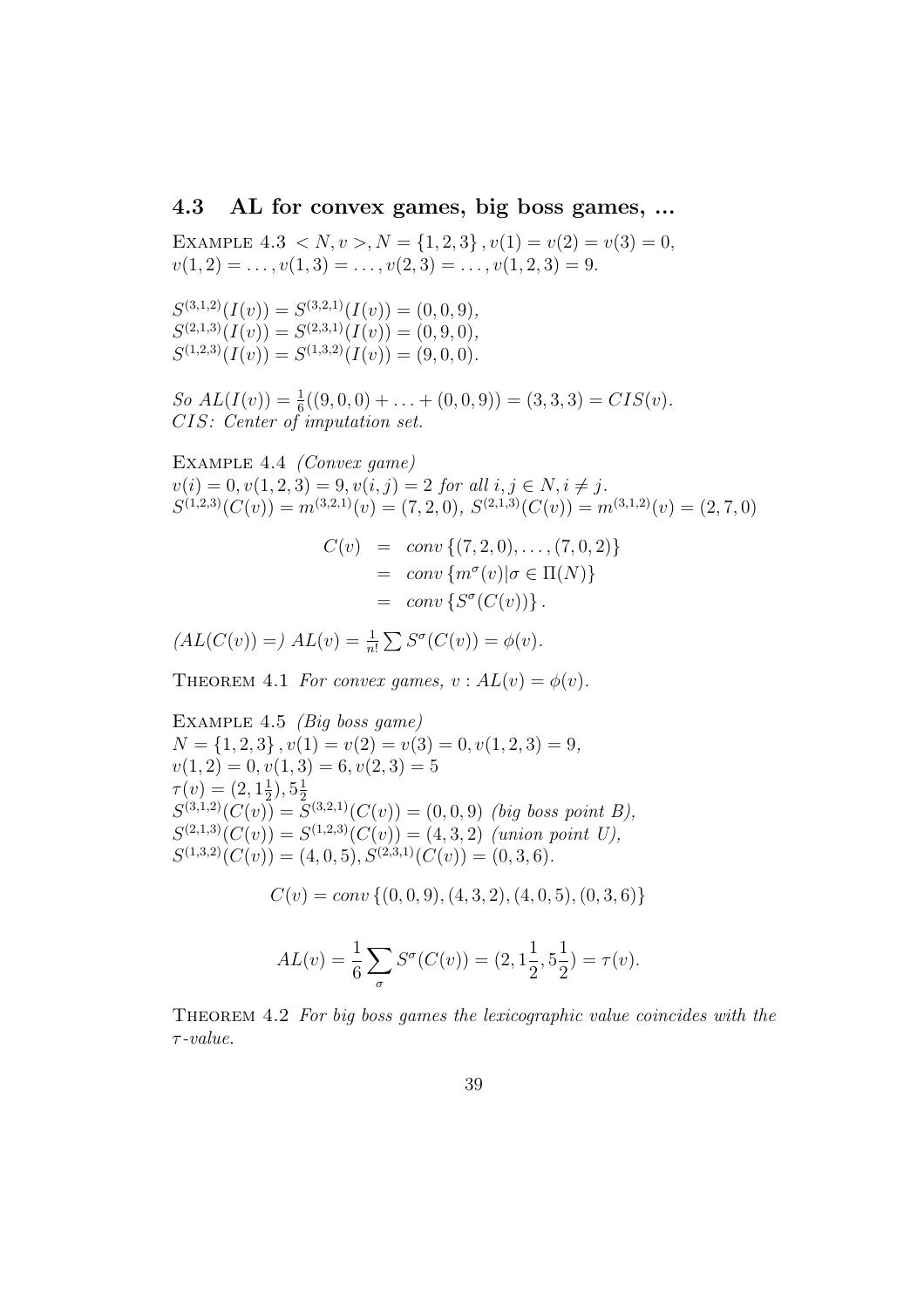## 4.4 Properties of Alexia

1.  $AL_i(v) = v(i), \forall i \in N$  Individual Rationality.

2. 
$$
\sum_{i=1}^{n} AL_i(v) = v(N)
$$
 Efficiency.

- 3.  $AL(v) \in C(v)$  Core Selection.
- 4.  $AL(kv + a) = kAL(v) + a$  S-equivalence.
- 5.  $AL_i(v) = AL_j(v)$  if i, j symmetric players  $(i, j \notin S \Rightarrow v(S \cup i) = v(S \cup j))$  SYM.
- 6.  $AL_i(v) = v(i)$  if i is a dummy player i.e.  $\forall i \notin S$   $[v(S \cup \{i\}) = v(S) + v(i)]$  DUM.

7. 
$$
\bullet
$$
  $C(v) = C(w) \neq \phi \Rightarrow AL(v) = AL(w).$   
\n $\bullet$   $(\phi \neq C(v) = C(v^E)) \Rightarrow AL(v) = AL(v^E)$   
\n**INVEX**

8. E-additivity

$$
AL(v + w)^{E} = AL(v^{E}) + AL(w^{E}) \text{ if } C(v^{E} + w^{E}) = C(v^{E}) + C(w^{E}).
$$
  
...

Open Problem: Axiomatic characterization of AL.

## 4.5

• Exact games and exactifications

DEFINITION 4.1 A game  $\langle N, v \rangle$  is called an exact game if for each  $S \in 2^N \setminus \{\phi\}$ , there is an element  $x^S \in C(v)$  such that

$$
\sum_{i \in S} x_i^S = v(S)
$$

The cone of exact games is denoted by  $EX^N$ (restricted)

$$
ADD^E : AL(v + w) = AL(v) + AL(w)
$$

for each  $v, w \in EX^N$  with  $C(v + w) = C(v) + C(w)$ .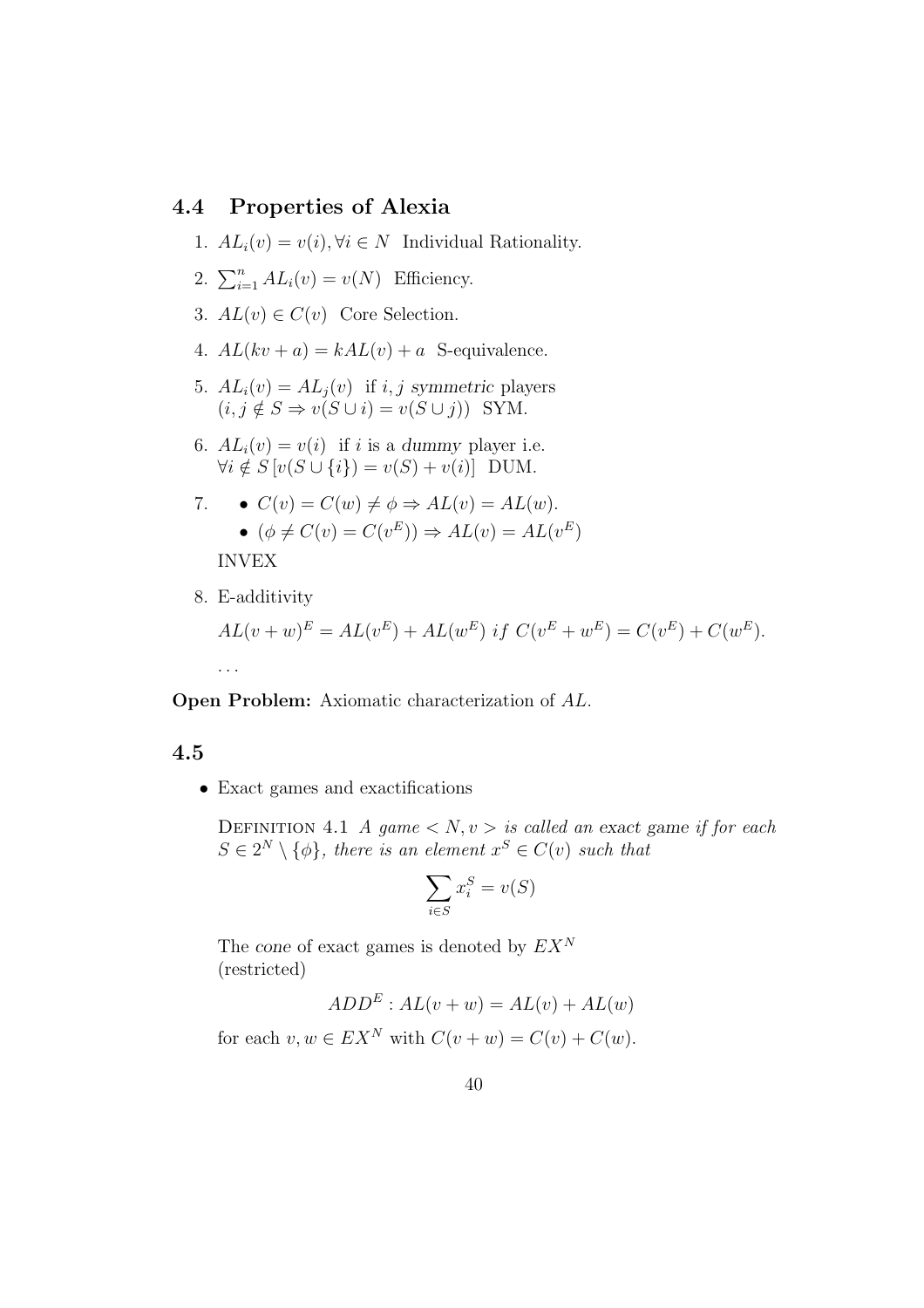$-$  EX<sup>N</sup> ⊂ BA<sup>N</sup>  $- B A^N \rightarrow E X^N$  $v \mapsto v^E$ , where  $v^E$  is the exactifications of v.

$$
v^{E}(S) = \min \left\{ \sum_{i \in S} x_{i} | x \in C(v) \right\}
$$

**Interpretation:**  $v^E(S)$  is an 'update' of  $v(S)$  if N is 'core-oriented'.

REMARK 4.2 Convex games are exact game (but not the way around).

EXAMPLE 4.6  $N = \{1, 2, 3\}$ player 1: strong buyer 120, player 2: weak buyer 80, player 3: seller.

$$
S = (1) (2) (3) (1,2) (1,3) (2,3) (1,2,3)
$$
  

$$
v(S) = 0 0 0 0 120 80 120
$$

 $C(v) = conv \{(0, 0, 120), (40, 0, 80)\}\$ 

$$
S = (1) (2) (3) (1,2) (1,3) (2,3) (1,2,3)
$$
  

$$
v^{E}(S) = 0 0 80 0 120 80 120
$$

By shifting hyperplane  $x_3 + v(3)$  to  $x_3 = v<sup>E</sup>(3)$  the hyperplane becomes a supporting hyperplane of the core.

$$
v^{E}(S) is \ convex : v^{E} = 80u_3 + 40u_{1,3}
$$

Since 2-person and 3-person games which are exact are also convex we obtain

THEOREM 4.3 For 2-person and 3-person balanced games  $\langle N, v \rangle$ we have

$$
AL(v) = \phi(v^E)
$$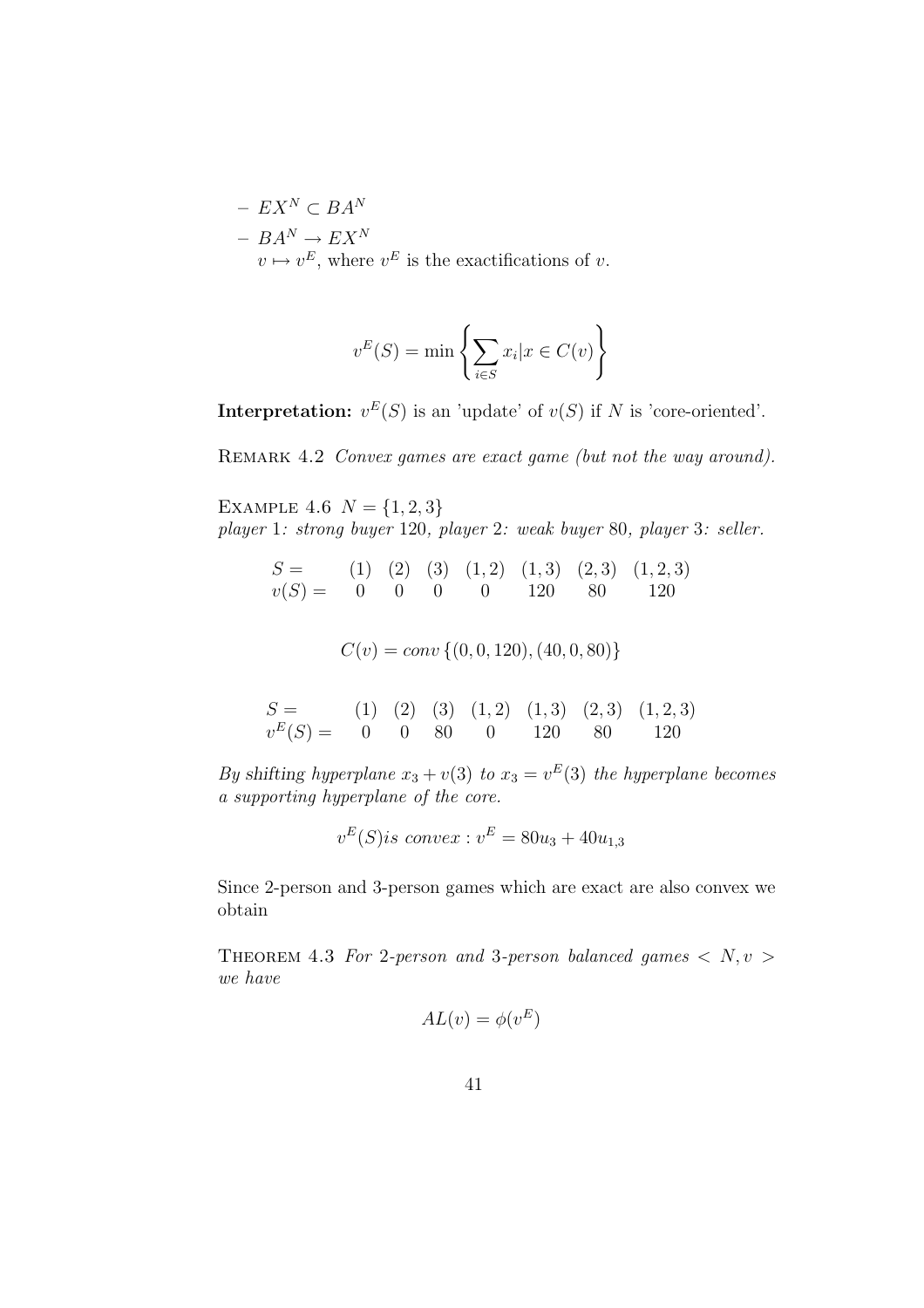DEFINITION 4.2 If

$$
\phi \neq C(v) = \underbrace{I(v)}_{\text{imputation set}} = \left\{ x \in \mathbb{R}^N | x(N) = v(N), x_i \ge v(i) \text{ for each } i \in N \right\}
$$

then  $\langle N, v \rangle$  is called a simplex game.

THEOREM 4.4 For a simplex game  $\langle N, v \rangle$ 

$$
AL(v) = \underbrace{CIS(v)}_{center\ of\ imputation\ set} = \phi(v^E)
$$

THEOREM 4.5 For a dual simplex game  $\langle N, v \rangle$ , (where

$$
C(v) = I^*(v) = \left\{ x \in \mathbb{R}^N \mid \sum_{i=1}^n x_i = v(N), x_i \le v(N) - v(N \setminus i), \forall i \in N \right\}
$$

we have

$$
AL(v) = ESNR(v) = \tau(v) = Nu(v) = \phi(v^E)
$$

EXAMPLE 4.7  $\epsilon$ -DERKS/KUIPERS (A 4-person game which is exact and not convex,  $AL(v) \neq \phi(v^E)$ Let  $\epsilon \in (0, 1]$  and  $\langle N, v \rangle$  be a game with  $N = \{1, 2, 3, 4\}$ 

$$
v(S) = \begin{cases} 7 \; if \; |S| = 2 \\ 12 \; if \; |S| = 3 \\ 22 \; if \; |S| = 4 \end{cases}
$$

 $v(1) = \epsilon, v(2) = v(3) = v(4) = 0. \langle N, v \rangle$  is not a convex game because

$$
v(123) - v(12) = 5 < v(1,3) - v(1) = 7 - \epsilon
$$

The core has 24 extreme points:

- 12 extreme points which are permutations of  $x = (10, 5, 5, 2)$ .
- $-9$  extreme points which are permutations of  $(7, 7, 8, 0)$  but with first coordinate which is not equal to zero.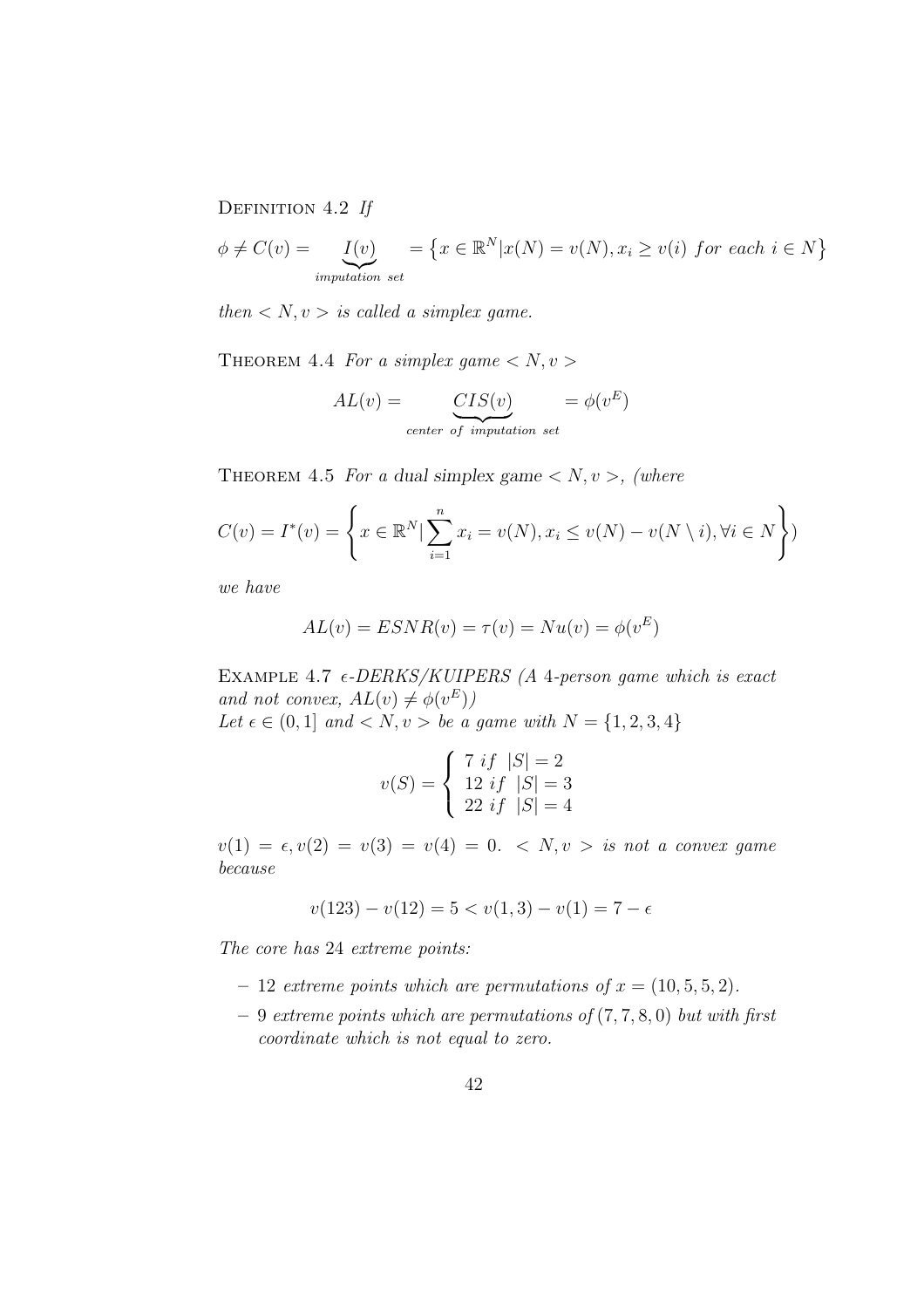$$
- (\epsilon, 7 - \epsilon, 7 - \epsilon, 8 - \epsilon), (\epsilon, 7 - \epsilon, 8 - \epsilon, 7 - \epsilon), (\epsilon, 8 - \epsilon, 7 - \epsilon, 7 - \epsilon).
$$

This implies that

- $< N, v > is exact.$
- $S^{\sigma}(v)$  is a permutation of  $(10, 5, 5, 2)$ .
- $AL(v) = (5\frac{1}{2}, 5\frac{1}{2})$  $\frac{1}{2}, 5\frac{1}{2}$  $\frac{1}{2}, 5\frac{1}{2}$  $(\frac{1}{2}) \neq \phi(v^E) = \phi(v) = (5\frac{1}{2} + \frac{1}{4})$  $4L(v) = (5\frac{1}{2}, 5\frac{1}{2}, 5\frac{1}{2}, 5\frac{1}{2}) \neq \phi(v^E) = \phi(v) = (5\frac{1}{2} + \frac{1}{4}\epsilon, 5\frac{1}{2} - \frac{1}{12}\epsilon, 5\frac{1}{2} - \frac{1}{12}\epsilon)$  $\frac{1}{12\epsilon}, 5\frac{1}{2} - \frac{1}{12}\bar{\epsilon}.$
- The exactification of a big boss game
	- 1. The core of a big boss game  $\langle N, v \rangle$  (parallelotope):

$$
C(v) = \left\{ x \in \mathbb{R}^n | 0 \le x_i \le M_i(v) \forall i \in N \setminus n, \sum_{i=1}^n x_i = v(N) \right\}
$$

$$
M_i(v) = v(N) - v(N \setminus i)
$$

2. The extreme points of the core  $\{p^T | T \subset N \setminus \{n\}\}\$  with  $i \in N \setminus n$ 

$$
p_i^T = \begin{cases} M_i(v) & \text{if } i \in T \\ 0 & \text{if } i \in N \setminus T \cup \{n\} \end{cases}
$$

$$
p_n^T = v(N) - \sum_{i \in T} M_i(v).
$$

3.  $S^{\sigma}(v) = p^{T(\sigma)}$  where  $T(\sigma) = \{i \in N \setminus \{n\} | \sigma(i) < \sigma(n) \}.$ 

$$
AL(v) = (\frac{1}{2}M_1(v), \frac{1}{2}M_2(v), \dots, \frac{1}{2}M_{n-1}(v), v(N) - \frac{1}{2}\sum_{i=1}^{n-1}M_i(v)) = \tau(v) = Nu(v).
$$

4.  $v^E$  is a convex game because

$$
v^{E} = \sum_{i \in N \setminus \{n\}} M_{i}(v)u_{\{i,n\}} + (v(N) - \sum_{i=1}^{n-1} M_{i}(v))u_{\{n\}}
$$
  
5.  $\phi(v^{E}) = A L(v^{E}) = A L(v) = \tau(v).$   
EXAMPLE 4.8  $N = \{1, 2, 3\}$ ,  $v(S) = 0$  if  $3 \notin S$ ,  $v(1, 3) = 70$ ,  $v(2, 3) = 60$ ,  $v(1, 2, 3) = 100$ .  
 $M_{1}(v) = 40$ ,  $M_{2}(v) = 30$ ,  $AL(v) = \tau(v) = (20, 15, 65)$ .  
 $U = p^{\{1, 2\}} = (40, 30, 30)$ ,  $B = p^{\phi} = (0, 0, 100)$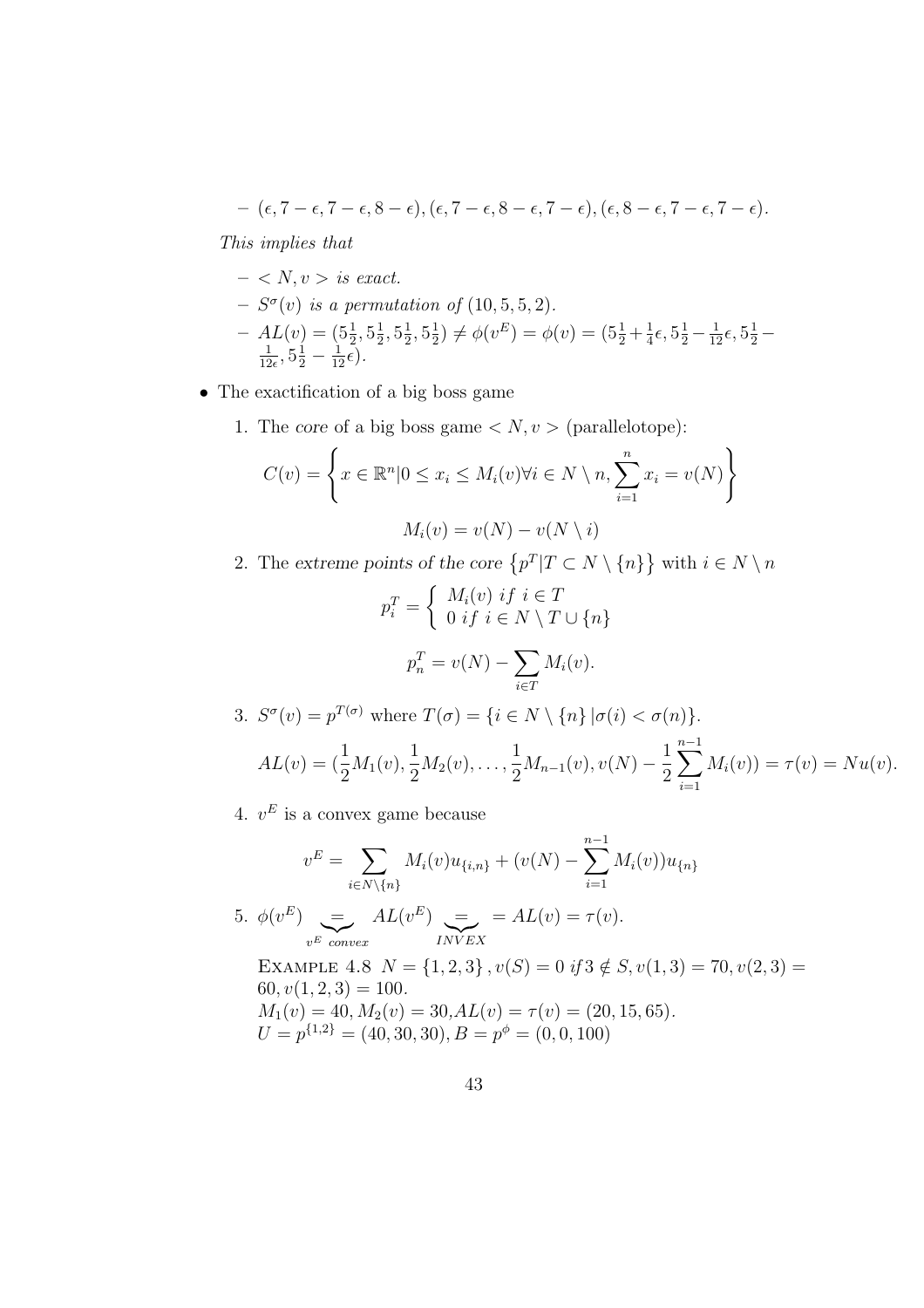# 4.6 Partially defined games

Patrone-Pusillo-Torre-Caprari-Tijs

 $\mathbb{F} \subset 2^N$ : set of feasible coalitions.  $N \in \mathbb{F}, \ldots$  $v:\mathbb{F}\to\mathbb{R}$  is called  $\mathbb{F}\text{-balanced if}$ 

$$
\phi \neq C_{\mathbb{F}}(v) := \left\{ x \in \mathbb{R}^n \mid \sum_{i=1}^n x_i = v(N), \sum_{i \in S} x_i \ge v(S) \text{ for all } S \in \mathbb{F} \right\}
$$

and  $C_{\mathbb{F}}(v)$  bounded.

 $v : \mathbb{F} \to \mathbb{R} \Rightarrow \bar{v} : 2^N \to \mathbb{R}$  extension of v where

$$
\bar{v}(S) = \min \left\{ \sum_{i \in S} x_i | x \in C_{\mathbb{F}}(v) \right\}
$$

 $\psi$  on  $G^N$  a classical solution  $\bar{\psi}(N, \mathbb{F}, v) = \psi(N, v)$ . **Study:** $\overline{AL}$  in these situations.

# 4.7 Further Research

- Monotonicity properties of  $AL$ .
- Continuity property of  $AL$ .
- Consistency properties of  $AL$ .
- Axiomatizations
- Numerical aspects
- Cones with perfect kernel systems and AL.
- Relations with other core selections.
- Extensions of AL from  $BA^N \to \mathbb{R}^N$  to  $G^N \to \mathbb{R}^N$ .
- More relations with other solution concepts.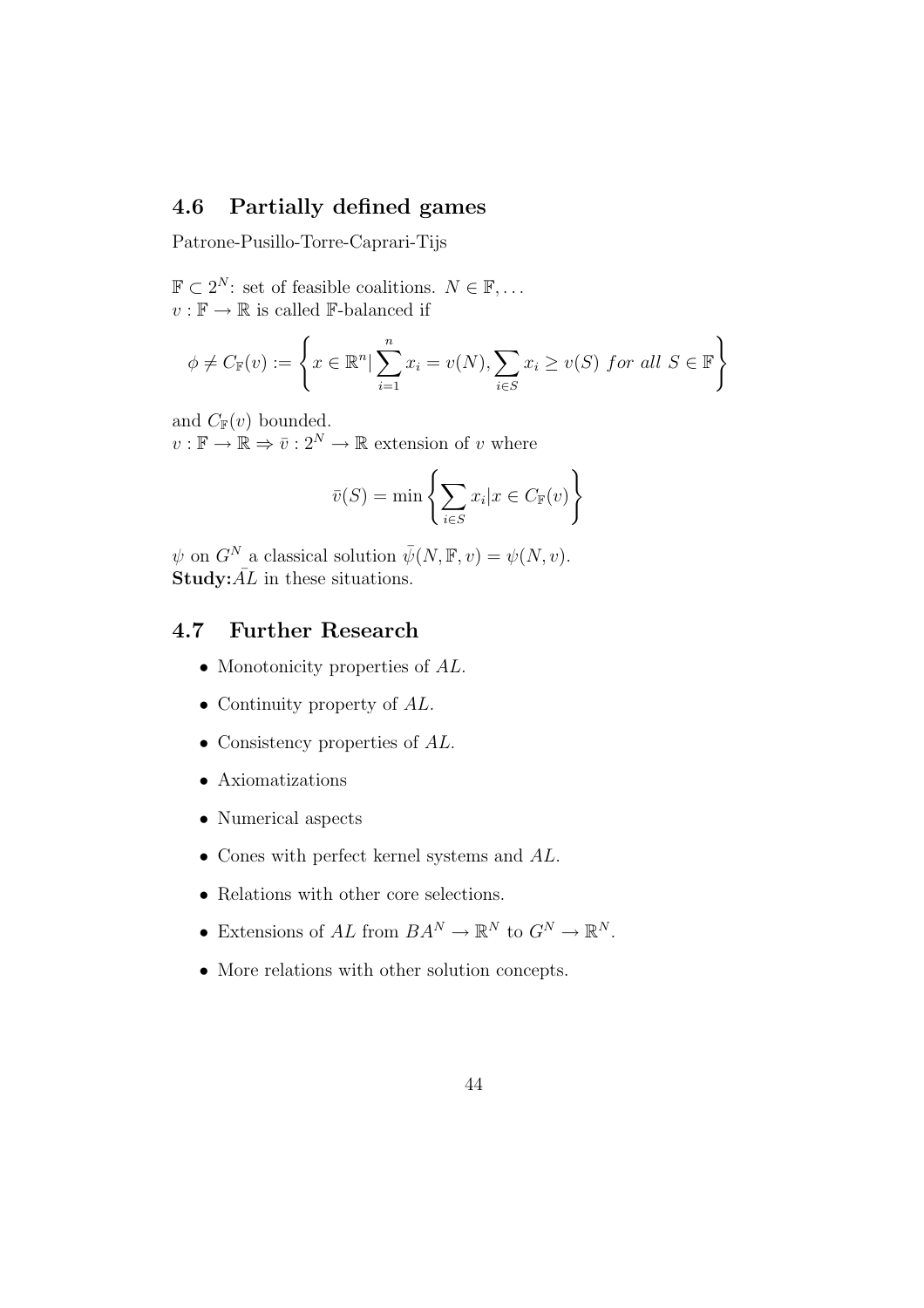# 4.8 Summary

$$
AL(v) = \frac{1}{n!} \sum_{\sigma \in \Pi(N)} S^{\sigma}(v)
$$

average of lexicographic maxima

$$
INVEX : AL(v^E) = AL(v)
$$

For games  $\langle N, v \rangle$  where  $\langle N, v^E \rangle$  is convex we have  $AL(v) = \phi(v^E)$ . E.g. simplex games, dual simplex games, convex games, big boss games, ... Further research: Axiomatization of AL.

# 5 Bankruptcy Problems and Games

### Outline

- 1. Literature and the Talmudic examples
- 2. Bankruptcy problems and bankruptcy rules
- 3. Bankruptcy games (Game theoretic and other solutions)
- 4. Compact sets  $\leftrightarrow$  Cooperative games
- 5. Hydraulic Rationing
- 6. Concluding remarks
- 7. Summary

#### 5.1 Literature

- B. O'Neill, A problem of rights arbitration from the Talmud, MaSS 2, 345-371, 1982.
- R. Aumann and M.Maschler, Game Theoretic Analysis of a Bankruptcy Problem from the Talmud. JET, 36, 195 − 213, 1985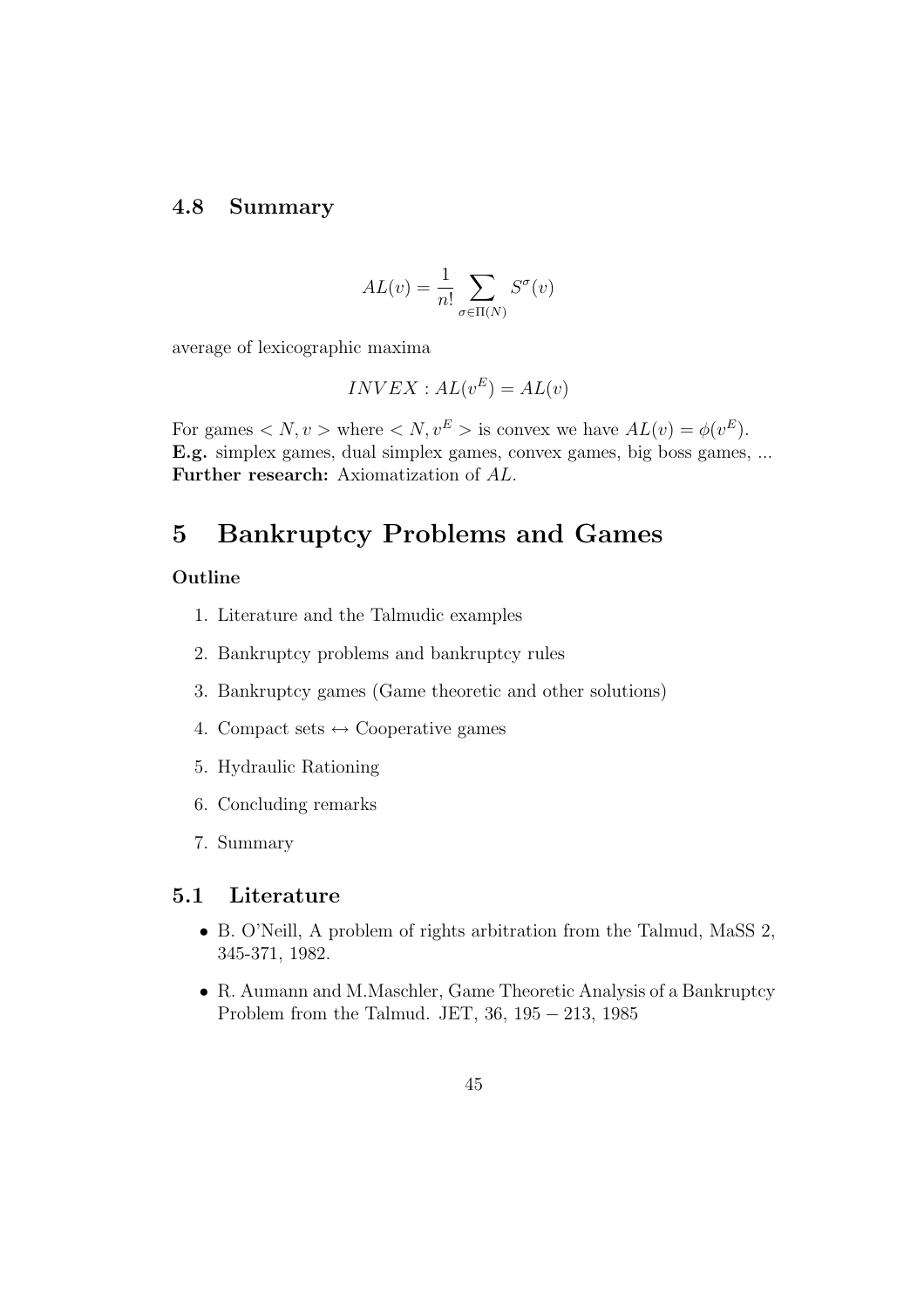- I.Curiel, M.Maschler, S.Tijs, Bankruptcy Games, ZOR 31, 143 − 159, 1987.
- M.Kaminsky, Hydraulic Rationing, Mass 40, 131 − 155, 2000.
- W.Thomson, Axiomatic and game-theoretic analysis of bankruptcy and taxation problems: A survey, MaSS 45, 249 − 297, 2003.

# 5.2 Bankruptcy problems and bankruptcy rules

• Bankruptcy problem: $\lt E$  $\sum_{\text{estate}}$  $; d_1, \ldots, d_2$ claim of player 2  $, \ldots, d_n >$ 

$$
0 \le E \le \sum_{i=1}^n d_i, \ 0 \le d_1 \le d_2 \le \ldots \le d_n.
$$

- Collection of *n*-person bankruptcy problems:  $BR<sup>N</sup>$ .
- Opportunity set of  $BR$ -problem  $(E, d)$ .

$$
D(E, d) = \left\{ x \in \mathbb{R}^N | 0 \le x_i \le d_i \,\,\forall i \in N, \sum_{i=1}^n x_i = E \right\}
$$

- Bankruptcy rule:  $F : (E, d) \mapsto F(E, d) \in D(E, d)$
- Examples
	- Proportional rule:

$$
PROP(E, d) = \alpha d \text{ with } \alpha \text{ such that } \alpha \sum_{i=1}^{n} d_i = E.
$$

– Constrained equal award rule

$$
CEL(E, d) = (d_1 \wedge \alpha, d_2 \wedge \alpha, \dots, d_n \wedge \alpha)
$$

where  $\alpha \in \mathbb{R}_+$  such that  $\sum_{i=1}^n d_i \wedge \alpha = E$ .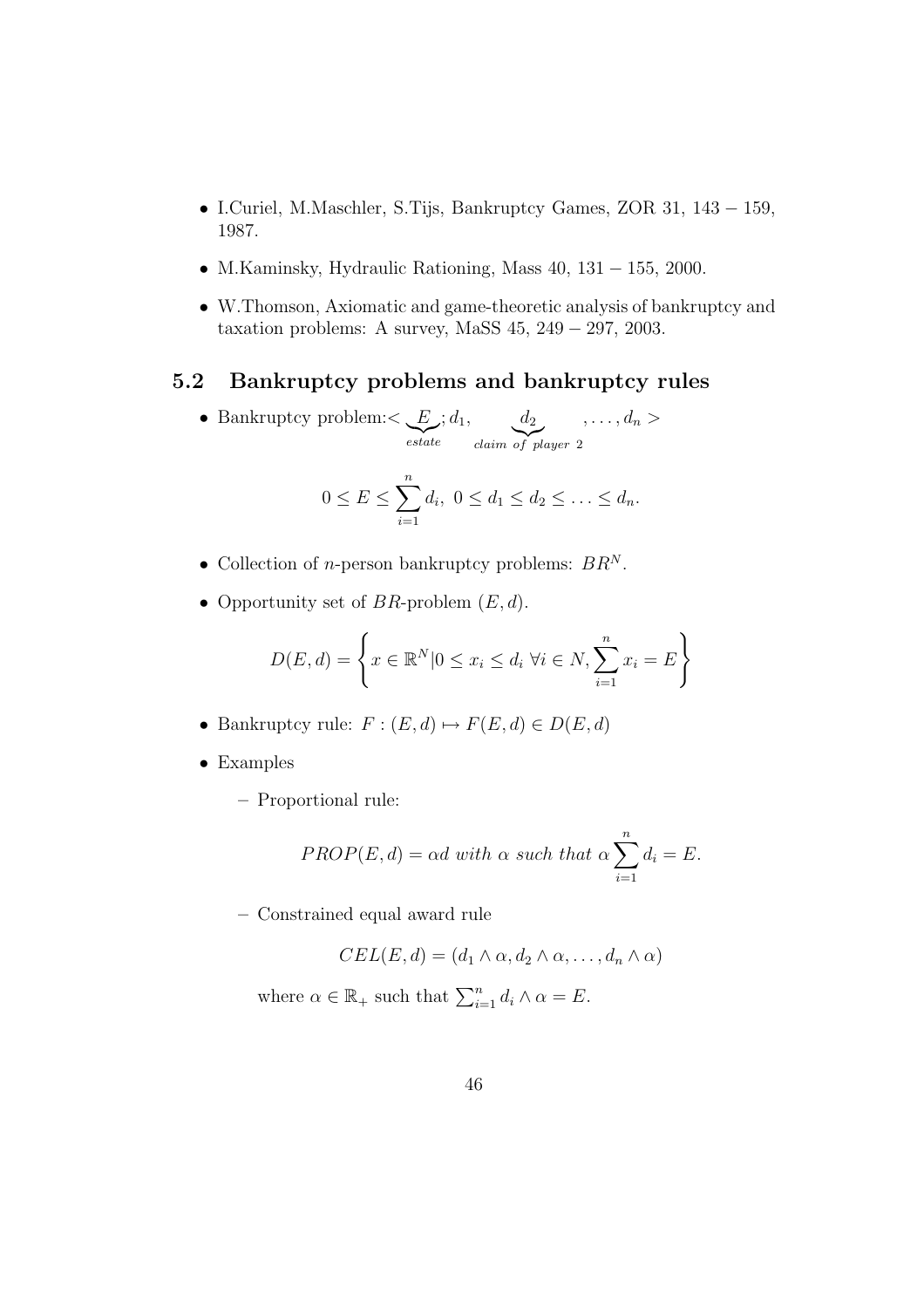– Constrained equal loss rule:

$$
CEL(E, d) = ((d_1 - \alpha)_+, (d_2 - \alpha)_2, \dots, (d_n - \alpha)_+)
$$

where for  $x\in\mathbb{R} : x_+=\max{\{x,0\}},$  and  $\beta$  such that

$$
\sum_{i=1}^n (d_i - \beta)_+ = E.
$$

– Run to the bank rule (O'Neill)

$$
AR = \frac{1}{n!} \sum_{\sigma \in \Pi(N)} R^{\sigma}
$$

EXAMPLE  $5.1$   $RUN(E, d)$ , (200; 100, 200, 300)

|                    | 1                | 2                | 3                |
|--------------------|------------------|------------------|------------------|
| $\mathbb{R}^{123}$ | 100              | 100              | $\left( \right)$ |
| $\mathbb{R}^{132}$ | 100              | 0                | 100              |
| $R^{213}$          | $\left( \right)$ | 200              | $\left( \right)$ |
| $\mathbb{R}^{231}$ | $\left( \right)$ | 200              | $\left( \right)$ |
| $\mathbb{R}^{312}$ | $\left( \right)$ | $\left( \right)$ | 200              |
| $R^{321}$          | 0                | $\mathcal{O}$    | 200              |
|                    | 200              | 500              | 500              |
|                    |                  |                  |                  |

$$
AR = 33\frac{1}{3}, 83\frac{1}{3}, 83\frac{1}{3}
$$

– Adjusted proportional rule (Curiel-Mashler-Tijs)

 $APROP(500; 100, 200, 300) = (0, 100, 200) + PROP(200; 100, 100, 100)$  $=$   $(66\frac{2}{3})$ 3 , 166 2 3 , 266 2 3 ).

$$
m_i = (E - d(N \setminus i))_+
$$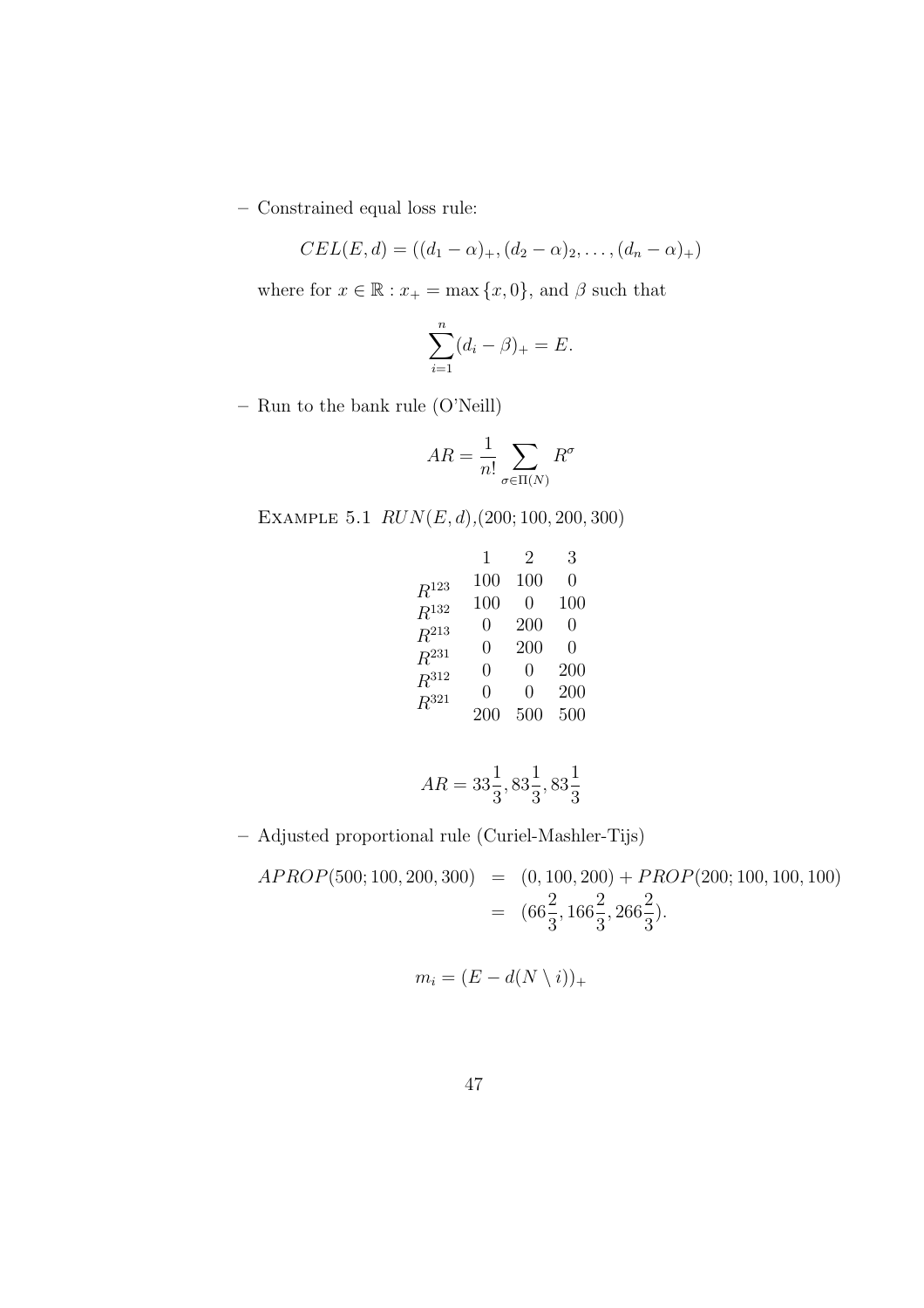# 5.3 Bankruptcy games

 $\langle N, v_{E,d} \rangle, \langle N, v_{E,d}^* \rangle$  $v_{E,d}(S) = \max\{0, E - d(N \setminus S)\}\$  (pessimism)

 $v_{E,d}^*(S) = \min\{d(S), E\}$  (optimism)

THEOREM 5.1  $RUN(E, d) = \phi(v^{E, d}) = AL(v^{E, d}).$ 

THEOREM 5.2  $APROP(E, d) = \tau(v_{E,d}).$ 

THEOREM 5.3  $TAL(E,d) = Nu(v_{E,d}).$ 

THEOREM 5.4 1.  $\langle N, v^{E,d} \rangle$  is a convex game.

2.  $\langle N, v_*^{E,d} \rangle$  is a concave game.

$$
(v_{E,d})^*(S) = v^{E,d}(N) - v^{E,d}(N \setminus S)
$$
  
=  $E - \max \{0, E - d(N \setminus N \setminus S)\}$   
=  $\min \{E - 0, E - (E - d(S))\}$   
=  $\min \{E, d(S)\}$   
=  $v_*^{E,d}(S)$ .

So, the dual of the pessimistic game  $v^{E,d}$  is the optimistic game  $v^{E,d}_*$ . The pessimistic game is convex, so the optimistic game is concave.

$$
RUN(E, d) = \phi(v^{E, d}) = AL(v^{E, d}).
$$

EXAMPLE 5.2  $(E, d) = (500; 100, 200, 300)$ 

| $S =$ (1) (2) (3) (1,2) (1,3) (2,3) (1,2,3)              |  |  |  |  |
|----------------------------------------------------------|--|--|--|--|
| $v_{E,d}(S) = 0$ 100 200 200 300 400 500                 |  |  |  |  |
| $v_{E,d}^*(S) = 100 \ 200 \ 300 \ 300 \ 400 \ 500 \ 500$ |  |  |  |  |

 $C(v) = conv \{ (0, 200, 300), (100, 200, 200), (100, 100, 300) \}.$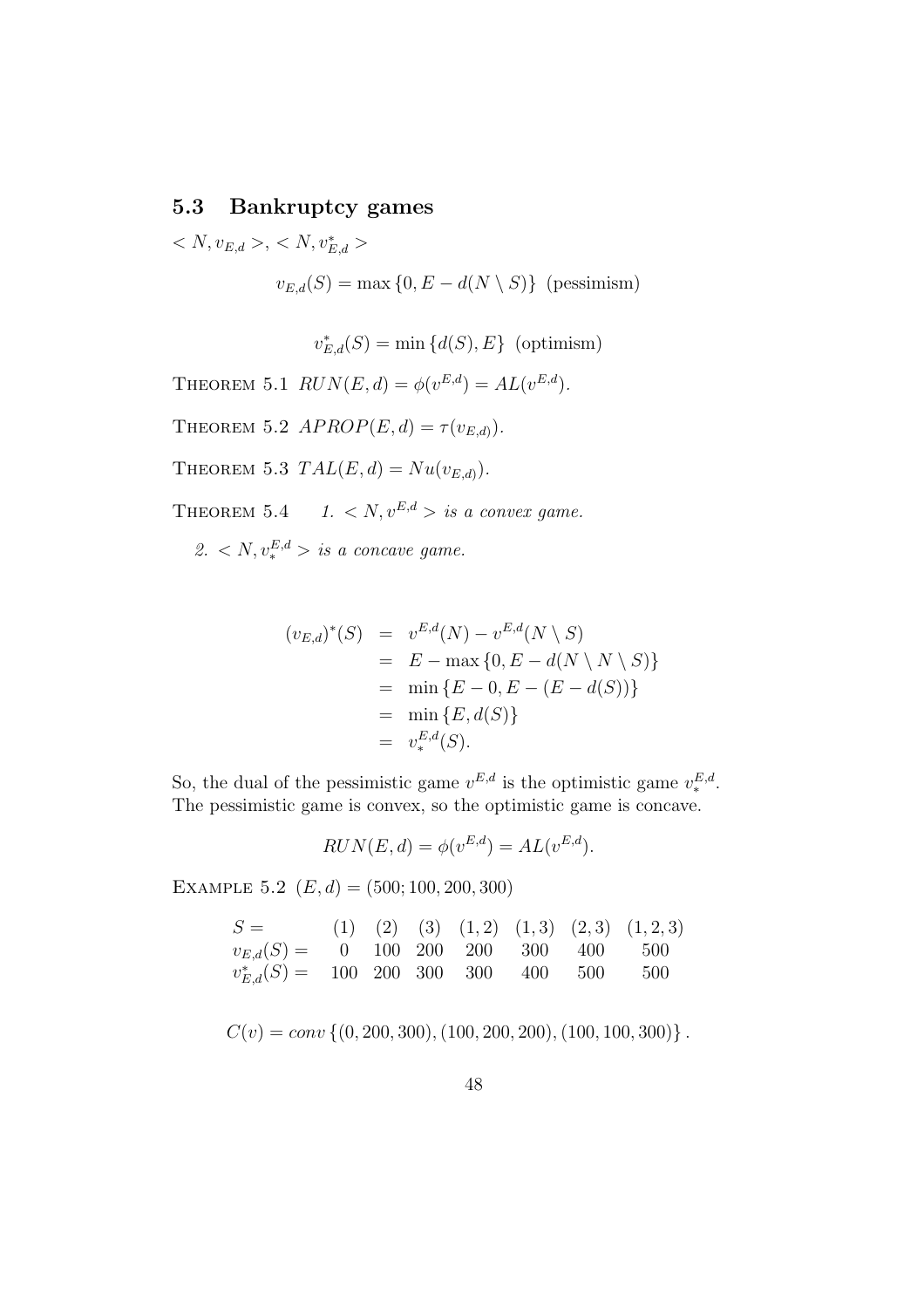RUN

|                  | 1            | $\overline{2}$ | 3    |                        |
|------------------|--------------|----------------|------|------------------------|
| ${\cal L}^{123}$ | 100          | 200            | 200  | $\boldsymbol{m}^{321}$ |
| $L^{132}$        | 100          | 100            | 300  | $m^{231}$              |
| $L^{213}$        | 100          | 200            | 200  | $m^{312}$              |
| $L^{231}$        | $\mathbf{0}$ | 200            | 300  |                        |
| ${\cal L}^{312}$ | 100          | 100            | 300  | $m^{\rm 132}$          |
|                  | $\mathbf{0}$ | 200            | 300  | $m^{213}$              |
| $L^{321}$        | 400          | 1000           | 1600 | $m^{\rm 123}$          |

The marginal vectors are in the core. So,  $\langle N, v_{E,d}\rangle$  is a convex game.

$$
\phi(v) = AL(v) = RUN(E, d) = (66\frac{4}{6}, 166\frac{4}{6}, 266\frac{4}{6}).
$$

THEOREM 5.5 Given  $(E,d)$  the core of  $v_{E,d}$  and the opportunity set coincide:

$$
C(v_{E,d}) = D(E,d) (= \left\{ x \in \mathbb{R}^n | 0 \le x \le d, \sum_{i=1}^n x_i = E \right\})
$$

proof:

- 1.  $D(E,d) \subset C(v_{E,d})$ Let  $x \in D(E, d)$ . Then
	- $\sum_{i=1}^{n} x_i = E = v^{E,d}(N) (= \max\{0, E d(N \setminus N)\}).$
	- $\sum_{i \in S} x_i = E \sum_{i \in N \setminus S} x_i \ge E \sum_{i \in N \setminus S} d_i, \sum_{i \in S} x_i \ge 0$  $\forall S, \sum_{i \in S} x_i \ge v_{E,d}(S)$ .So,  $x \in C(v_{E,d})$ .
- 2.  $C(v_{E,d}) \subset D(E,d)$ Take  $x \in C(v_{E,d})$ . Then  $\sum_{i=1}^{n} x_i = v^{E,d}(N) = E$ .  $\forall i \in N, x_i \ge v^{E,d}(\{i\}) = \max\{0, E - d(N \setminus N \setminus \{i\})\} \ge 0.$  $x_i \leq v^{E,d}(N) - v^{E,d}(N \setminus \{i\})$  $= E - \max\{0, E - d_i\}$  $=$  min  $\{E, d_i\}$  $\leq d_i$ .

So,  $x \in D(E, d)$ .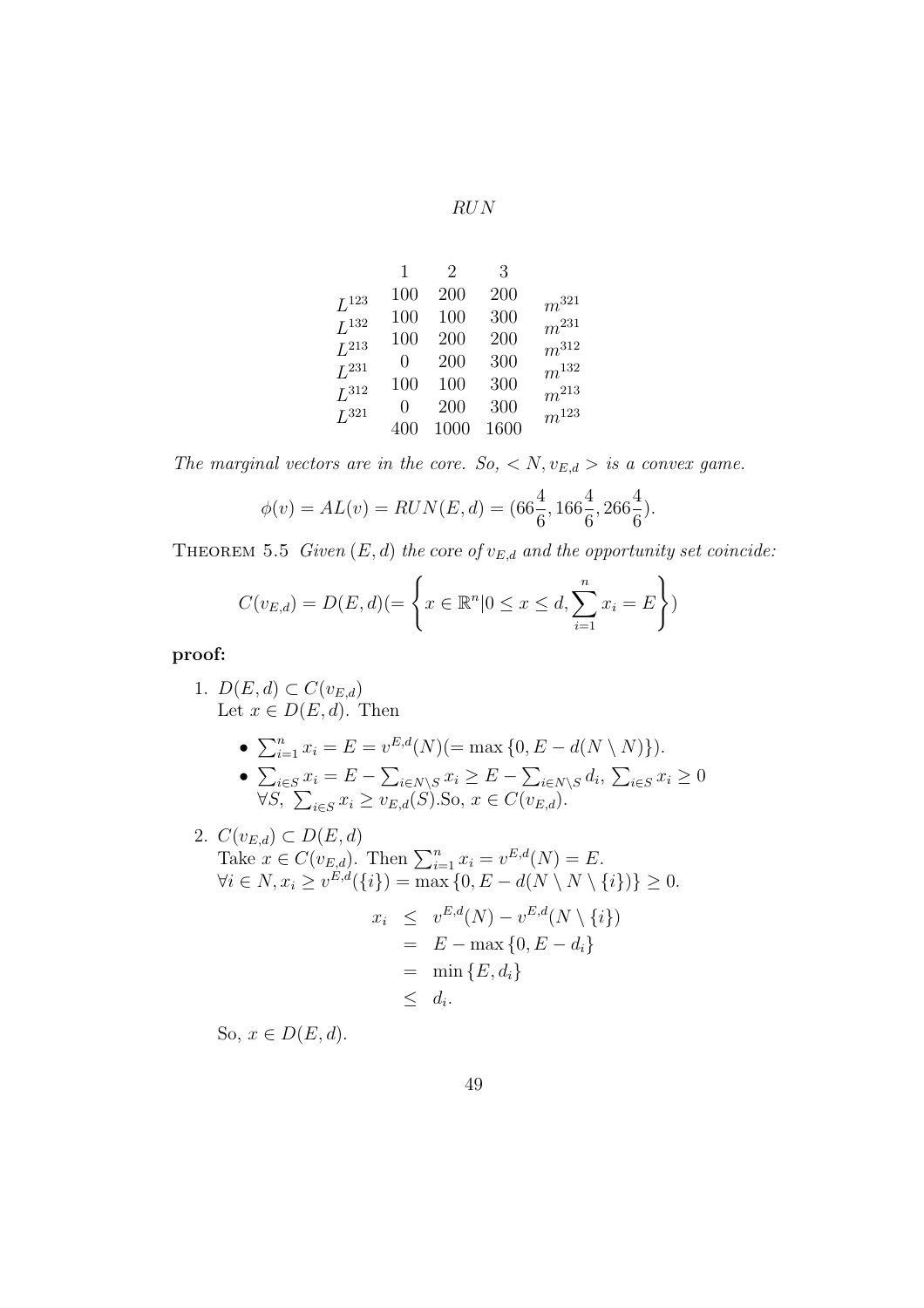# 5.4 Compact sets  $\leftrightarrow$  Cooperative games

 $D \subset \mathbb{R}^n$  compact  $\leftrightarrow \quad \langle N, v_1^D \rangle$  $minimum$  right game c.t.D  $, \leq N, v_2^D >$ utopia game c.t.D .

 $N = \{1, 2, ..., n\}$ . Take coalition  $S \subset D$ . Then

$$
v_1^D(S) = \min\left\{\sum_{i \in S} x_i | x \in D\right\}
$$

$$
v_2^D(S) = \max\left\{\sum_{i \in S} x_i | x \in D\right\}
$$

PROPOSITION 5.1 Suppose  $D \subset \mathbb{R}^n$  compact and  $\exists \alpha \in \mathbb{R}, \forall x \in D$ .  $[\sum_{i=1}^n x_i = \alpha].$ Then  $v_2^D = (v_1^D)^*$ .

Proof:

$$
v_2^D(S) = \max \left\{ \sum_{i \in S} x_i | x \in D \right\}
$$
  
= 
$$
\max \left\{ \alpha - \sum_{i \in N \setminus S} x_i | x \in D \right\}
$$
  
= 
$$
\alpha - \min \left\{ \sum_{i \in N \setminus S} x_i | x \in D \right\}
$$
  
= 
$$
v_1^D(N) - v_1^D(N \setminus S)
$$
  
:= 
$$
(v_1^D)^*(S).
$$

**Q:**  $v_1^D, v_2^D$  for  $D = D(E, d)$ ?

THEOREM 5.6 Let  $(E,d)$  be a bankruptcy problem and let

$$
D = \left\{ x \in \mathbb{R}^n | 0 \le x \le d, \sum_{i=1}^n x_i = E \right\}.
$$

 $Then < N, v_{E,d} > = < N, v_1^D > and < N, v_{E,d}^* > = < N, v_2^D >$ .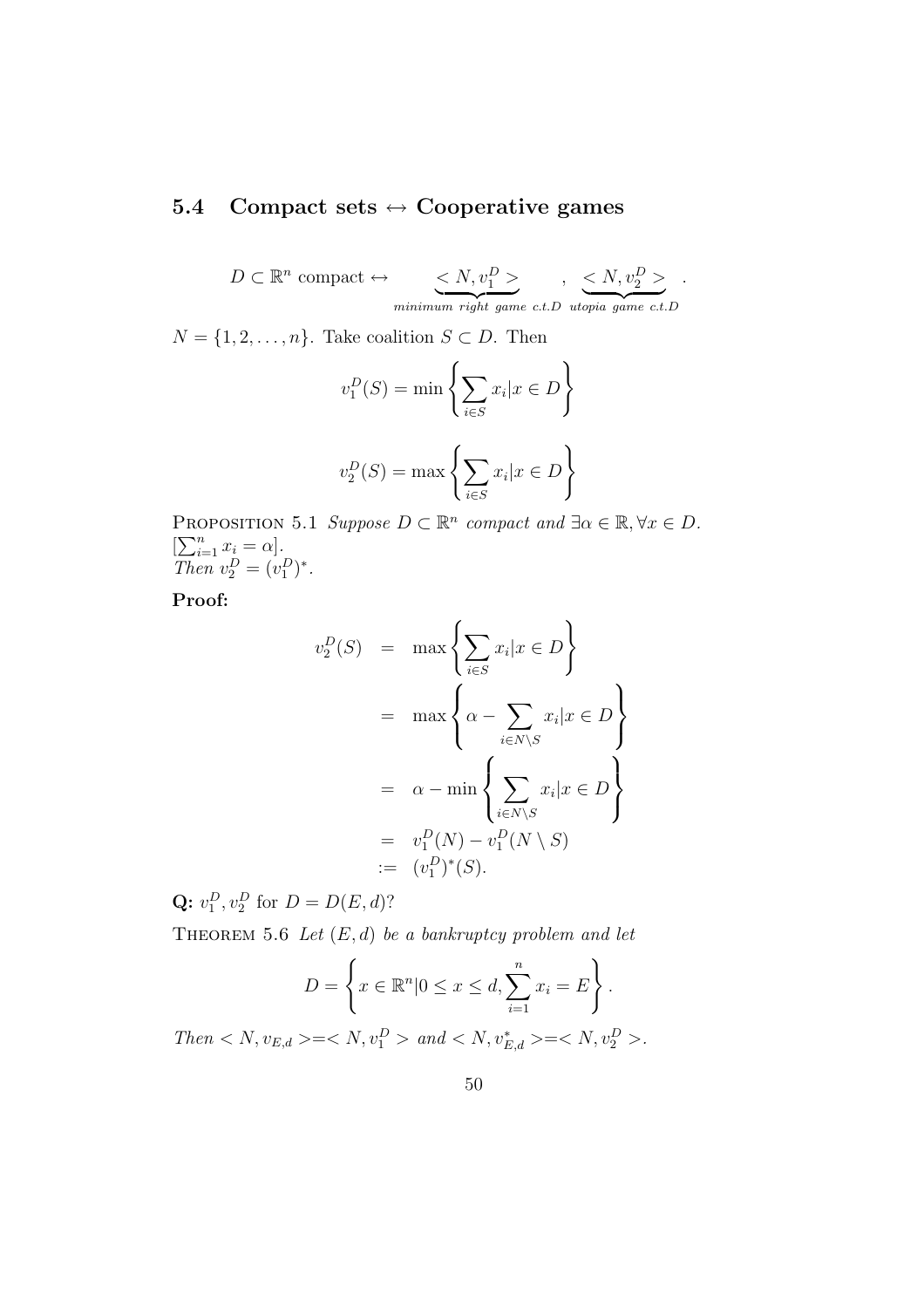Proof sketch: Because of the 'duality results' we need only to prove that  $v_{E,d}^* = v_2^D.$ 

$$
v_{E,d}^*(N) = E = v_2^D(N).
$$

Take  $S \in 2^N$ . (Run to the bank where players in S first). If  $\sum_{i \in S} d_i \leq E$ , take  $x^S \in D$  with  $x_i = d_i$  for each  $i \in S$ . Then

$$
v_2^D(S) = \sum_{i \in S} d_i = \min \{ E, d(S) \} = v_{E,d}^*(S).
$$

If  $\sum_{i \in S} d_i > E$ , take  $x^S \in D$  such that  $x_i = d_i$  for the first l,  $x_{s_{l+1}} = E - \sum_{r=1}^{l} d_{s_r}.$ 

$$
S = \left\{ \underbrace{s_1}_{d_1} < s_2 < \underbrace{s_3}_{d_3} < \underbrace{\dots}_{E-d_1-d_2-d_3} < s_k \right\}.
$$

Then  $\sum_{i \in S} d_i = E = \max \{ E, d(S) \} = v_{E,d}^*(S)$ .

 $v_1^D$ : exact game, for  $n = 2, 3 v_1^D$ : convex.

 $v_2^D$ : dual exact game.

DEFINITION 5.1 A game  $\langle N, v \rangle$  is exact if  $\forall S, \exists x \in C(v)$   $[\sum_{i \in S} x_i =$  $v(S)$ .

DEFINITION 5.2 A game  $\langle N, v \rangle$  is dual exact if  $\forall S, \exists x \in C^*(v)$   $[x(S)]$  $v(S)$ .

DEFINITION 5.3

$$
C^*(v) = \left\{ x \in \mathbb{R}^N \mid \sum_{i=1}^n x_i = v(N), x(S) \le v^*(S), \forall S \right\}.
$$

 $\langle N, a, d, E \rangle$ 

$$
D = \left\{ x \in \mathbb{R}^n | 0 \le a_i \le x_i \le d_i \,\forall i \in N, \sum_{i=1}^n x_i = E \right\}.
$$

Generalized bankruptcy with claims  $d_i$  and minimum rights. Leads to  $v_1^D$ exact,  $v_2^D$  dual exact.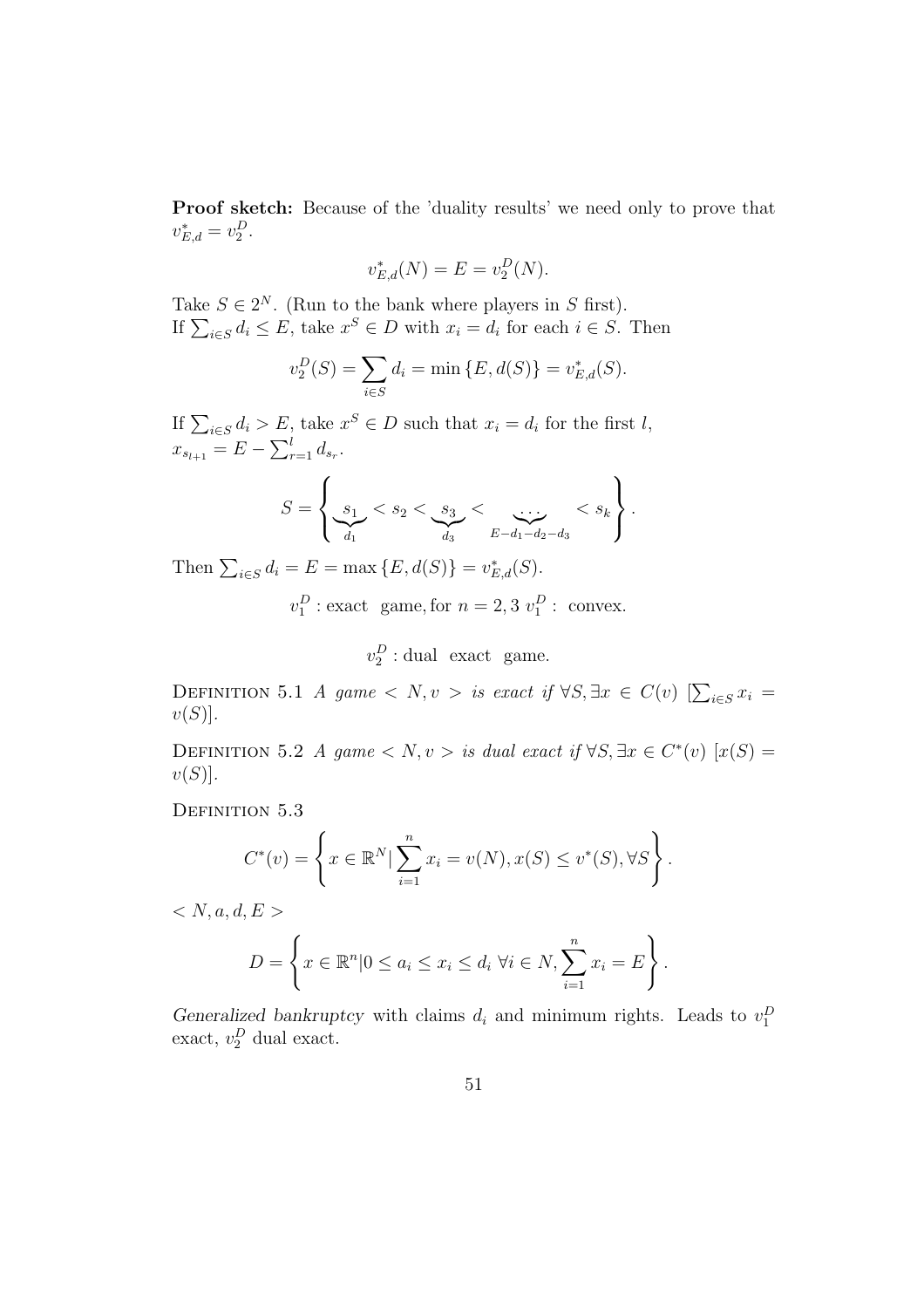## 5.5 Hydraulic rationing

(Kaminski, 2000)

 $(E, d) = (400; 100, 200, 300)$ 

- 1.  $CEA(400; 100, 200, 300) = (100, 150, 150).$
- 2.  $PROP(400; 100, 200, 300) = (66\frac{4}{6}, 133\frac{2}{6}, 200).$
- 3.  $CEL(500; 100, 200, 300) = (100, 200, 300) (33\frac{1}{3}, 33\frac{1}{3}, 33\frac{1}{3}).$

Exercise 5.1

$$
TAL(E, d) = \begin{cases} CEA(E, \frac{1}{2}d) \ if \ \frac{1}{2} \sum_{i=1}^{n} d_i \ge E \\ d - CEL(D - E, \frac{1}{2}d) \ if \ \frac{1}{2} \sum_{i=1}^{n} d_i \le E \end{cases}
$$

Make a hydraulic system (Solution in Kaminsky).

# 5.6 Concluding Remarks

• BR-literature influences the taxation litrature (P. Young).

$$
\langle E, (d_1, d_2, \ldots, d_n) \rangle \rightarrow \langle \sum_{\text{tax to be collected}} , (i_1, \underbrace{i_2}_{\text{income of player 2}}, \ldots, i_n) \rangle
$$

$$
0 \le T \le \sum_{k=1}^{n} i_k.
$$
  

$$
O(T, i) = \left\{ x \in \mathbb{R}^n | 0 \le x_k \le i_k \ \forall k \in N, \sum_{k=1}^{n} x_k = T \right\}
$$

- Axiomatic approach Many BR-rules are characterized with a list of properties (Thomson survey).
- Non-cooperative approach (Dagan-Voly)
- Application

"Two approaches to the problem of sharing delay costs in joint projects", Ann. of O.R. 109, 359 − 374, 2002 (Branzei-Ferrari- Fragnelli-Tijs).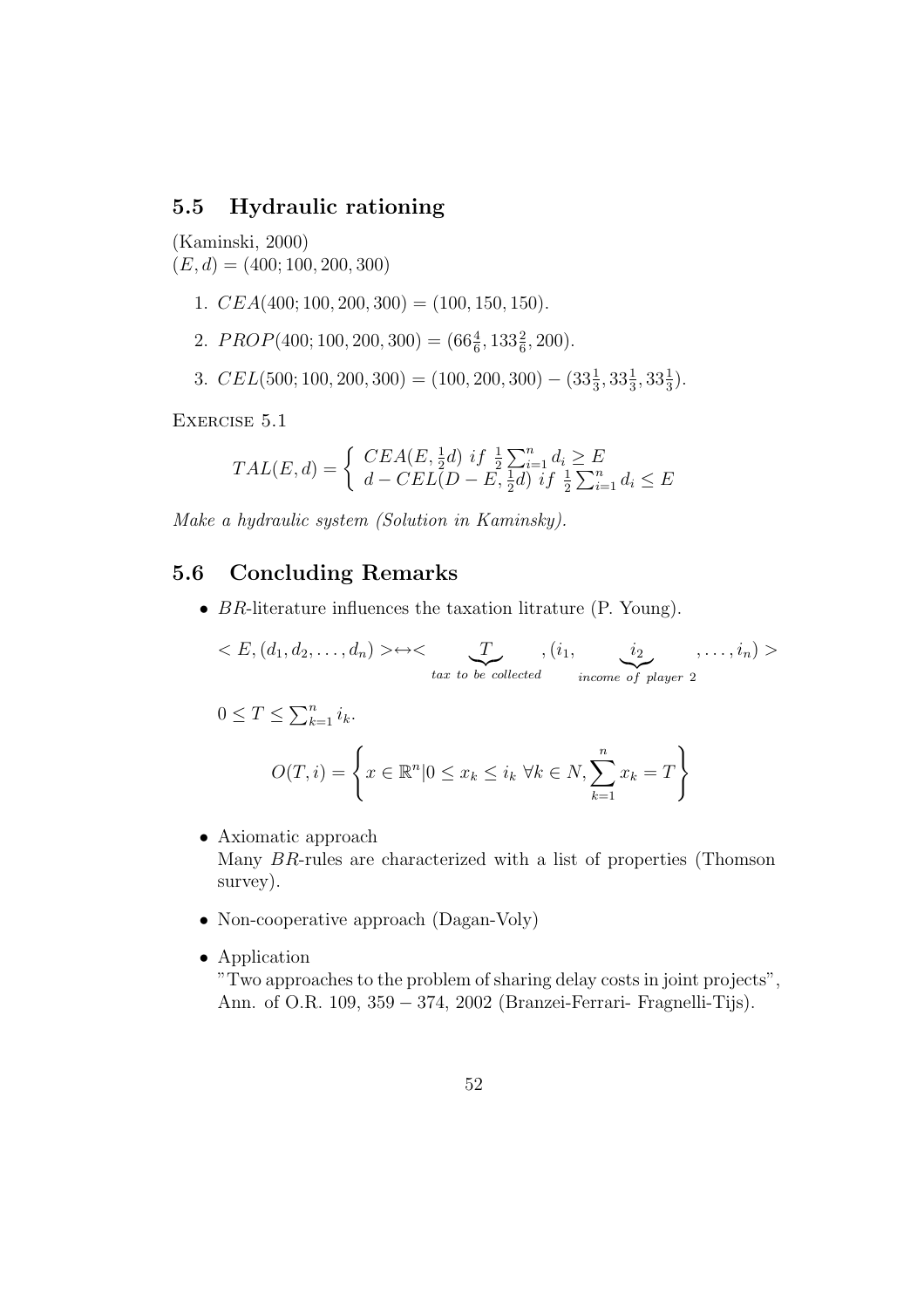#### Bankruptcy problem

 $(E, d) = (E, d_1, d_2, \dots, d_n), \sum_{i=1}^n d_i \ge E, d_i \ge 0$ E is capital left,  $d_i$  is claimed capital by client i. Q: How to divide E among the claimants?

Many solutions (answers)

$$
PROP_i(E, d) = \frac{E}{\sum_{i=1}^n d_i} d_i
$$

$$
CEA(E, d) = (d_1 \wedge \alpha, \dots, d_n \wedge \alpha) \text{ where } \alpha \ni \sum_{i=1}^n (d_i \wedge \alpha) = E.
$$

$$
CEL(E, d), TAL(nu), RUN(\phi), AP(\tau \ of \ )
$$
.

Fish catch reduction (Kim Hang Pham Do)  $(Q, r_1, r_2, \ldots, r_n), Q \leq \sum_{i=1}^n (r_i, r_i \geq 0.$ 

Q: amount of fish to be caught this year,  $r_i$ : catch (right) of agent *i* last year. Similar to bankruptcy problem. Leads to rules  $PROP(Q,r), CEA(Q,r), \ldots, AP(Q,r)$ and games  $v_{Q,r}, v_{Q,r}^*$ .

#### 5.7 Summary

- $\bullet~~ < E, d >$ BR-problems  $\longmapsto \quad v_{E,d},\ v_{E,d}^*$ dual pair of games  $v_{E,d}$  convex,  $v_{E,d}^*$  concave.
- BR-rules:  $RUN(\phi)$ , CEA, CEL, TAL(Nu), PROP, APROP,  $(\tau)$ Truncation property of a rule F

$$
F(E, d_1, d_2, \ldots, d_n) = F(E, d_1 \wedge E, \ldots, d_n \wedge E).
$$

A game theoretic solution exists  $\Leftrightarrow$  F has truncation property (Curiel-Maschler-Tijs).

- Compact sets  $D \leftrightarrow$  Cooperative games  $v_1^D, v_2^D$ minimum right game, utopia game. For  $v^{E,d}: C(v^{E,\bar{d}}) = D(E,d) v_1^{D(E,d)} = v^{E,d}$
- Hyraulic systems and bankruptcy solutions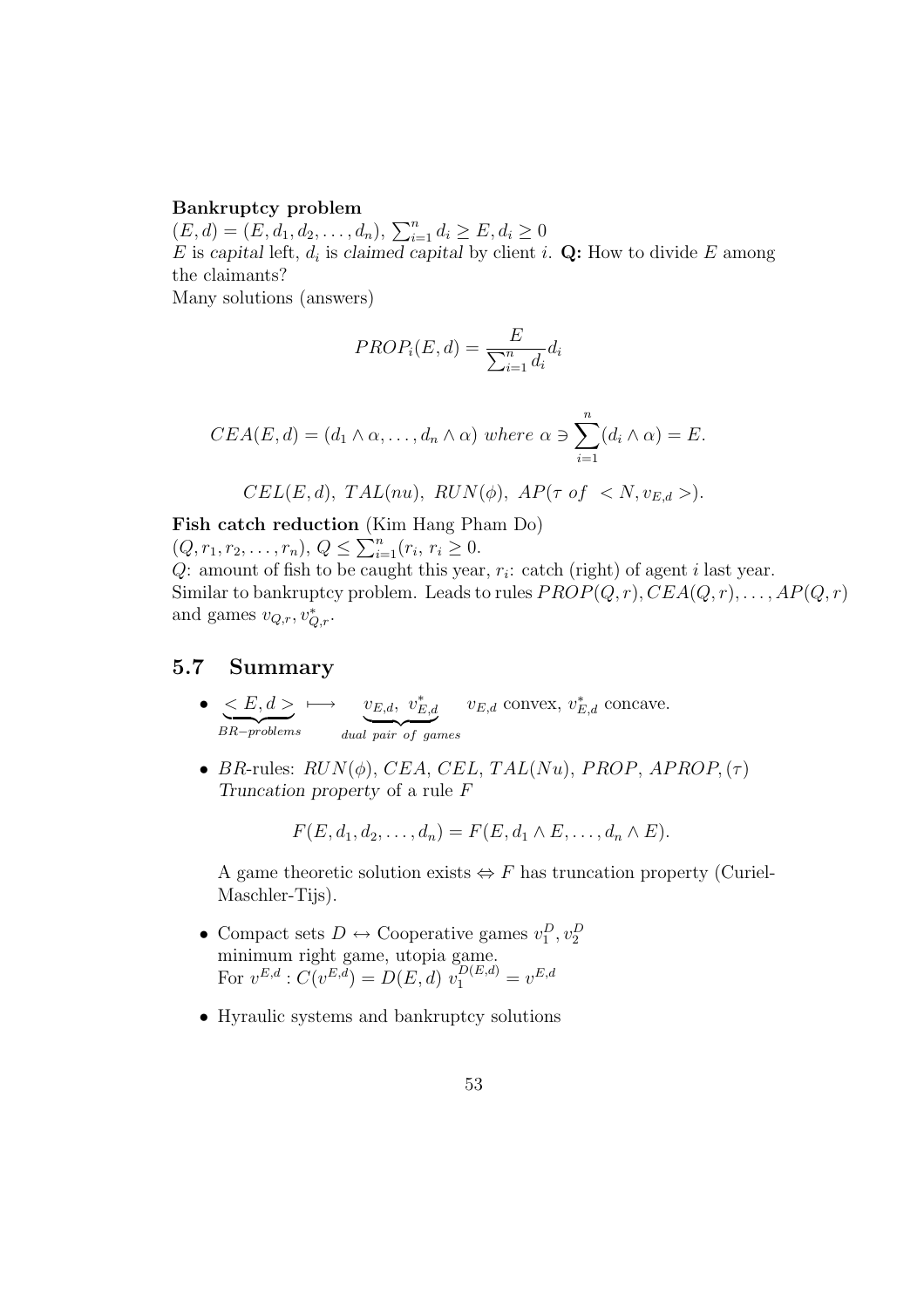# 6 Cooperative Games and Auctions

#### Scheme

- 1. Introduction
- 2. Single object auctions (complete information among bidders),More identical object auctions.
- 3. Total big boss games (MVC) market game, auction game (bi-monotonic allocation scheme)
- 4. Convex games peer group game, ring game (pmas)
- 5. Ring games  $\leftrightarrow$  Auction games
- 6. Summary, Further research
- 7. References

In preparation: Cooperative games arising from deterministic auction situations, R.Branzei-V. Fragnelli-A. Meca-S.Tijs. Related earlier work:

- Benefit sharing in holding situations (S.Tijs-A.Meca-M.Lopez) EJOR 162, 251 − 269, 2005.
- Information collecting situations and bi-monotonic allocation schemes (R.Branzei-S.Tijs-J.Timmer) MMOR 54, 303 − 313, 2001.
- On big boss games (S.Muto-M.Nakayama-J.Potters-S.Tijs) The Econ.Studies Quarterly, 39, 303 − 321, 1988.
- Tree-connected peer group situations and peer group games (R.Branzei-V.Fragnelli-S.Tijs), MMOR 55, 93 − 106, 2002.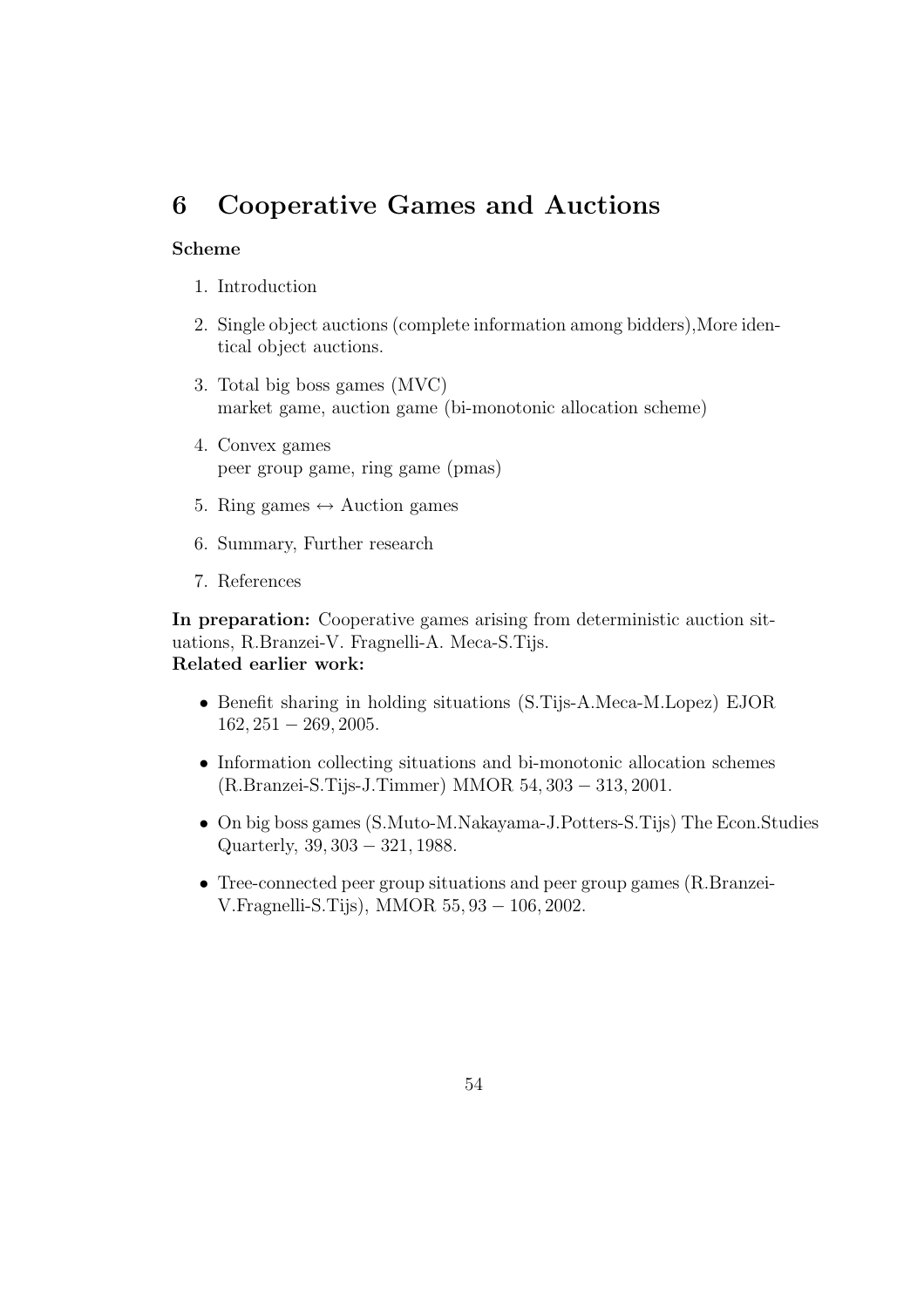# 6.1 Introduction

A cooperative game is a pair  $\langle N, v \rangle$  where  $N = \{1, 2, 3, ..., n\}$  (set of players),  $v: 2^N \to \mathbb{R}$  and  $v(\phi) = 0$  (characteristic function on set of coalitions).

#### Cooperative games:

- Strategic games
- Economic Situations
	- Exchange markets
	- Oligopoly
	- Auctions
	- Info collecting situations
	- Bankruptcy situations
- OR-situations
	- assignment
	- min. cost spannig trees
	- sequencing
	- linear production
	- holding
	- flow
- Solution concepts Core

$$
C(v) = \left\{ x \in \mathbb{R}^N \mid \underbrace{\sum_{i=1}^n x_i = v(N)}_{efficiency}, \underbrace{\sum_{i \in S} x_i \ge v(S)}_{stability}, \forall S \in 2^N \right\}
$$

Shapley value

$$
\phi(v) = \sum_{S \in 2^N} \alpha_S \frac{e^S}{|S|} \; if \; v = \sum_{S \in 2^N} \alpha_S u_S
$$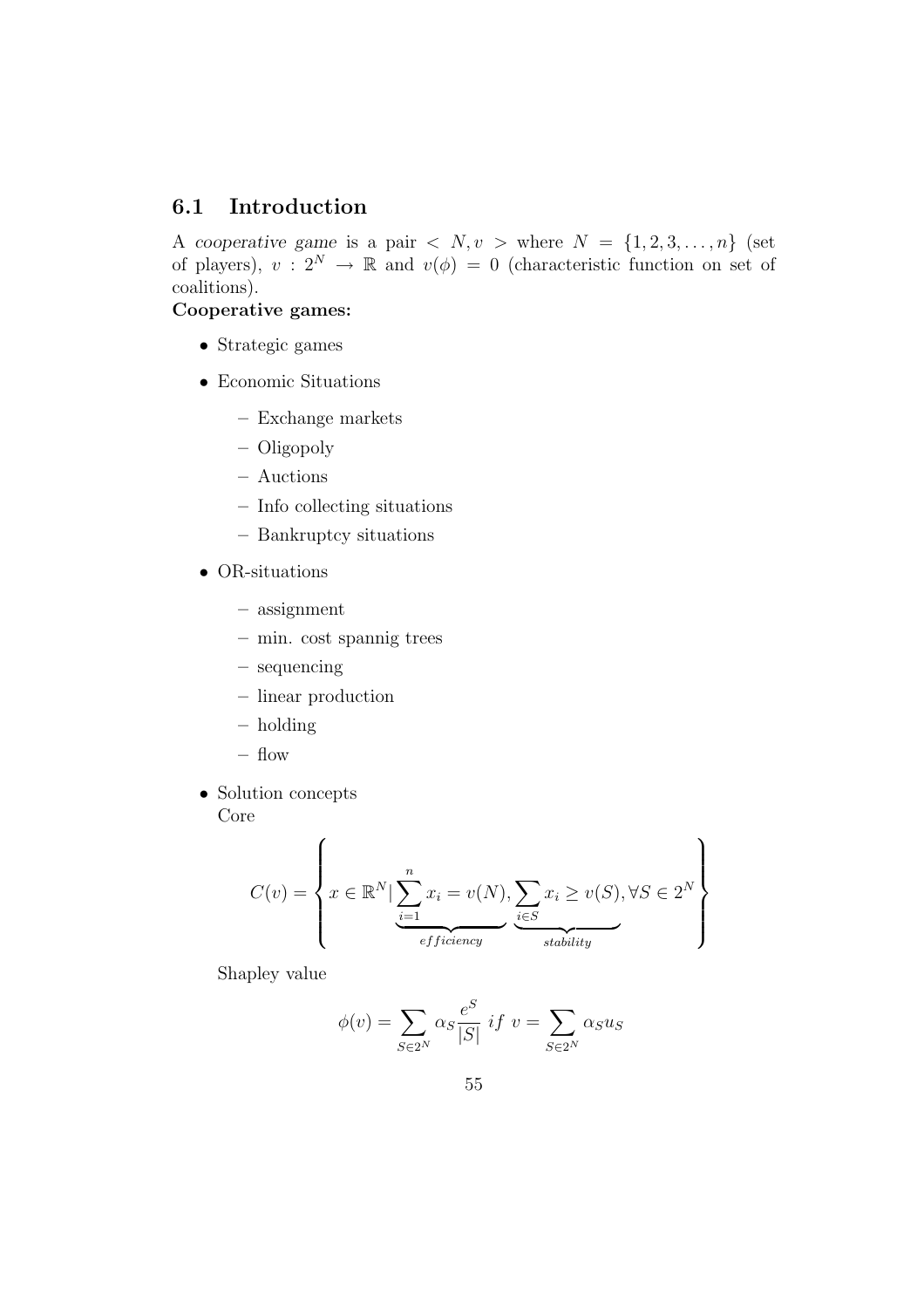where

$$
u_S(t) = \begin{cases} 1, & S \subset T \\ 0, & otherwise. \end{cases}
$$

 $(u<sub>S</sub>(T):S$ -based unanimity game).

 $\tau$ -value,  $\tau(v)$ : feasible compromise between marginal vector and minimum right vector.

• Classes of games balanced games, totally balanced games, convex games, peer group games, total big boss games,...

Two corners in a market situation

n possible buyers and 1 seller

 $N = \{1, 2, ..., n\}, N' = N \cup \{n+1\}.$ Market game  $\langle N', v \rangle$ 

• Seller?

How to approach buyers (price setting, bargaining, auction,...)? If auction, which kind of auction? How to attract many possible buyers? How to avoid collusion (ring formation) among a set of buyers? How to act in case of collusion?

• Buyers?

How to cooperate (secretly)? How to bid? How to divide the gains? Buyers ring game  $\langle N, r \rangle$ .

• Game theorist? What kind of game is a market game? Auction result in core? What kind of game is a ring game? Dependent on auction type (GET)? Division rules? Characterization. Which solution concepts are interesting?

#### Recent Books

- V.Krishna (2002) Auction Theory, San Diego, CA: Academic Press.
- P.R.Milgrom (2004) Putting Auction Theory to work, Cambridge, UK: Cambridge University Press.
- Paul Klemperer (2004) Auctions: Theory and Practice, Princeton and Oxford: Princeton University Press.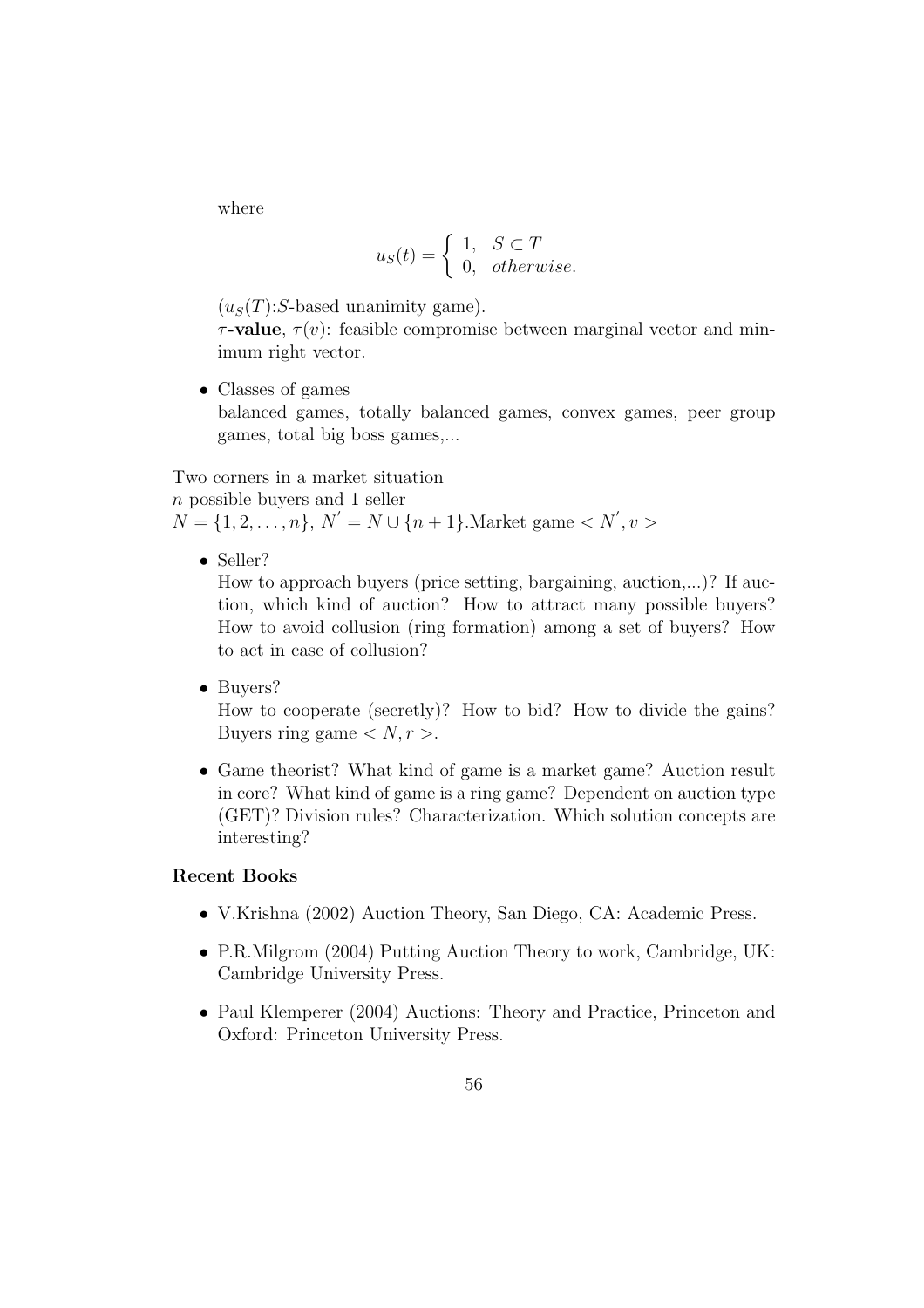- Chapter1: A survey of auction theory Standard auction types, revenue equivalence.
- Chapter2: Why every economist should learn some auction theory Strong connections: auction theory  $\leftrightarrow$  standard economic theory.
- Chapter3: What really matters in auction design preventing collusive, predatory and entry-deterring behavior.
- Chapter4: Using and abusing auction theory
- Chapter5 − 8: Case study auctions, The 3G Mobile-phone.

# 6.2 Single object auctions (complete information)

- References (Books): Krishna (2002), Milgrom(2004),...
- Old history: Babylon (500BC), 193A.D.: Roman Empire sold by Praetorian Guard by means of an auction (the winner Didius Julianus was beheaded two months later).
- All kind of objects sold in auctions: fish, flowers, paintings, antiques, long term securities, rights to use electromagnetic spectrum.
- Classical auction types
	- Open ascending price or English auction: price increased till there is only one bidder left.
	- Open descending price auction or Dutch auction: price lowered till one agent interested.
	- Sealed-bid first-price auction: bidders submit bids in sealed envelopes highest bidder obtains object and pays his bid (lottery).
	- Sealed-bid second price auction (Vickrey auction): Bidders submit bids in sealed envelope highest bidder obtains object and pays second highest bid.

EXAMPLE 6.1 Agents 1, 2, 3 are interested in object owned (and auctioned) by agent 4. Value (private) of object for agent  $i \in \{1,2,3\} : w_i$  $w_1 = 170, w_2 = 90, w_3 = 50$ . We suppose that  $w_1, w_2, w_3$  known among buyers.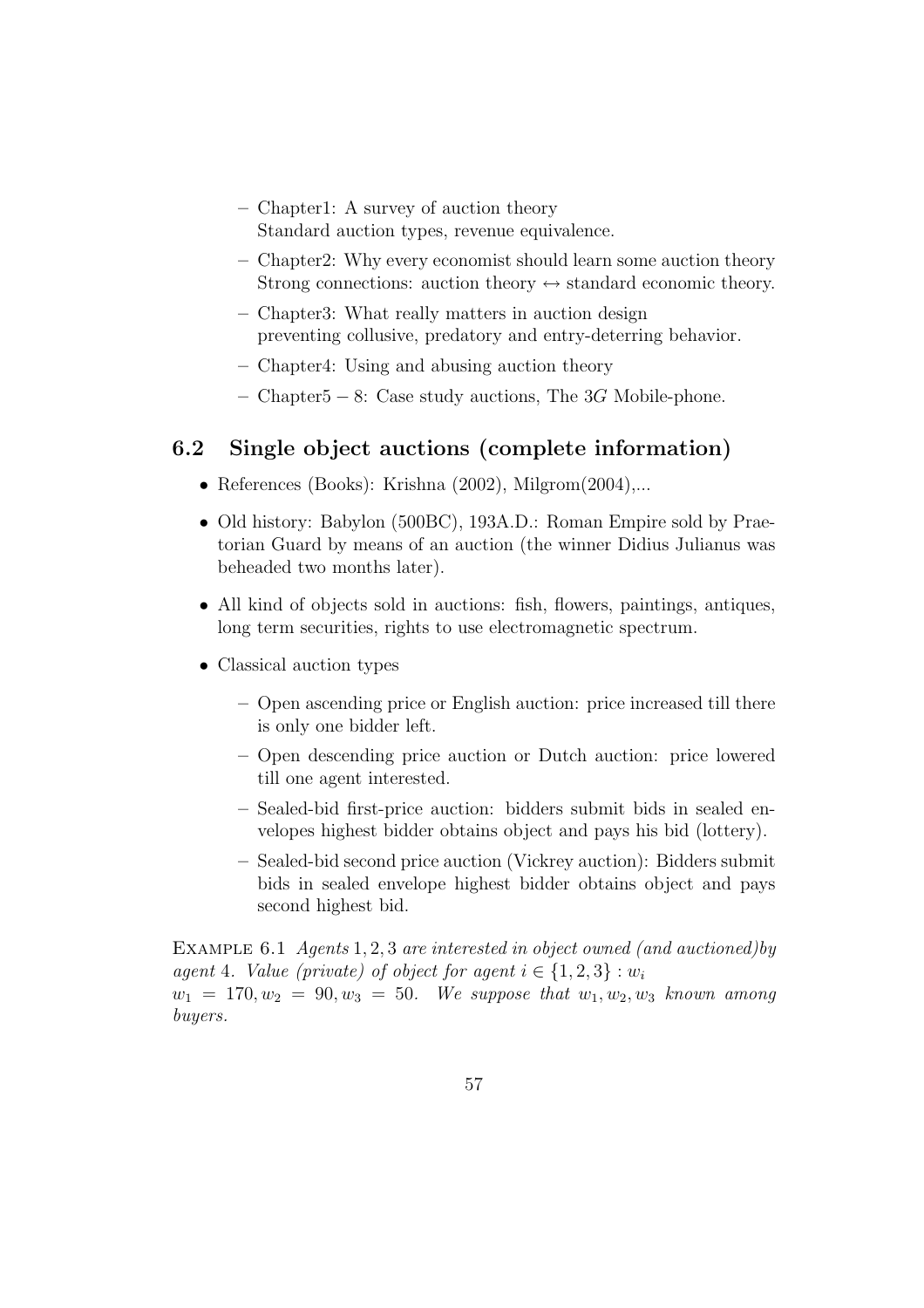- Dutch auction: price lowers; if lowered till  $90+\epsilon$  player1 shows interest, gets the object and pays  $90 + \epsilon$ . Reward allocation  $\approx (80 - \epsilon, 0, 0, 90 + \epsilon)$ .
- English auction: Player 1 stays (bidding) till others become silent. Reward allocation  $\approx (80, 90, 0, 90)$ .
- First price: Player 1 hands in envelope with bid  $90+\epsilon$  and others ...(?)
- Second price: Player 1 hands in envelope with bid  $w_1$ . Truth telling is here a weakly dominant strategy.

#### Single object auction:  $\langle w_1, w_2, w_3; 4:1 \rangle$ .

Auction outcome: $(w_1 - w_2, 0, 0, w_2)$  is extreme point of core of market game  $\langle N, v \rangle$  where  $N = \{1, 2, 3, 4\}, v(\{i\}) = 0$  for  $i \in \{1, 2, 3, 4\}, v(\{i\}) = 0$  $v(S) = 0$  if  $4 \notin S$ ,  $v(1, 4) = v(1, 2, 4) = v(N) = w_1 = v(1, 3, 4),$  $v(2, 4) = v(2, 3, 4) = w_2, v(3, 4) = w_3.$ If  $w_1 = w_2$ , then  $U = B$ ,  $C(v) = \{0, 0, 0, w_2\}.$ 

REMARK 6.1 (vNM 1944: weak buyer 1, strong buyer 2, seller  $3)w_1, w_2, 0$ value of object by 1, 2, 3 and 3 owns.

Game  $\langle N', v \rangle, N' = \{1, 2, 3\}, v(i) = 0$  for all *i*.  $v(1, 2) = 0, v(1, 3) = w_1, v(2, 3) = w_2, v(1, 2, 3) = w_1.$   $U = (w_1 - w_2, 0, w_2)$  is the auction outcome.  $B = (0, 0, w_1)$ .

Auction with two identical objects: Players (bidders) want only one object.

 $< w_1, w_2, w_3; 4:2>$ Auction outcome:  $(w_1 - w_3, w_2 - w_3, 0, 2w_3) = U$ 

- $w_1 \geq w_2 > w_3$  $B = (0, 0, 0, w_1 + w_2), U = (w_1 - w_3, w_2 - w_3, 0, 2w_3)$
- $w_1 > w_2 = w_3$  $U = (w_1 - w_3, 0, 0, 2w_3)$
- $w_1 = w_2 = w_3$  $B = U = (0, 0, 0, 2w_3)$
- English auction: 3 leaves at  $w_3$ .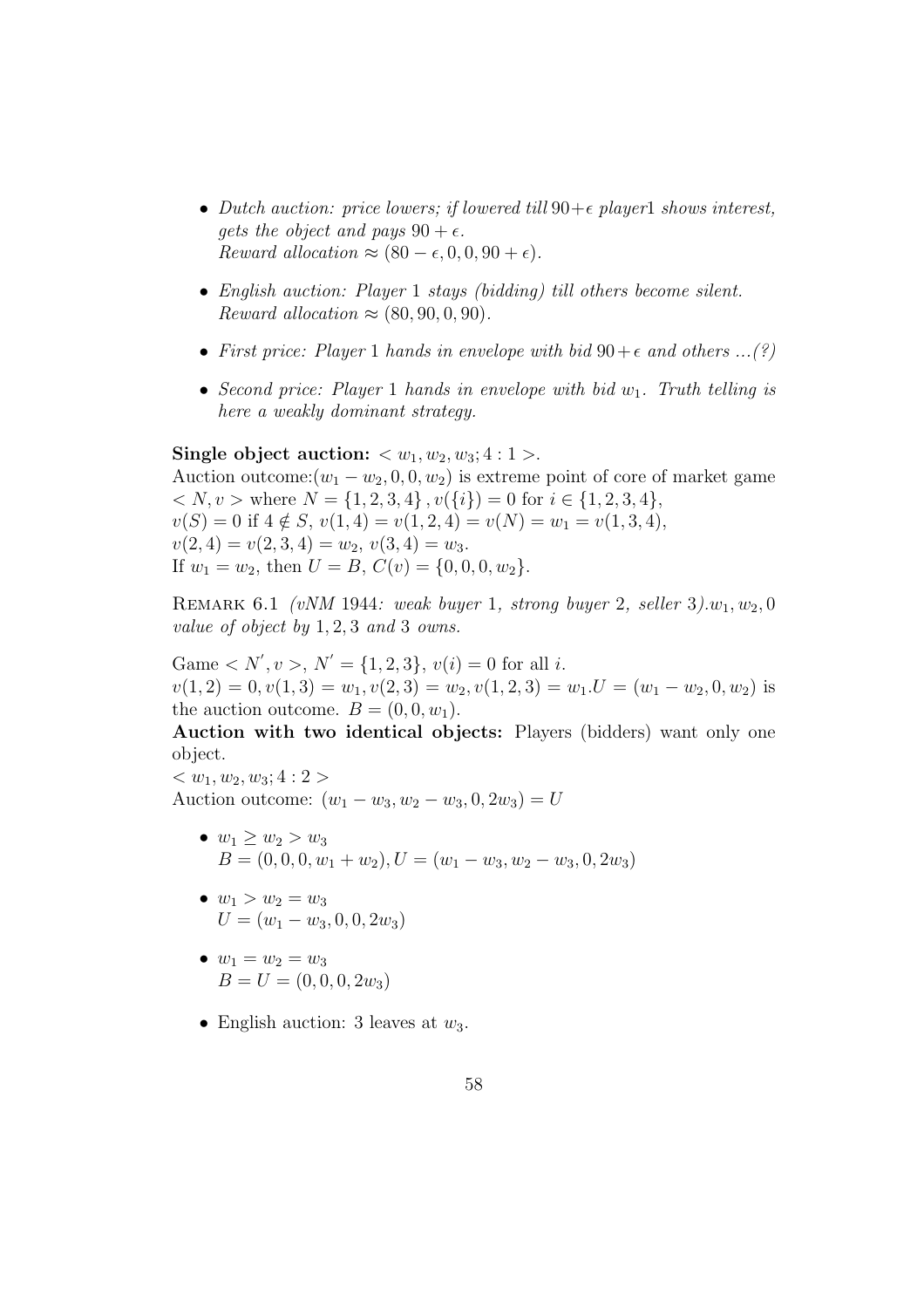- Dutch auction: 1, 2 put button at  $w_3^+$ .
- Vickrey: Truth  $w_3$  3 th price
- Sealed bid where bid is paid if:  $b_1 = w_3^+, b_2 = w_3^+, b_1 \leq w_3$  winner.
- Sealed bid, 3th+4th price.

 $< w_1, w_2, w_3; 4:3>, U = (w_1, w_2, w_3, 0)$  $\langle w_1, w_2, 3 : 2 \rangle, U = (w_1, w_2, 0), B = (0, 0, w_1 + w_2).$ 

#### 6.3 Total big boss games

Let  $N = \{1, 2, ..., n\}$ . A game  $\langle N \cup \{n+1\}, v \rangle$  is a total big boss game  $(v \in TOBA_{n+1}^N)$  if the following 3 properties hold.

- 1. Big boss property: for each  $S \subset \{1, 2, \ldots, n\}$ ,  $v(S) = 0$ .
- 2. Monotonicity property:  $S \subset T \Rightarrow v(S) \le v(T)$ .
- 3. Concavity on B property: for  $S, T \in \mathbb{B}$  and  $j \in N$  such that  $S \subset T$ ,  $j \notin T$ :

 $v(S \cup \{i\}) - v(S) \ge v(T \cup \{i\}) - v(T)$ 

where  $\mathbb{B} := \{ S \in 2^{N \cup \{n+1\}} | n+1 \in S \}$  is the set of bigg boss coalitions.

Example 6.2 4-person (holding) game which is a total big boss game with player 4 as bigg boss.

- $v(S) = 0$  if  $4 \notin S$  (big boss property).
- $9 = v(3, 4) < 13 = v(2, 3, 4)$  etc..(monotonicity).
- 9 =  $v(3,4) v(4) \ge 7 = v(2,3,4) v(2,4)$ ,  $5 = v(1, 3, 4) - v(3, 4) \ge 2 = v(1, 2, 3, 4) - v(2, 3, 4)$  etc..

Theorem 6.1 (Tijs-Meca-Lopez, EJOR 2005) Holding games are total big boss games.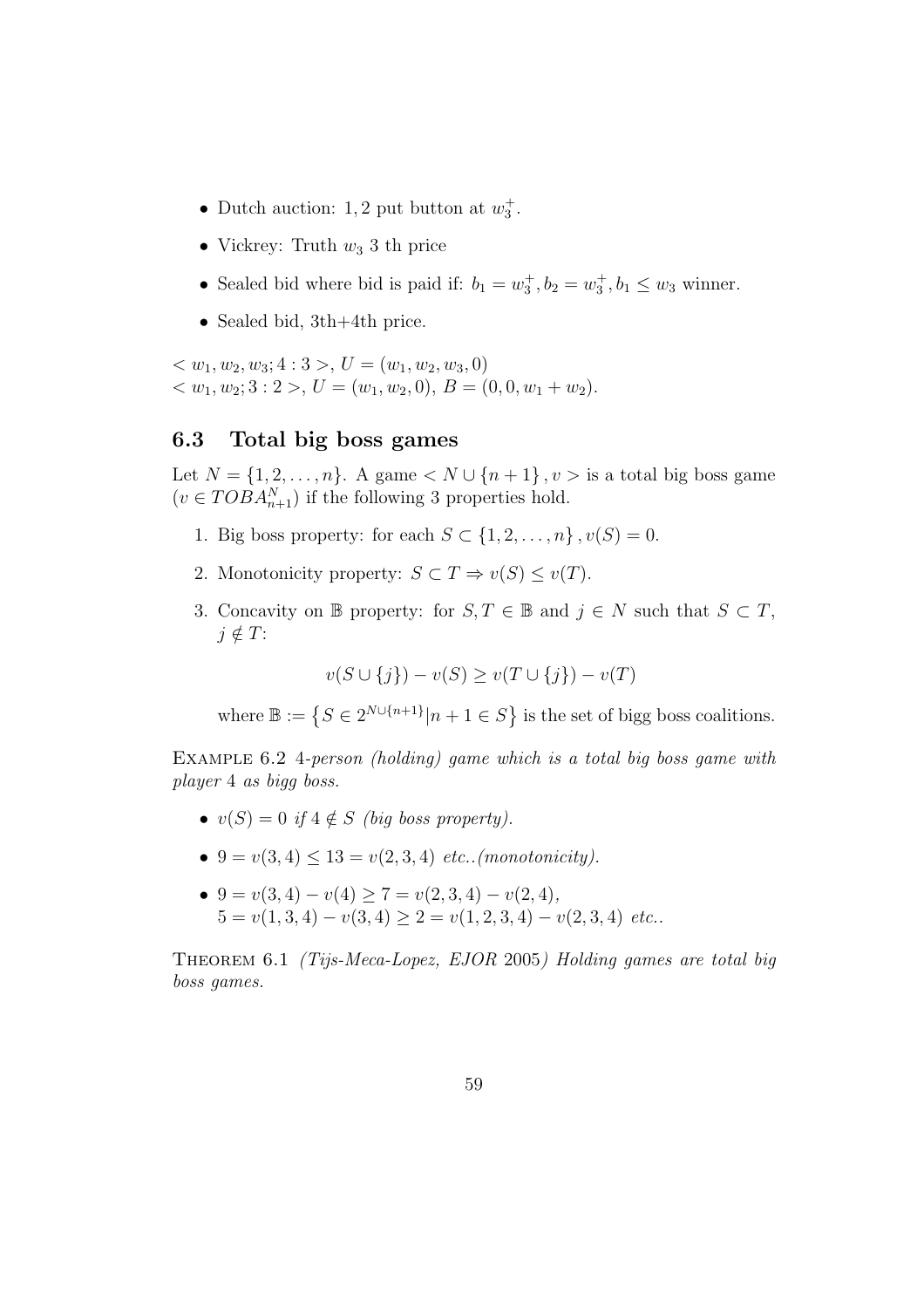EXAMPLE 6.3 3-person subgame with player set  $\{1,2,4\}$  is also a total big *boss game:*  $N = \{1, 2, 4\}.$ 

$$
v(1) = v(2) = v(4) = v(1, 2) = 0, v(1, 4) = 6, v(2, 4) = 6, v(1, 2, 4) = 11.
$$
  

$$
M_1(v) = 11 - 6 = 5, M_2(v) = v(1, 2, 4) - v(1, 4) = 5.
$$

$$
U = (M_1(v), M_2(v), v(N) - M_1(v) - M_2(v)) = (5, 5, 1), B = (0, 0, 11),
$$

where U is the union point and  $B = (0, 0, 11)$  is the big boss point.

$$
C(v) = \left\{ x \in \mathbb{R}^{\{1,2,4\}} | \sum_{i \in N} x_i = 11, 0 \le x_1 \le M_1(v) = 5, 0 \le x_2 \le M_2(v) = 5 \right\}
$$

papalellogram.

 $\tau(v) = \frac{1}{2}(B+U) = \frac{1}{2}(0,0,11) + \frac{1}{2}(5,5,1) = (2\frac{1}{2},2\frac{1}{2})$  $(\frac{1}{2},6)$ .  $\tau(v)$  is the average of big boss point and union point. It is the bary center of the core. The extended  $\tau$ -value is a bi-monotonic allocation scheme:

|           | $\mathbf{1}$    | 2              |          |          |
|-----------|-----------------|----------------|----------|----------|
| (1, 2, 4) | $2\frac{1}{2}$  | $2\frac{1}{2}$ | 6        | 11       |
| (1, 4)    | $3\phantom{.0}$ | $*$            | 3        | 6        |
| (2, 4)    | $\ast$          | $\overline{3}$ | 3        | 6        |
| (4)       | $\ast$          |                | $\Omega$ | $\theta$ |

In larger coalition player 4 is better off, other players worse off.

THEOREM 6.2 Let  $N = \{1, 2, ..., n+1\}$  and let  $\langle N, v \rangle$  a total big boss  $\sum_{i=1}^n M_i(v)$ . Then game with n+1 as big boss. Let  $B = (0, 0, \ldots, 0, v(N)), U = (M_1(v), \ldots, M_n(v)), v(N)$ 

1.

$$
C(v) = \left\{ x \in \mathbb{R}^{n+1} \mid \sum_{i=1}^{n+1} x_i = v(N), 0 \le x_i \le M_i(v), \forall i \in \{1, 2, ..., n\} \right\}.
$$

is a paralellotope.

2.  $\tau(v) = \frac{1}{2}(B + U) \in C(v)$ .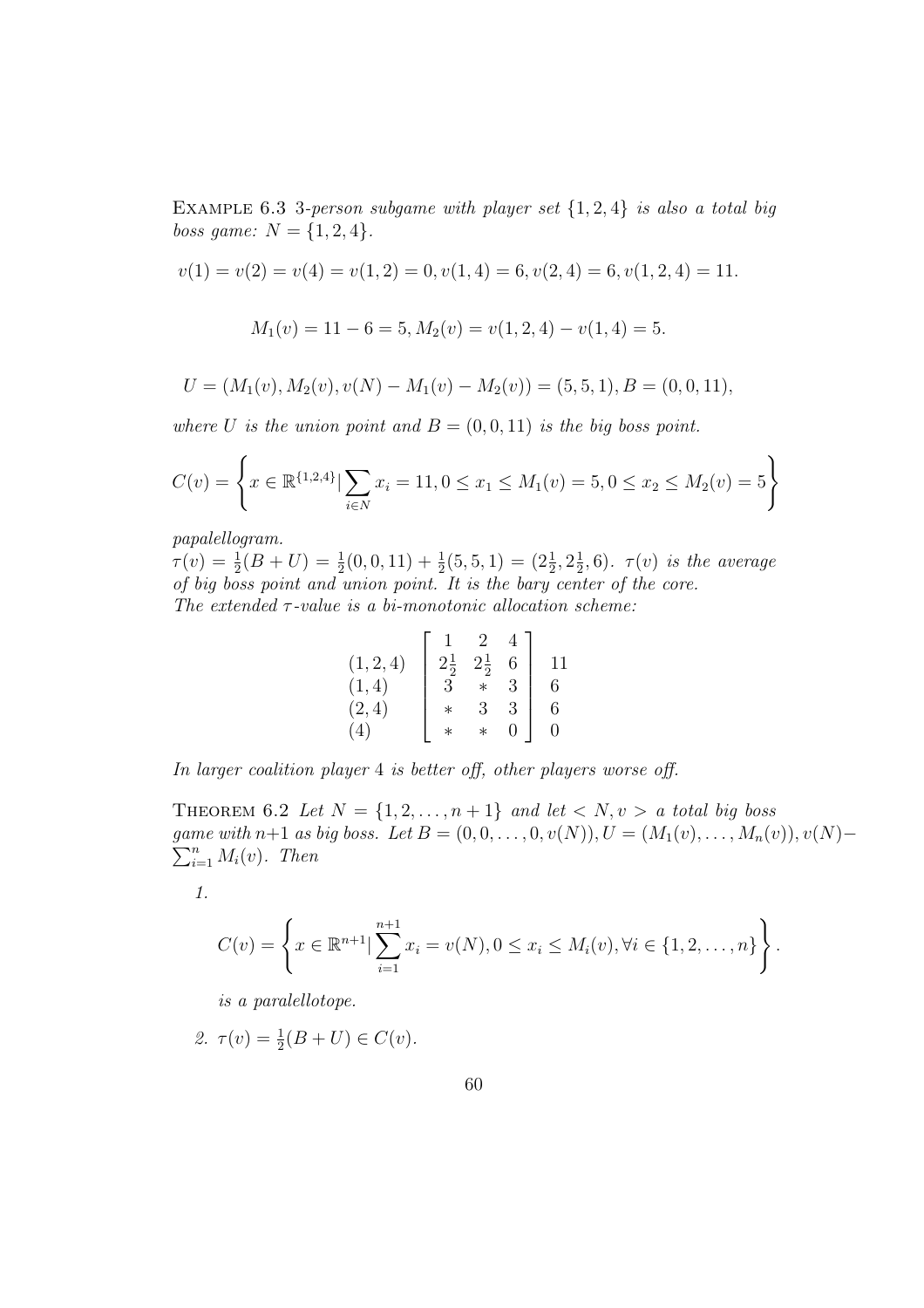- 3. Each core element is bi-mas extendable.
- 4. τ on the class of total big boss games is a bi mar (bi-monotonic allocation rule).
- 5.  $\tau$  is additive on  $BB(N, n+1)$ .

Example 6.4 (vNM:weak buyer (player2), strong buyer (player1), seller  $(\text{player3})$ )

Player3 has an object (for him of value 0). The value of the object is for player1:  $w_1$ , for player2:  $w_2$ .  $0 < w_2 < w_1$ .  $B = (0, 0, w_1)$ ,  $U =$  $(w_1 - w_2, 0, w_2).$ Game  $\langle N, v \rangle$ :  $N = \{1, 2, 3\}$ .  $v(i) = 0$  for all  $i \in N$ .  $v(1, 2) = 0, v(1, 3) = 0$ .  $w_1, v(2, 3) = w_2, v(1, 2, 3) = w_1$ . Suppose we use an auction (first price sealed

bid, second price sealed bid, English, Dutch). Then outcome is U. Example 6.5 (170, 90, 50; 4 : 1)  $v(\phi) = v(1) = v(2) = v(3) = v(4) = v(12) = v(13) = v(2, 3) = v(1, 2, 3) = v(1, 2, 3)$ 

 $0, v(1, 4) = 170, v(2, 4) = 90, v(3, 4) = 50, v(1, 2, 4) = 170, v(1, 3, 4) = 170, v(2, 3, 4) =$  $90, v(2, 3, 4) = 170.$ 

$$
v(S \cup \{i\}) = \max \{w_i | i \in S\}.
$$

Big boss property:  $4 \notin S \Rightarrow v(S) = 0$ . Let us denote for each total big boss  $game < S, v > where n + 1 \in S$  the union point by  $u^S$ .

Then  $u^S$  is the reward vector generated by the classical auction procedures in  $<(w_i)_{i\in S\setminus\{n+1\}};n+1:1>$ .

Further  $[u_i^S]_{S \in \mathbb{B}, i \in S}$  is a bi-mon. alloc. scheme. In our example,

|      | 1   | 2  | 3  | 4  |     |
|------|-----|----|----|----|-----|
| 1234 | 80  | 0  | 0  | 90 | 170 |
| 124  | 80  | 0  |    | 90 | 170 |
| 134  | 120 |    | 0  | 50 | 170 |
| 234  |     | 40 | 0  | 50 | 90  |
| 14   | 170 |    |    | 0  | 170 |
| 24   |     | 90 |    | 0  | 90  |
| 34   |     |    | 50 | 0  | 50  |
|      |     |    |    | 0  |     |

The bi-mass expresses the facts that if more potential buyers show up in the auction the better (the worse) for the seller (the already present buyers).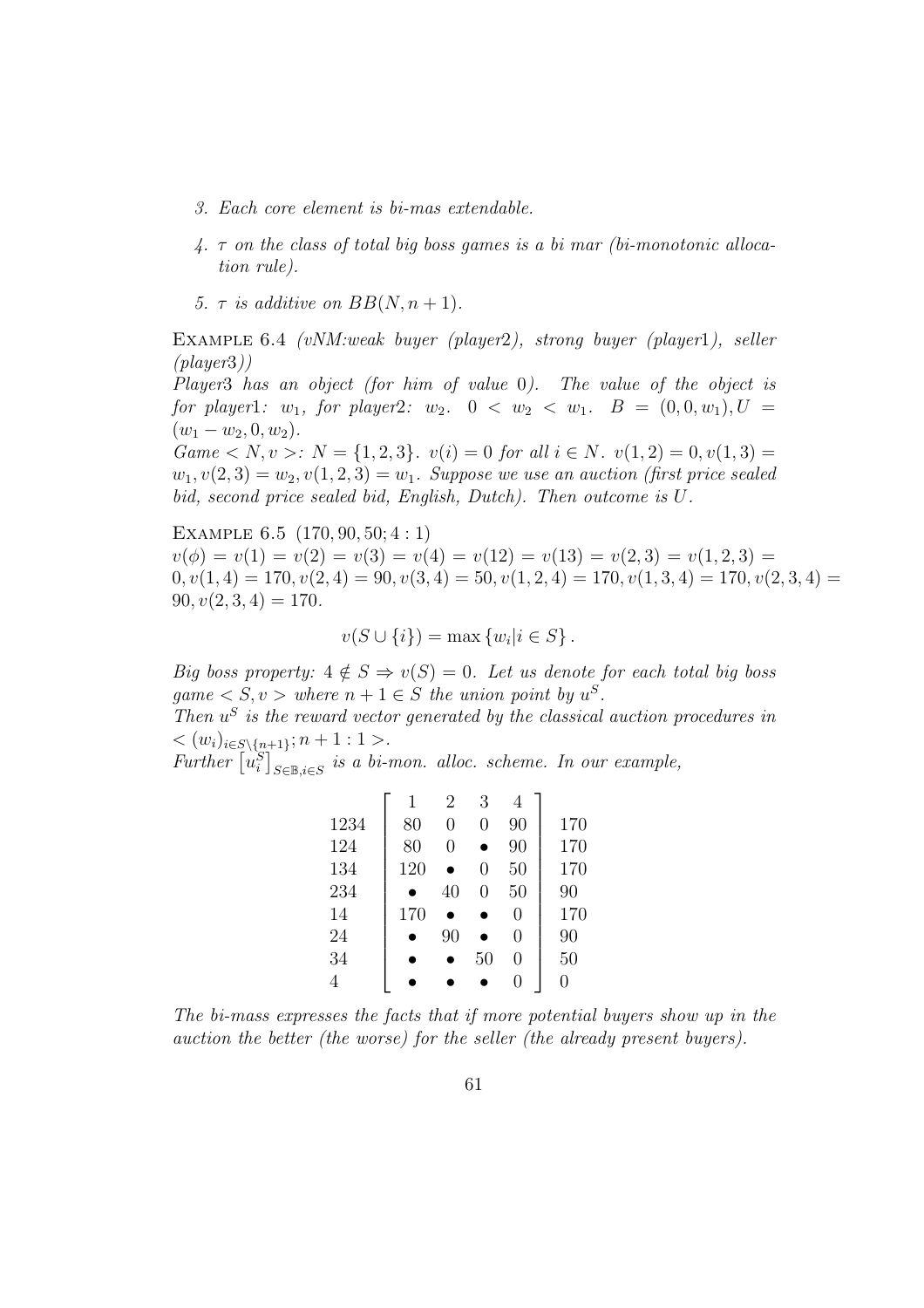**Claim:** Let  $\langle w_1, w_2, \ldots, w_n; n+1 : k \rangle$  a market situation, where  $n+1$ owns  $k \leq n$  objects.

Let  $\langle N \cup \{n+1\}, v \rangle$  be the corresponding market game with

$$
v(S) = 0 \text{ if } n+1 \notin S.
$$

$$
v(S) = \sum_{i \in S \setminus \{n+1\}} w_i \text{ if } n+1 \in S \text{ and } |S| \le k+1.
$$

$$
v(S) = \max \left\{ \sum_{i \in U} w_i | U \subset S \setminus \{n+1\}, |U| = k \right\} \text{ if } n+1 \in S \text{ and } |S| > k+1.
$$

Then

- $\bullet \langle N', v \rangle$  is a total big boss game with big boss  $n + 1$ .
- $dim(C(v)) = d \leq k$ ,  $dimC(v) = k \Leftrightarrow w_k > w_{k+1}$ .
- $|ext(C(v))| = 2^{dim(C(v))}$ .

# 6.4 Convex games (Shapley, 1971)

DEFINITION 6.1 A game  $\langle N, v \rangle$  is called a convex game if for all  $S, T \in$  $2^N, i \in N$  with  $S \subset T \subset N$   $\{i\}$  we have

$$
v(S \cup \{i\} - v(S) \le v(T \cup \{i\}) - v(T).
$$

Increasing marginal return property.

• The convex games form a cone in the game space: if  $\langle N, v_1 \rangle, \langle$  $N, v_2 >$  are convex games with  $\lambda_1 \geq 0, \lambda_2 \geq 0$ , then  $\langle N, \lambda_1 v_1 + \lambda_2 v_2 \rangle$ is a convex game.

EXAMPLE 6.6  $\langle N, u_S \rangle$  is a convex game for each  $S \in 2^N \setminus \{\phi\}.$ 

EXAMPLE 6.7 < N,  $\sum_{k=1}^{m} \alpha_k u_{S_k} >$  is convex if  $\alpha_k \geq 0$  for all k.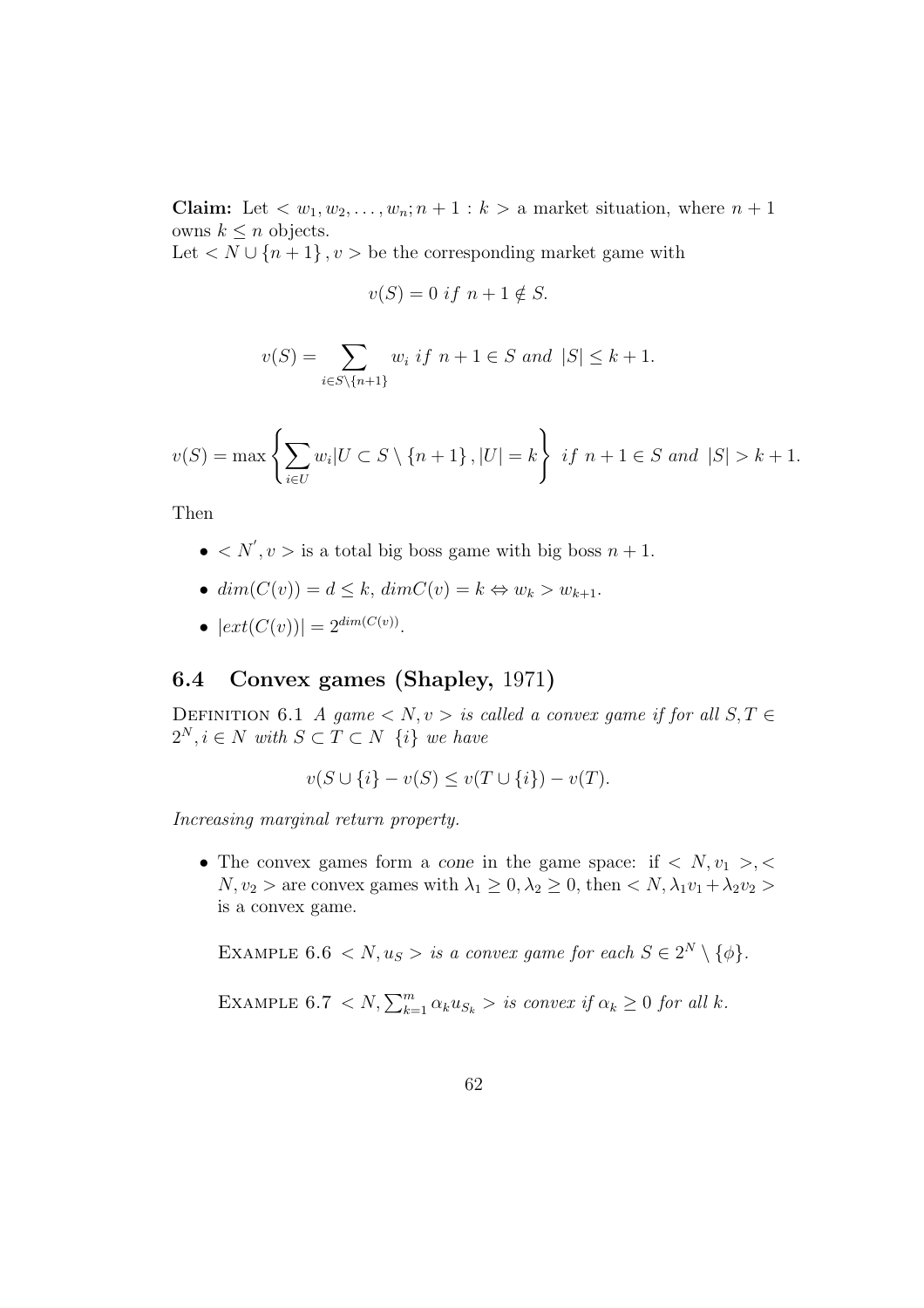• Let  $(w_1, w_2, \ldots, w_n; n+1:1)$  be the auction situation, where agent  $n+1$  auctions 1 object and where value of the object is  $w_i$  for buyer  $i \ (i \in \{1, 2, \ldots, n\})$  and  $w_1 > w_2 > \ldots > w_n$ . Then the ring game  $\langle N, r \rangle$  corresponding to this auction situation we define by

$$
r(S) = \begin{cases} 0, & 1 \notin S \\ w_1 - w_{k+1}, & [1, k] \subset S, [1, k+1] \text{ is not in } S. \end{cases}
$$

for  $k \in \{1, 2, ..., n\}$ .

for each  $S \in 2^N$ . [Other name: peer group game. See [2, 5]].

(Here  $[1, k] := \{1, 2, \ldots, k-1, k\}$ ). Cooperating groups of buyers are called rings in the literature.

EXAMPLE 6.8 (170, 90, 50; 4 : 1).  $\langle N, r \rangle$  is given by  $N = \{1, 2, 3\}, r(\phi) =$ 0.

 $r(1) = 80, r(1, 2) = 120, r(1, 2, 3) = 170, r(2) = r(3) = r(2, 3) = 0, r(1, 3) =$  $r(1) = 80.$ 

Note that  $r(S)$  is the gain a coalition S of buyers can obtain in cooperating in the bidding.

**E.g.** if  $S = \{1,2\}$  in a sealed bid second price auction by bidding  $b_1 =$  $170, b_2 = 0$  together with  $b_3 = 50$  the object goes to playerl for price 50. Without cooperation  $(b_1,b_2,b_3) = (170,90,50)$ : player 1 obtains the object for price 90. Gain  $90 - 50 = 40$ . Note that

$$
r = (170 - 90)u_{\{1\}} + (90 - 50)u_{[1,2]} + (50 - 0)u_{[1,3]}
$$

Then

$$
r = (w_1 - w_2)u_{[1]} + (w_2 - w_3)u_{[1,2]} + (w_3 - w_4)u_{[1,3]}
$$

where  $w_4 := 0$ .

 $So < N, r > is a convex game.$ 

Q: How for other auction formats? A: A sort of equivalence theorem.

THEOREM 6.3 The ring game  $\langle N, r \rangle$  corresponding to the auction situation  $(w_1, w_2, \ldots, w_n; n+1:1)$  is a convex game.

$$
r = \sum_{k=1}^{r} (w_k - w_{k+1})u_{[1,k]}, \ w_{n+1} := 0.
$$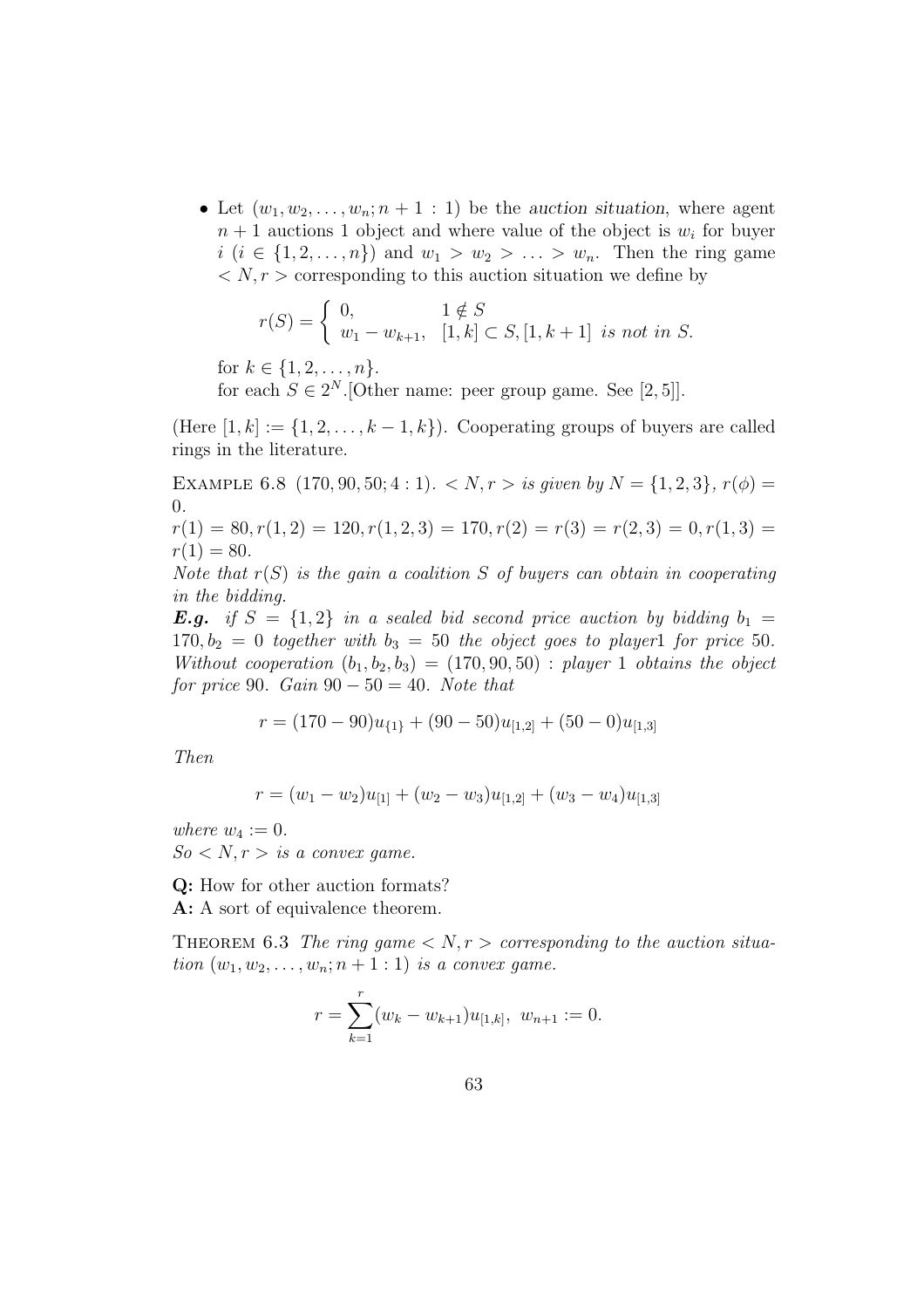#### Collusions:

 $r(1) = w_1 - w_2, r(1, 2) = w_1 - w_3, r(1, 2, 3) = w_1 - w_4, r(1, 2, 4, 5) = w_1 - w_3.$ 

$$
r = \sum_{i=1}^{r} (w_i - w_{i+1}) u_{[1,i]}.
$$

$$
\tau(r) = (w_1 - w_2)e^1 + PROP(w_2, (w_2, w_2, w_3, w_4, w_5)).
$$

- Graham-Marschall-Richard AER 1990: Different payments within a bidder coalition and the Shapley value.
- Branzei-Fragnelli-Tijs, MMOR 2002: Tree connected peer group games.

The  $\tau$ -value for ring games: For  $w \in W^N = \{x \in \mathbb{R}^N | x_1 \ge x_2 \ge \ldots \ge x_n\}.$ Let  $\langle N, r^w \rangle$  be the ring game corresponding to market situation  $\langle w_1, w_2, \ldots, w_n; n+1 \rangle$  $1:1$ . Let  $f^{\tau}: W^N \to \mathbb{R}^N$  be defined by  $f^{\tau}(w) = \tau(r^w)$ . Then  $f^{\tau}$  satisfies:

• Efficiency:

$$
\sum_{i \in N} f_i^{\tau}(w_1, w_2, \dots, w_n) = w_i (= r^w(N)).
$$

• First right proportionality:

$$
f^{\tau}(w_1, w_2, \ldots, w_n) = (w_1 - w_2, 0, \ldots, 0) + f^{\tau}(w_2, w_2, w_3, \ldots, n)
$$

for all  $w \in W^N$ .

• Proportionality:

$$
f^{\tau}(w_2, w_2, w_3, \ldots, w_n) = \alpha(w_2, w_2, w_3, \ldots, w_n).
$$

Let  $\psi$  be a division rule for  $\{r^w | w \in W^N\}$ . Take  $f^{\psi}(w) = \psi(r^w)$ . Then

THEOREM 6.4 (Characterization of the  $\tau$ -value)  $\psi$  is the  $\tau$ -value iff  $f^{\psi}$  satisfies EFF, FIRST RIGHT, PROP.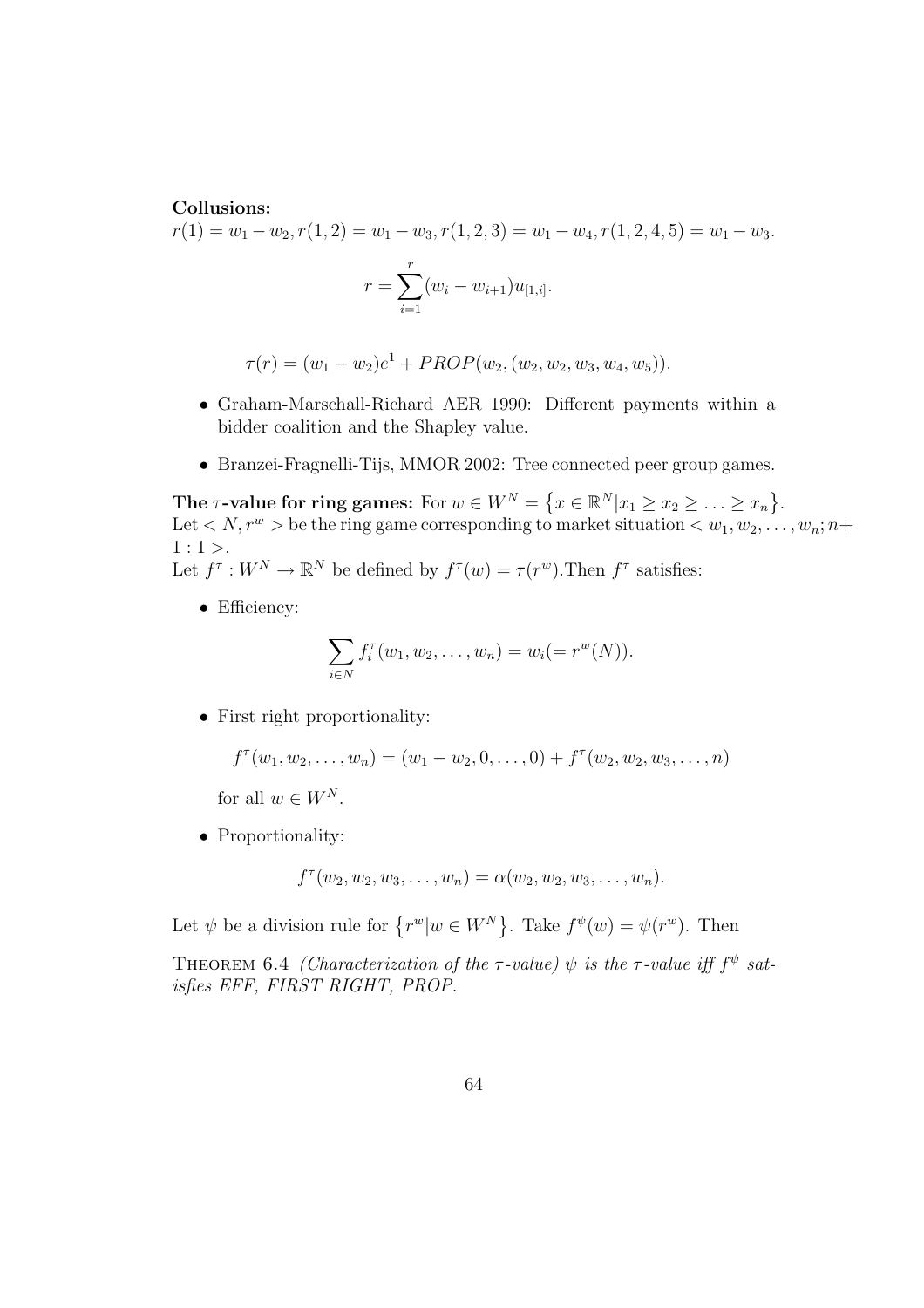Note that  $r^w$  is a convex game.

In van den Brink [6] there is a characterization for the Shapley value for ring games.

The Shapley value for ring games For 3 players:

$$
\phi(r^w) = (\frac{w_3}{3}, \frac{w_3}{3}, \frac{w_3}{3}) + (\frac{w_2 - w_3}{2}, \frac{w_2 - w_3}{2}, 0) + (w_1 - w_2, 0, 0).
$$

F is efficient iff  $F = \phi$ .

• Tail dependence:

$$
F_k(w_1, w_2, \dots, w_k, w_{k+1}, \dots, w_n) = F_k(w'_1, w'_2, \dots, w'_{k-1}, w_k, w_{k+1}, \dots, w_n), \forall k.
$$

• Symmetry: If  $w_i = w_j$ , then

$$
F_i(w_1, w_2, \ldots, w_n) = F_j(w_1, w_2, \ldots, w_n).
$$

• Efficiency:

$$
\sum_{k=1}^n F_k(w_1, w_2, \dots, w_n) = w_1.
$$

- R. van den Brink (2004): Null or zero players, TI  $2064 127$ .
- D.Graham, R.Marschall, J.F. Richard (1990): Differential payments within a bidder coalition and the Shapley value, AER 80, 493 − 510.

## 6.5 Ring games  $\leftrightarrow$  Auction games

N convex,  $N \cup \{n+1\}$  total big boss. To discover the interesting relation we consider for  $\langle w_1, w_2, w_3; 4 : 1 \rangle = \langle 170, 90, 50, 4 : 1 \rangle$  the auction game v, the dual auction game  $v^*$  and the ring game  $\tau$ .

$$
v^*(S) = v(N') - v(N' \setminus S).
$$

Note that

$$
r = 80u_{[1]} + 40u_{[1,2]} + 50u_{[1,2,3]}.
$$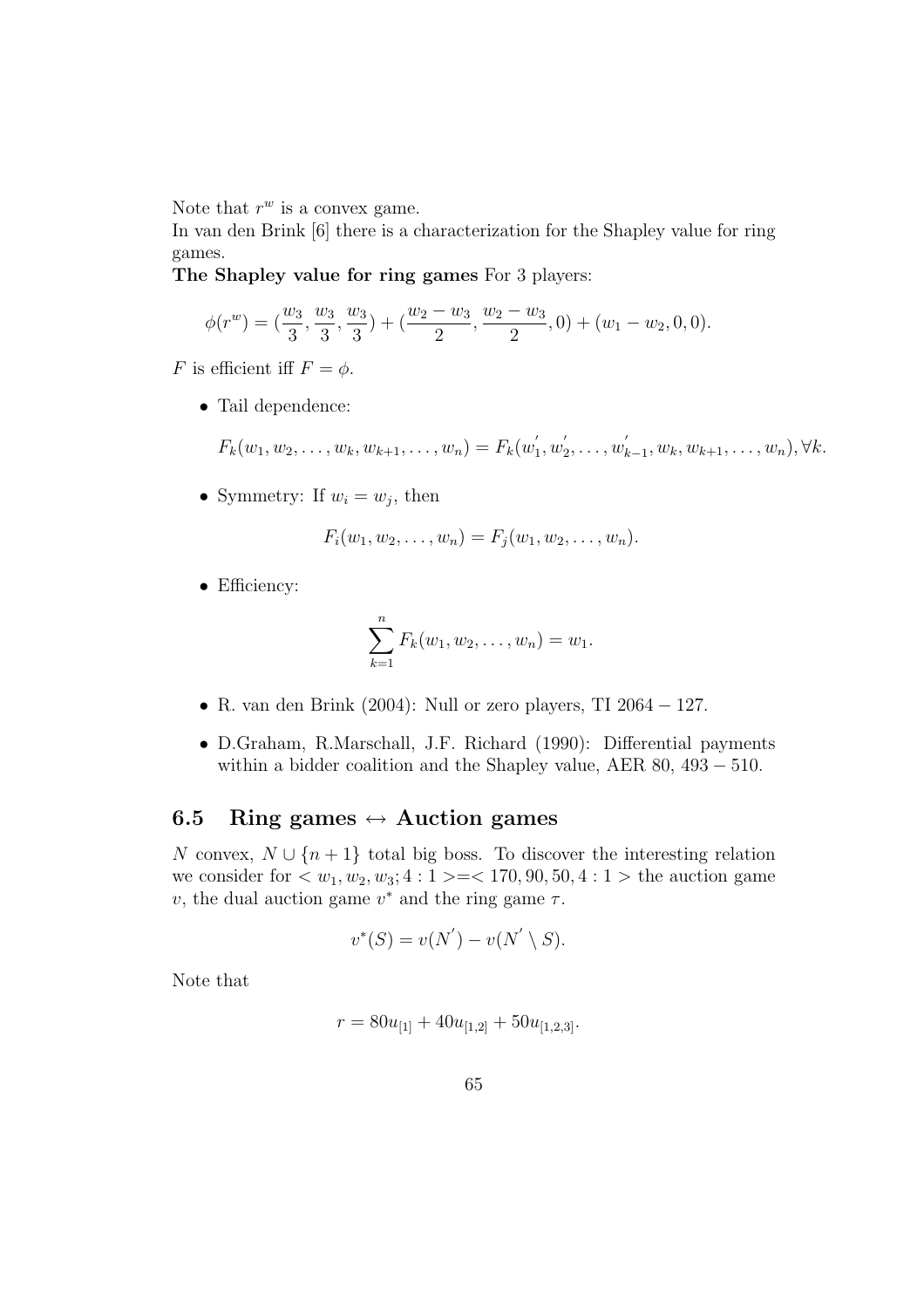(A ring has a value 0 if 1 is not in the ring). Further  $v^*|_2 \{1,2,3\} = \tau$ . Duality result:  $\langle w_1, w_2, \ldots, w_n; n+1:1 \rangle$ 

$$
v^*(S) = r(S) \text{ for } S \in 2^N.
$$
  

$$
v(N') = r(S) + v(N' \setminus S).
$$
  

$$
v(N') - v(N' \setminus S) = r(S).
$$
  

$$
v^*(S) = r(S).
$$

#### 6.6 Summary, Further research

- Summary Single object auction  $\langle w_1, w_2, \ldots, w_n; n+1:1 \rangle$ 
	- Auction game (market game) < N ∪ {n + 1} ,v > Total big boss game possesing bi-mass, union point in core special role.
	- Ring game  $\langle N, r \rangle$ convex (peer group game) possesing pmas

Relation between games:  $r = v^*|_{2^N}$ 

- Further research
	- relations bi-mass (auction game)  $\leftrightarrow$  pmas (ring game)
	- multi object auctions  $\langle w_1, w_2, \ldots, w_n; n+1 : k \rangle$  and cooperative games.
	- Auctions with incomplete information  $\leftrightarrow$  cooperative games incomplete information.

Auctions and Cooperative games (Summary): Main notions:

1. Market situation:  $\langle w_1, w_2, \ldots, w_n; n+1:1 \rangle, w_{n+1} := 0.$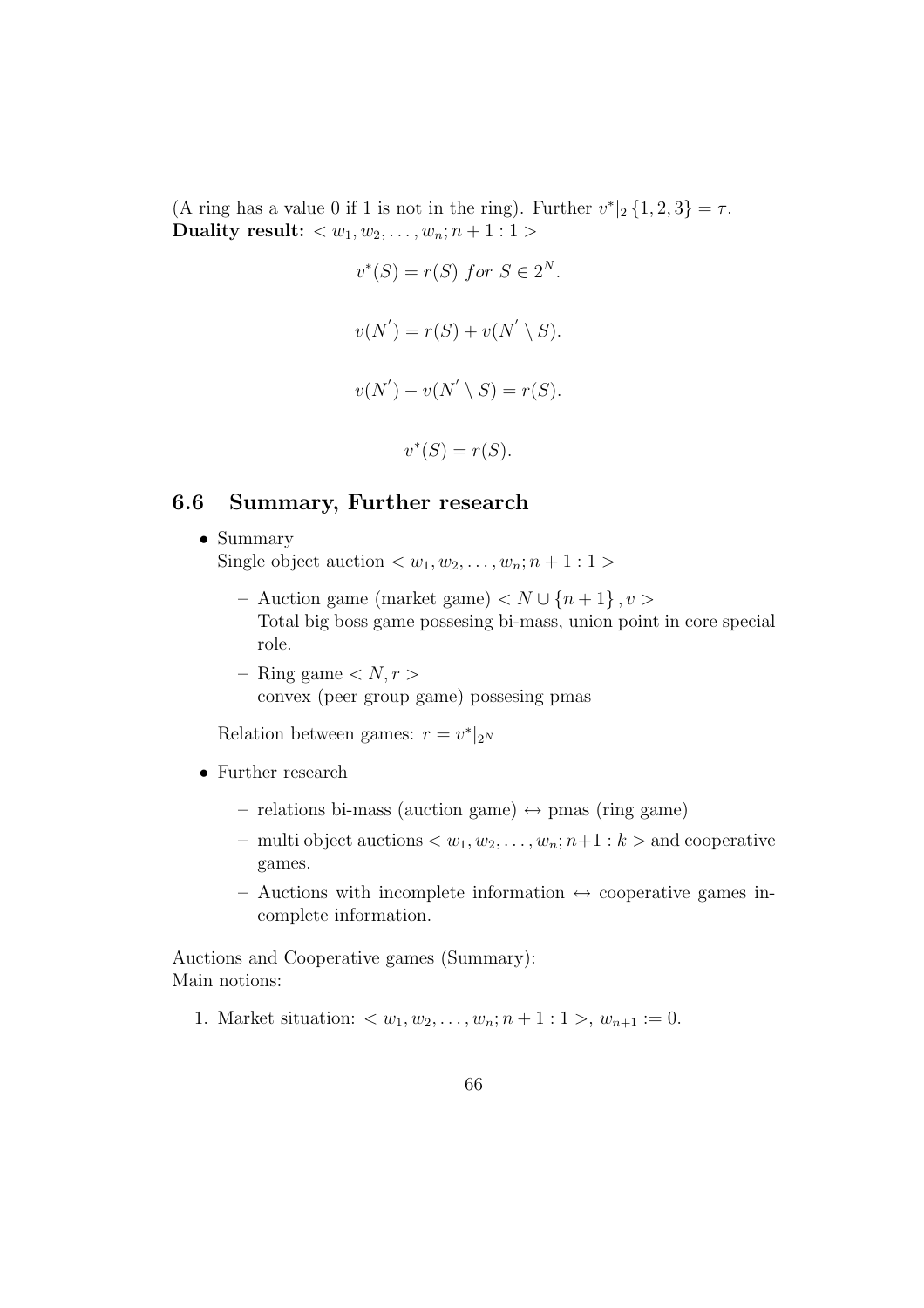- 2. Market game (auction game):  $\langle N \cup \{n+1\}, v \rangle$  where  $N = \{1, 2, ..., n\}$ (demanders) and  $v(S) = 0$  if  $n+1 \notin S$ ,  $v(S \cup \{n+1\}) = \max \{w_i | i \in S\}.$
- 3. Buyers ring game:  $\langle N, r \rangle$  with  $r(S) = 0$  if  $1 \notin S$

$$
r(S) = w_1 - w_{k+1} \text{ if } [1, k] \subset S, k+1 \notin S.
$$

Main facts:

- 1. Outcome equivalence theorem: the four classical auctions lead in the market game to the same payoff allocation:  $(w_1 - w_2, 0, \ldots, 0, w_2)$ .
- 2. The market game is a total big boss game with the seller as bigg boss. The core is 0 or 1-dimensional:  $C(v) = conv \{w^1 e^{n+1}, (w^1 - w^2)e^1 + w_2 e^{n+1}\}.$
- 3. The ring game (peer group game) is a special convex game

$$
r = \sum_{k=1}^{n} (w_k - w_{k+1}) u_{[1,k]}.
$$

$$
\phi_i(r) = \sum_{k=1}^i \frac{w_k - w_{k+1}}{k}
$$

.

$$
\tau(r) = (1 - \alpha)((w^1 - w^2), 0, 0, \dots, 0) + \alpha(w_2, w_2, w_3, \dots, w_n).
$$

4. Duality relation:  $v^*|_{2^N} = r$ .

## 6.7 References

[1] R. Branzei, V. Fragnelli, S. Tijs, On the computation of the nucleolus of line graph peer group games,Scientific Annals of the Alexandra Ioan Cuza University, Computer Science Section, 9, 79-91 (2000).

[2] R. Branzei, V. Fragnelli, S. Tijs, Tree-connected peer group situations and peer group games, MMOR, 55, 93-106, (2002).

[3] R. Branzei, V. Fragnelli, A. Meca, S. Tijs , On cooperative games arising from deterministic auction situations with complete information among bidders, (2005: in preparation).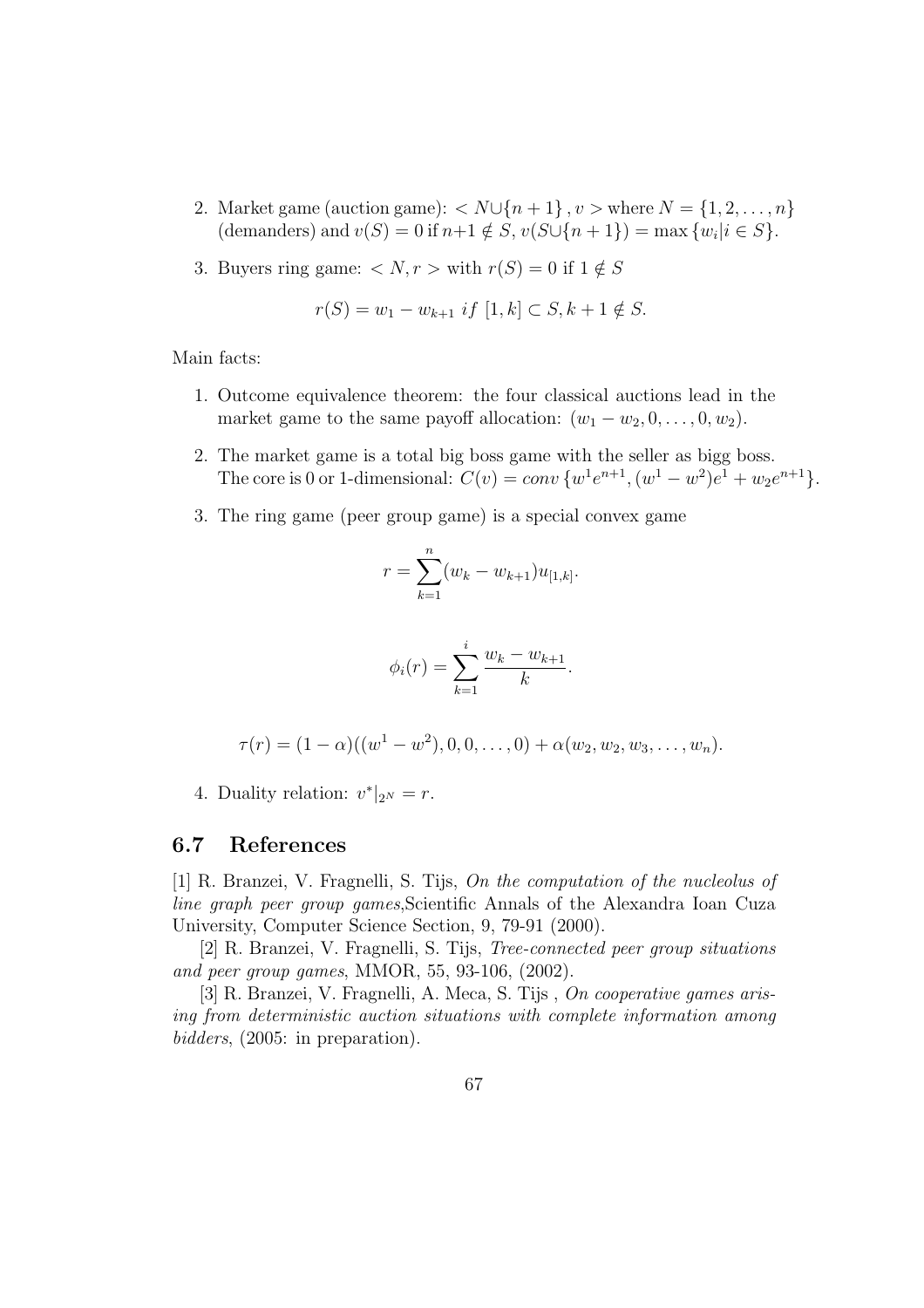[4] R. Branzei, T. Solynosi, S. Tijs, Strongly essential coalitions and the nucleolus of peer group games, CentER DP, Tilburg University, (2003-19) (to appear in IJGT).

[5] R. Branzei, S. Tijs, J. Timmer, Information collecting situations and bi-monotonic allocation schemes, MMOR, 54, 303-313, (2001).

[6] R. van den Brink, Null or zero players, TI 2004-127/1, Tinbergen Institute DP, Amsterdam, (2004).

[7] R. van den Brink, G. van der Laan, V. Pruzhansky, Harsanyi power solutions for graph-restricted games, TI 2004-095/1, Tinbergen Institute DP, Amsterdam).

[8] B. Cailland, P. Jehiel, Collusion in auctions with externalities, The RAND J. of Econ., 29, 680-702, (1998).

[9] D. Graham, R. Marshall, Collusive behavior at single-object secondprice and English auctions, J. of Political Econ. 95, 1217-31, (1987).

[10] D. Graham, R. Marshall, J.-F. Richard, Differential payments within a bidder coalition and the Shapley value, AER, 80, 493-510, (1990).

[11] K. Hendricks, R. H. Porter, G. Tan, Joint bidding in federal off shore oil and gas lease auctions, WP, Univ. B. C., (1999).

[12] K. Hendricks, R. H. Porter, Collusion in auctions, Annals d'Economic et de Statistique, 15/16, 217-230, (1989).

[13] P. Klemperer, Auctions: Theory and Practice, Princeton Univ. Press,  $(2004).$ 

[14] V. Krishna, Auction Theory, Academic Press, (2002).

[15] G. J. Mailath, P. Zemsky, Collusion in second price auctions with heterogeneous bidders, GEB, 3, 467-486, (1991).

[16] R. C. Marshall, M. J. Meurer, The economics of bidder collusion, In: Chatterjee, Kalyan (ed.), Game theory and Business Applications, Norwell M. Kluwer, (2002).

[17] R. P. McAfee, J. McMillan Bidding rings, AER, 82, 579-599, (1992).

[18] P. Milgrom, Putting Auction Theory to Work, Cambridge University Press, (2004).

[19] S. Muto, Sequential auctions on Böhm-Bawerks's horse market, MASS 4, 117-130, (1983).

[20] S. Muto, M. Nakayama, J. Potters, S. Tijs, On big boss games, The economic studies quarterly, 39, 303-321 (1988).

[21] J. Potters, R. Poos, S. Tijs, S. Muto, Clan Games, GEB 1, 275-293.

[22] V. Reinhert, G. Belzer, Some evidence on bid sharing and the use of information in the U.S. Treasury's auction experiment, WP, Board of